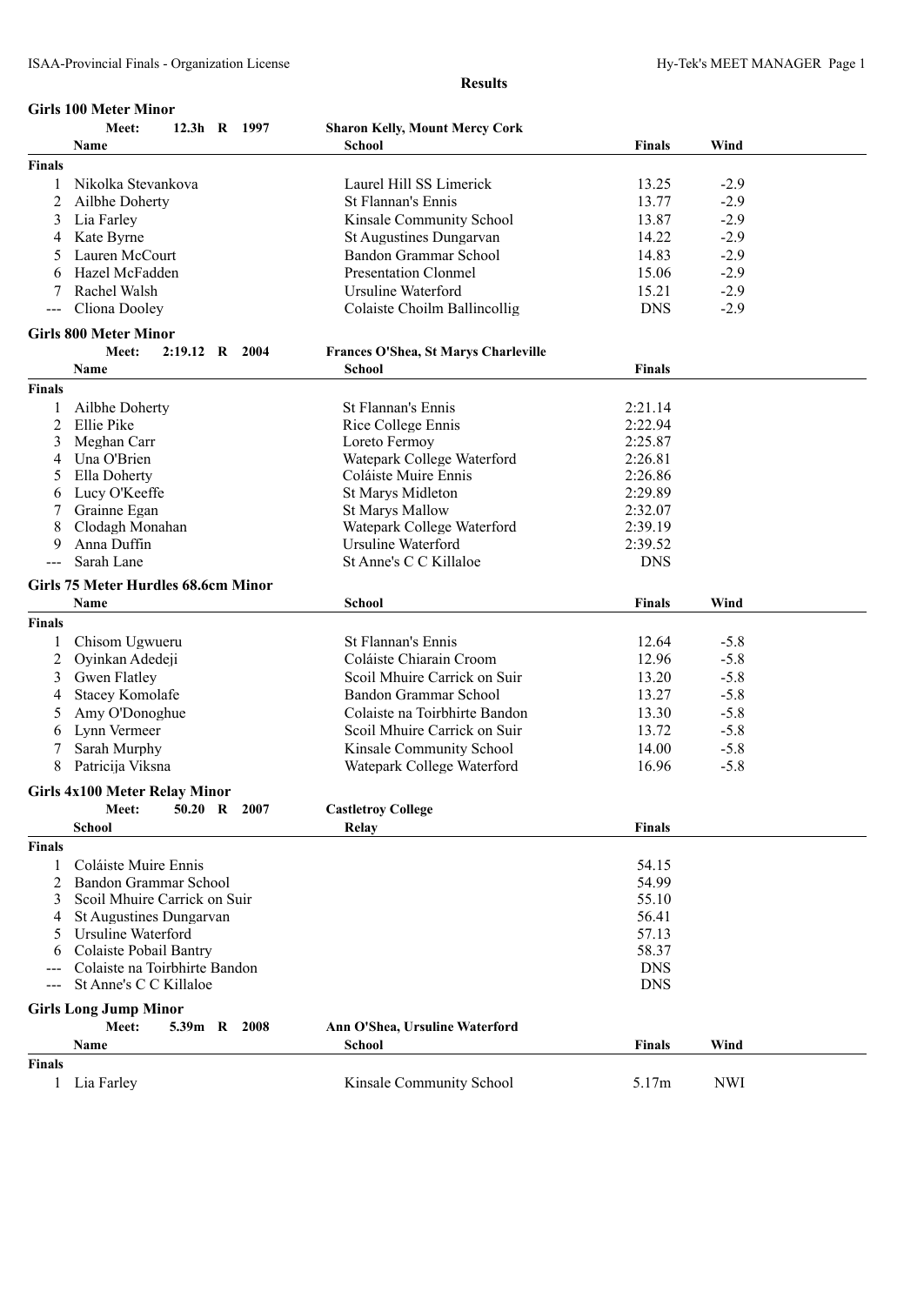## **Finals ... (Girls Long Jump Minor)**

|                     | FINAIS  (GIFIS LONG JUMP MINOF)                       |                                    |                   |            |  |
|---------------------|-------------------------------------------------------|------------------------------------|-------------------|------------|--|
|                     | Name                                                  | <b>School</b>                      | <b>Finals</b>     | Wind       |  |
| 2                   | Anna Ryan                                             | <b>Ursuline Thurles</b>            | 5.09m             | <b>NWI</b> |  |
| 3                   | Chisom Ugwueru                                        | St Flannan's Ennis                 | 4.97m             | <b>NWI</b> |  |
| 4                   | Paula Igwe                                            | Ursuline Waterford                 | 4.88m             | <b>NWI</b> |  |
| 5                   | <b>Stacey Komolafe</b>                                | Bandon Grammar School              | 4.86m             | <b>NWI</b> |  |
| 6                   | Meghan Carr                                           | Loreto Fermoy                      | 4.76m             | <b>NWI</b> |  |
| 7                   | Holly Meredith                                        | <b>SMI Newcastle West</b>          | 4.69m             | <b>NWI</b> |  |
|                     | Veerle van-der-Wal                                    | Loreto Clonmel                     | <b>DNS</b>        | <b>NWI</b> |  |
| $\qquad \qquad - -$ | Niamh Conlon                                          | Kilrush C S                        | <b>DNS</b>        | <b>NWI</b> |  |
|                     |                                                       |                                    |                   |            |  |
|                     | <b>Girls Shot Putt 2.72 Kg Minor</b><br>11.16m R 2012 |                                    |                   |            |  |
|                     | Meet:                                                 | <b>Erin Kingston, Bandon GS</b>    |                   |            |  |
|                     | Name                                                  | <b>School</b>                      | <b>Finals</b>     |            |  |
| <b>Finals</b>       |                                                       |                                    |                   |            |  |
| 1                   | <b>Blessing Alamu</b>                                 | St Marys Midleton                  | 10.56m            |            |  |
| 2                   | Angel Nwaigwe                                         | Coláiste Muire Ennis               | 9.63m             |            |  |
| 3                   | Natasha O'Keeffe                                      | Davis College Mallow               | 9.02m             |            |  |
| 4                   | <b>Brady Crous</b>                                    | Our Ladys Templemore               | 8.14m             |            |  |
| 5                   | Karina Amidat                                         | Coláiste Muire Ennis               | 7.51m             |            |  |
| 6                   | Patricija Viksna                                      | Watepark College Waterford         | 7.39 <sub>m</sub> |            |  |
|                     | Katelyn Reid                                          | Pobalscoil Chorca Dhuibhne         | <b>DNS</b>        |            |  |
|                     | Erin DeBurca                                          | Colaiste na Toirbhirte Bandon      | <b>DNS</b>        |            |  |
|                     | Veerle van-der-Wal                                    | Loreto Clonmel                     | <b>DNS</b>        |            |  |
|                     | <b>Girls 100 Meter Junior</b>                         |                                    |                   |            |  |
|                     | Meet:<br>12.1h R 1990                                 | Lynda Symons, Regina Mundi, Cork   |                   |            |  |
|                     | Name                                                  | <b>School</b>                      | <b>Finals</b>     | Wind       |  |
| <b>Finals</b>       |                                                       |                                    |                   |            |  |
| 1                   | Lauren O'Leary                                        | Nagle Rice Doneraile               | 13.23             | $-4.8$     |  |
| 2                   | Niamh Foley                                           | <b>SMI Newcastle West</b>          | 13.53             | $-4.8$     |  |
| 3                   | Roseann Fitzgerald                                    | CTI Clonmel                        | 13.55             | $-4.8$     |  |
|                     | Cora Murray                                           | Scoil Mhuire Carrick on Suir       | 14.22             | $-4.8$     |  |
| 4                   |                                                       |                                    |                   |            |  |
| 5                   | Tara Healy                                            | Mount Mercy Cork                   | 14.72             | $-4.8$     |  |
| 6                   | Helena Dee                                            | Crescent College Comp SJ           | 14.97             | $-4.8$     |  |
| 7                   | Cendresa Verbovci                                     | Watepark College Waterford         | 15.32             | $-4.8$     |  |
| $\qquad \qquad - -$ | Leah Wood                                             | <b>Bandon Grammar School</b>       | <b>DNS</b>        | $-4.8$     |  |
|                     | <b>Girls 200 Meter Junior</b>                         |                                    |                   |            |  |
|                     | Meet:<br>24.7h R 1975                                 | Mary Fleming, St. Mary's, Midleton |                   |            |  |
|                     | <b>Name</b>                                           | <b>School</b>                      | <b>Finals</b>     | Wind       |  |
| Finals              |                                                       |                                    |                   |            |  |
| 1                   | Roseann Fitzgerald                                    | CTI Clonmel                        | 26.91             | $-5.1$     |  |
| 2                   | Orla Winston                                          | Loreto Clonmel                     | 27.29             | $-5.1$     |  |
| 3                   | Helena Dee                                            | Crescent College Comp SJ           | 27.52             | $-5.1$     |  |
| 4                   | Shauna Ryan                                           | <b>Crescent College Comp SJ</b>    | 28.21             | $-5.1$     |  |
| 5                   | Ciara Kennelly                                        | St Brigids Killarney               | 28.68             | $-5.1$     |  |
| 6                   | Aoife O'Brien                                         | Ard Scoil na nDeise                | 28.70             | $-5.1$     |  |
| 7                   | Mary Leahy                                            | <b>St Marys Midleton</b>           | 29.67             | $-5.1$     |  |
| $---$               | Tara Healy                                            | Mount Mercy Cork                   | <b>DNS</b>        | $-5.1$     |  |
|                     |                                                       |                                    |                   |            |  |
|                     | <b>Girls 800 Meter Junior</b>                         |                                    |                   |            |  |
|                     | 2:11.77 R 2005<br>Meet:                               | Colm Cronin, Abbey CC, Waterford   |                   |            |  |
|                     | Name                                                  | School                             | Finals            |            |  |
| <b>Finals</b>       |                                                       |                                    |                   |            |  |
| 1                   | Ava Fennessy                                          | Loreto Clonmel                     | 2:25.14           |            |  |
| $\overline{2}$      | Lucy Holmes                                           | Ard Scoil na nDeise                | 2:28.88           |            |  |
| 3                   | Kaithlyn Coffey                                       | Gaelcholaiste Mhuire AG Cork       | 2:29.53           |            |  |
| $\overline{4}$      | Kaithlin Hurley                                       | MICC Dunmanway                     | 2:34.09           |            |  |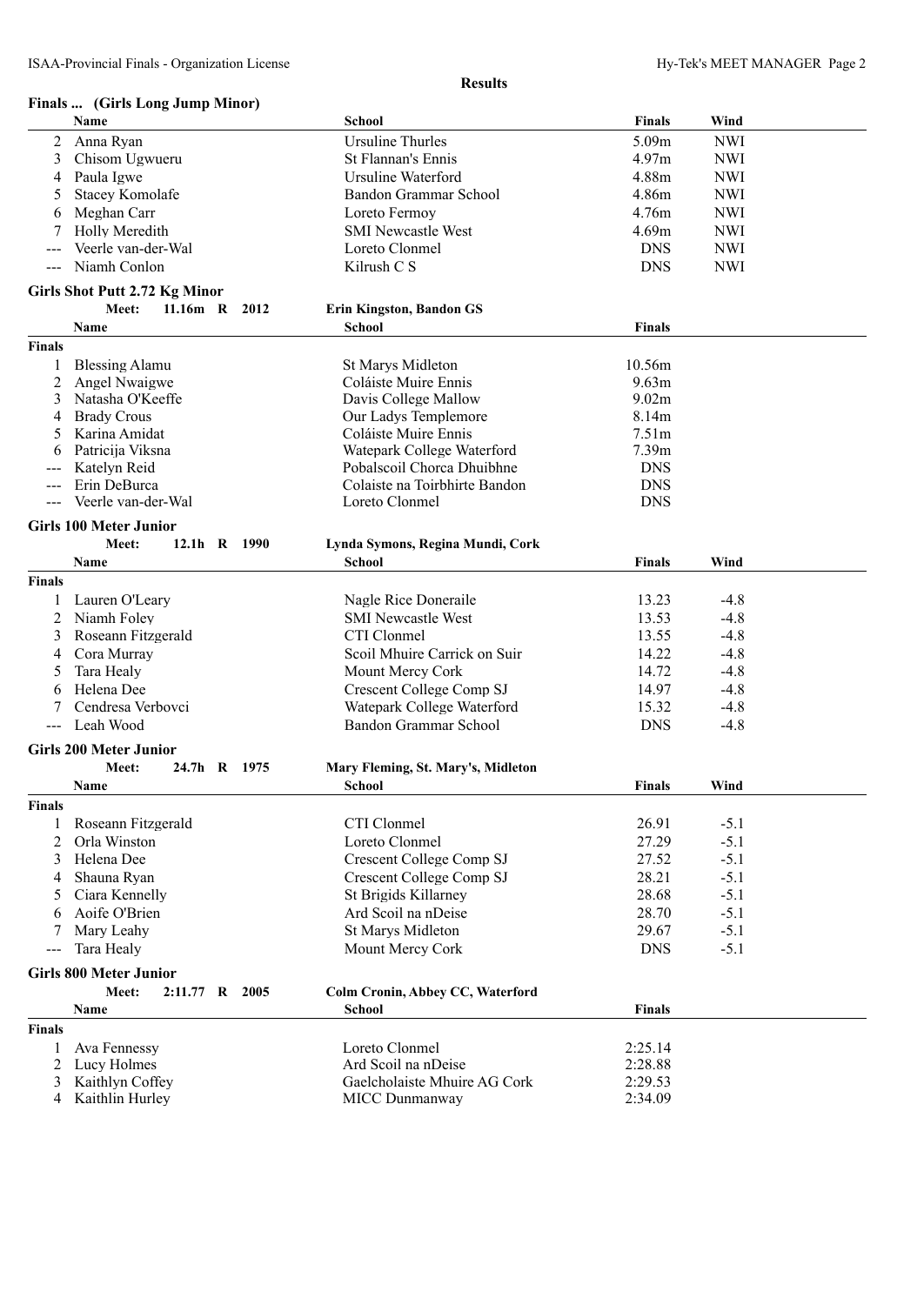|                     | Finals  (Girls 800 Meter Junior)      |                                        |               |        |
|---------------------|---------------------------------------|----------------------------------------|---------------|--------|
|                     | Name                                  | School                                 | <b>Finals</b> |        |
| 5                   | Tara Ramasawmy                        | Presentation Waterford                 | 2:35.00       |        |
| 6                   | Elise Mulcaire                        | St Flannan's Ennis                     | 2:38.53       |        |
| 7                   | ÁineCait NíCheallachán                | Colaiste Choilm Ballincollig           | 2:38.94       |        |
| 8                   | Ava Johnson                           | Crescent College Comp SJ               | 2:40.84       |        |
| ---                 | Romy Fehily                           | Laurel Hill Coláiste Limerick          | <b>DNS</b>    |        |
|                     | Shona O'Brien                         | <b>Presentation Milltown</b>           | <b>SCR</b>    |        |
|                     |                                       |                                        |               |        |
|                     | <b>Girls 1500 Meter Junior</b>        |                                        |               |        |
|                     | 4:38.0h R 1996<br>Meet:               | Paula Sheehan, SMGS, Blarney           |               |        |
|                     | Name                                  | <b>School</b>                          | <b>Finals</b> |        |
| <b>Finals</b>       |                                       |                                        |               |        |
| 1                   | Rhona Randles                         | PS Inbhear Sceine Kenmare              | 5:04.54       |        |
| 2                   | Alyce O'Connor                        | PS Inbhear Sceine Kenmare              | 5:07.91       |        |
| 3                   | Kate Hickey                           | Ard Scoil na nDeise                    | 5:14.50       |        |
|                     |                                       |                                        |               |        |
| 4                   | Aine Garry                            | St Flannan's Ennis                     | 5:18.56       |        |
| 5                   | Olivia Tuthill                        | Colaiste na Toirbhirte Bandon          | 5:30.55       |        |
| 6                   | Caoimhe Ní Riain                      | Gaelcholáiste Luimnigh                 | 5:34.07       |        |
|                     | Cara McCauley                         | Pobalscoil naTrionoide Youghal         | 5:44.81       |        |
|                     | Lisa Whelan                           | Rice College Ennis                     | <b>DNS</b>    |        |
| $\qquad \qquad - -$ | Aoife Kennedy                         | <b>Blackwater CS</b>                   | <b>DNS</b>    |        |
|                     | Girls 75 Meter Hurdles 76.2cm Junior  |                                        |               |        |
| 76.2cm              |                                       |                                        |               |        |
|                     |                                       |                                        |               |        |
|                     | Meet:<br>11.48 R 2004                 | Kalyn Sheehan, Ursuline, Waterford     |               |        |
|                     | Name                                  | School                                 | <b>Finals</b> | Wind   |
| <b>Finals</b>       |                                       |                                        |               |        |
|                     | Niamh Foley                           | <b>SMI Newcastle West</b>              | 12.47         | $-6.6$ |
| 2                   | Orla Winston                          | Loreto Clonmel                         | 12.81         | $-6.6$ |
| 3                   | Emma O'Regan                          | PS Inbhear Sceine Kenmare              | 15.13         | $-6.6$ |
|                     |                                       |                                        |               |        |
| 4                   | Megan Waring                          | Ursuline Waterford                     | 15.19         | $-6.6$ |
|                     | Chloe Neylon                          | Rice College Ennis                     | <b>DNS</b>    | $-6.6$ |
|                     | Suzanne Uniacke-lowe                  | Mount Mercy Cork                       | <b>DNS</b>    | $-6.6$ |
| $---$               | Siobhan Keane                         | Colaiste Choilm Ballincollig           | <b>DNS</b>    | $-6.6$ |
| ---                 | Kira Ridgard                          | Ard Scoil na Mara Tramore              | <b>DNS</b>    | $-6.6$ |
|                     | <b>Girls 4x100 Meter Relay Junior</b> |                                        |               |        |
|                     |                                       |                                        |               |        |
|                     | Meet:<br>51.1h R 1978                 | <b>St Marys Nenagh</b>                 |               |        |
|                     | School                                | Relay                                  | <b>Finals</b> |        |
| <b>Finals</b>       |                                       |                                        |               |        |
|                     | Crescent College Comp SJ              |                                        | 53.75         |        |
| 2                   | Ard Scoil na nDeise                   |                                        | 54.11         |        |
| 3                   | St Brigids Killarney                  |                                        | 54.33         |        |
| 4                   | Loreto Clonmel                        |                                        | 54.99         |        |
|                     | Scoil Mhuire Carrick on Suir          |                                        | 63.00         |        |
|                     | Coláiste Chiarain Croom               |                                        | <b>DNS</b>    |        |
|                     |                                       |                                        |               |        |
|                     | Colaiste na Toirbhirte Bandon         |                                        | <b>DNS</b>    |        |
| $---$               | Mount Mercy Cork                      |                                        | <b>DNS</b>    |        |
|                     | <b>Girls High Jump Junior</b>         |                                        |               |        |
|                     | Meet:<br>1.64m R 2015                 | <b>Sophie Meredith, Newcastle West</b> |               |        |
|                     | Name                                  | School                                 | <b>Finals</b> |        |
|                     |                                       |                                        |               |        |
| <b>Finals</b>       |                                       |                                        |               |        |
| 1                   | Ciara Kennelly                        | St Brigids Killarney                   | $1.65m$ R     |        |
| 2                   | Elizabeth Stack                       | St Brigids Killarney                   | 1.55m         |        |
| 2                   | Kylie Heinan                          | St Declans Kilmacthomas                | 1.55m         |        |
| 4                   | Caitlin Kennedy                       | John The Baptist C S Hospital          | 1.50m         |        |
|                     | 5 Holly Meredith                      | <b>SMI</b> Newcastle West              | 1.45m         |        |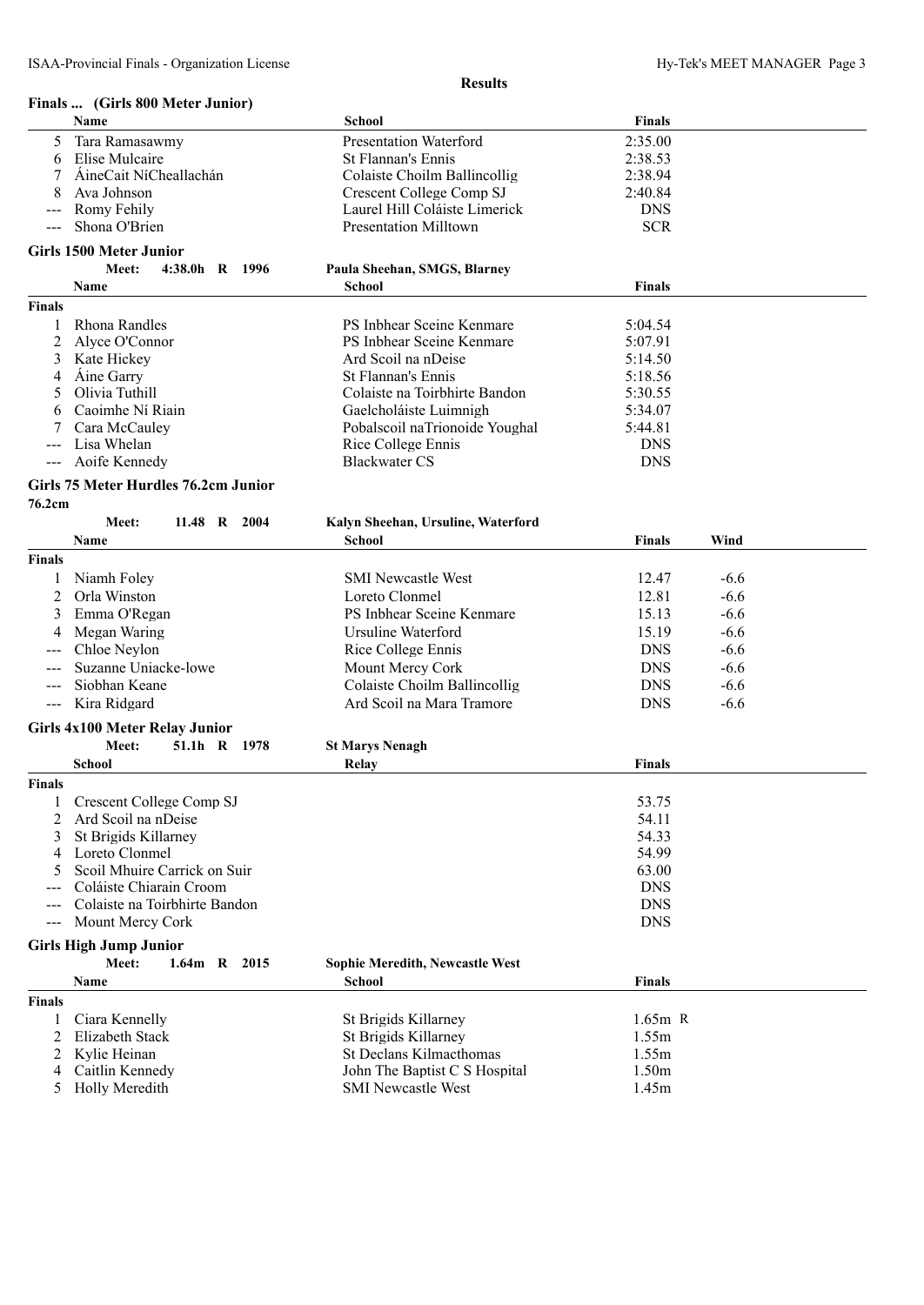|               | Finals  (Girls High Jump Junior) |      |                                          |                   |            |
|---------------|----------------------------------|------|------------------------------------------|-------------------|------------|
|               | Name                             |      | School                                   | <b>Finals</b>     |            |
| $---$         | Aoife Madigan                    |      | Rice College Ennis                       | <b>DNS</b>        |            |
|               | Priscilla Adermoya               |      | Mercy Waterford                          | <b>DNS</b>        |            |
|               | Lia O'Brien                      |      | Colaiste anPhiarsaigh Glanmire           | <b>DNS</b>        |            |
|               | Amirah Busaira                   |      | Ard Scoil na Mara Tramore                | <b>DNS</b>        |            |
|               | Aisling Donagha                  |      | <b>UNA</b>                               | 1.45m             |            |
|               |                                  |      |                                          |                   |            |
|               | <b>Girls Pole Vault Junior</b>   |      |                                          |                   |            |
|               | Meet:<br>2.70m R 2011            |      | Kayleigh Cronin, St. Brigid's, Killarney |                   |            |
|               | Name                             |      | <b>School</b>                            | <b>Finals</b>     |            |
| <b>Finals</b> |                                  |      |                                          |                   |            |
|               | Anna Ryan                        |      | Ursuline Thurles                         | 2.40 <sub>m</sub> |            |
| 2             | Orla Coffey                      |      | St Angelas Cork                          | 2.30 <sub>m</sub> |            |
| 3             | Tess O'Hara                      |      | St Augustines Dungarvan                  | 2.10m             |            |
| 3             | Alannah Kelly                    |      | St Augustines Dungarvan                  | 2.10 <sub>m</sub> |            |
|               | <b>Girls Long Jump Junior</b>    |      |                                          |                   |            |
|               | Meet:<br>5.66m R 2004            |      | Kalyn Sheehan, Ursuline, Waterford       |                   |            |
|               | Name                             |      | <b>School</b>                            | <b>Finals</b>     | Wind       |
| <b>Finals</b> |                                  |      |                                          |                   |            |
|               | Lauren O'Leary                   |      | Nagle Rice Doneraile                     | 5.45m             | <b>NWI</b> |
| 2             | Emily O'Mahony                   |      | St Augustines Dungarvan                  | 5.14m             | <b>NWI</b> |
| 3             | Ava Fennessy                     |      | Loreto Clonmel                           | 4.98m             | <b>NWI</b> |
| 4             | Kate Palmer                      |      | PS Inbhear Sceine Kenmare                | 4.36m             | <b>NWI</b> |
| 5             | Caelainn McGrath                 |      | <b>Presentation Clonmel</b>              | 4.33m             | <b>NWI</b> |
|               | Aishling Ryan                    |      | John The Baptist C S Hospital            | <b>DNS</b>        | <b>NWI</b> |
|               | Amy O'Sullivan                   |      | Mercy Mount Hawk Tralee                  | <b>DNS</b>        | <b>NWI</b> |
|               | Sarah O'Connor                   |      | Colaiste na Toirbhirte Bandon            | <b>DNS</b>        | <b>NWI</b> |
| $---$         | Emma Morrissey                   |      | John The Baptist C S Hospital            | <b>DNS</b>        | <b>NWI</b> |
|               |                                  |      |                                          |                   |            |
|               | <b>Girls Triple Jump Junior</b>  |      |                                          |                   |            |
|               | Meet:<br>10.34m R 2013           |      | <b>Maria Carey, St Marys Newport</b>     |                   |            |
|               | Name                             |      | School                                   | <b>Finals</b>     | Wind       |
| <b>Finals</b> |                                  |      |                                          |                   |            |
| 1             | Emily O'Mahony                   |      | St Augustines Dungarvan                  | 9.34m             | <b>NWI</b> |
| 2             | Shauna Ryan                      |      | Crescent College Comp SJ                 | 9.10 <sub>m</sub> | <b>NWI</b> |
| 3             | Alison Cronin                    |      | Scariff C C                              | 8.64m             | <b>NWI</b> |
| 4             | Aimee Hutchinson                 |      | Watepark College Waterford               | 8.42m             | <b>NWI</b> |
| 5             | <b>Ruth Courtney</b>             |      | St Brigids Killarney                     | 8.38m             | <b>NWI</b> |
| 6             | Bláthnaid Daly                   |      | Gaelcholaiste Mhuire AG Cork             | 8.22m             | <b>NWI</b> |
|               | Olivia Queally                   |      | Watepark College Waterford               | 8.21m             | <b>NWI</b> |
|               | Aoife Madigan                    |      | Rice College Ennis                       | <b>DNS</b>        | <b>NWI</b> |
|               | Michelle Love                    |      | <b>Bandon Grammar School</b>             | <b>DNS</b>        | <b>NWI</b> |
|               | Janna Litchfield                 |      | Mercy Mount Hawk Tralee                  | <b>DNS</b>        | <b>NWI</b> |
|               |                                  |      |                                          |                   |            |
|               | Girls Shot Putt 2.72 Kg Junior   |      |                                          |                   |            |
|               | $12.97m$ R<br>Meet:              | 2006 | Claire Fitzgerald, Pres. Tralee          |                   |            |
|               | Name                             |      | <b>School</b>                            | <b>Finals</b>     |            |
| <b>Finals</b> |                                  |      |                                          |                   |            |
| 1             | Ciara Sheehy                     |      | St Marys Charleville                     | $13.04m$ R        |            |
| 2             | Sarah Jacob                      |      | <b>Ursuline Waterford</b>                | 9.55m             |            |
| 3             | <b>Ruth Courtney</b>             |      | St Brigids Killarney                     | 9.38m             |            |
| 4             | Sarah Hennessey                  |      | St Mary's Newport                        | 9.02m             |            |
| 5             | Ciara Mc Kenna                   |      | St Augustines Dungarvan                  | 8.92m             |            |
| 6             | Shanice Benson                   |      | St Flannan's Ennis                       | 8.29m             |            |
| 7             | Sophie Meade                     |      | Ursuline Waterford                       | 6.68m             |            |
|               | Michelle Love                    |      | Bandon Grammar School                    | <b>DNS</b>        |            |
| ---           | Ciara McCarthy                   |      | Mercy Mount Hawk Tralee                  | <b>DNS</b>        |            |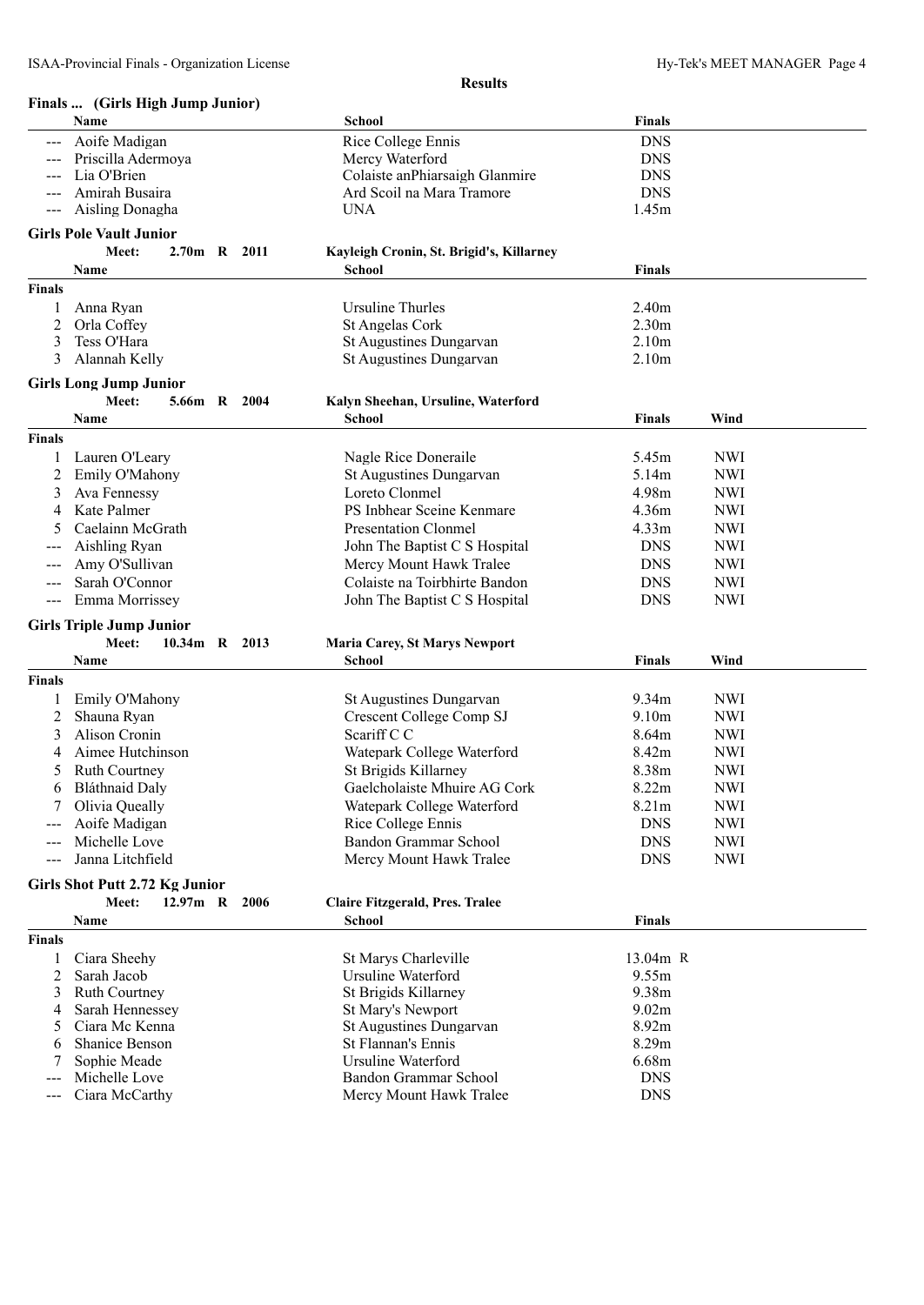|               | Girls Discus 0.75 Kg Junior         |      |                                            |               |        |    |  |
|---------------|-------------------------------------|------|--------------------------------------------|---------------|--------|----|--|
|               | 37.87m<br>Meet:<br>R                | 2011 | Kayleigh Cronin, St. Brigid's, Killarney   |               |        |    |  |
|               | Name                                |      | <b>School</b>                              | Finals        |        |    |  |
| <b>Finals</b> |                                     |      |                                            |               |        |    |  |
| 1             | Megan Lenihan                       |      | Hazelwood Col. Dromcollogher               | $42.97m$ R    |        |    |  |
| 2             | Emily Linehan                       |      | Colaiste Treasa Kanturk                    | 29.98m        |        |    |  |
| 3             | Sarah Jacob                         |      | Ursuline Waterford                         | 26.04m        |        |    |  |
| 4             | <b>Emily Myers</b>                  |      | Watepark College Waterford                 | 25.68m        |        |    |  |
| 5             | Katelyn Reid                        |      | Pobalscoil Chorca Dhuibhne                 | 24.37m        |        |    |  |
| 6             | Aoife O'Brien                       |      | Ard Scoil na nDeise                        | 23.61m        |        |    |  |
| 7             | Katie Boyle                         |      | Bandon Grammar School                      | 18.85m        |        |    |  |
| 8             |                                     |      |                                            | 18.70m        |        |    |  |
|               | Shanice Benson                      |      | St Flannan's Ennis                         |               |        |    |  |
| $---$         | Lia O'Brien                         |      | Colaiste anPhiarsaigh Glanmire             | <b>DNS</b>    |        |    |  |
|               | Girls Hammer 2.50 Kg Junior         |      |                                            |               |        |    |  |
|               | Meet:<br>50.01m R 2011              |      | Alice Akers, Scariff CC                    |               |        |    |  |
|               | Name                                |      | School                                     | <b>Finals</b> |        |    |  |
| <b>Finals</b> |                                     |      |                                            |               |        |    |  |
| 1             | Shauna Linehan                      |      | Colaiste Treasa Kanturk                    | 41.16m        |        |    |  |
| 2             | Emily Linehan                       |      | Colaiste Treasa Kanturk                    | 36.60m        |        |    |  |
| 3             | <b>Emily Myers</b>                  |      | Watepark College Waterford                 | 31.19m        |        |    |  |
| 4             | Natasha O'Keeffe                    |      | Davis College Mallow                       | 26.18m        |        |    |  |
| 5             | Sarah Hennessey                     |      | St Mary's Newport                          | 24.47m        |        |    |  |
| 6             | Tamara Whelan                       |      | St Augustines Dungarvan                    | 22.48m        |        |    |  |
| $---$         | Tirna Cahill                        |      | Pobalscoil naTrionoide Youghal             | <b>DNS</b>    |        |    |  |
|               |                                     |      |                                            |               |        |    |  |
|               | <b>Girls Javelin 400g Junior</b>    |      |                                            |               |        |    |  |
|               | Meet:<br>39.70m R 2013              |      | <b>Orlaith O'Brien, Ursuline Waterford</b> |               |        |    |  |
|               | Name                                |      | School                                     | <b>Finals</b> |        |    |  |
| <b>Finals</b> |                                     |      |                                            |               |        |    |  |
|               | Katie Moynihan                      |      | Davis College Mallow                       | 39.44m        |        |    |  |
| 2             | Megan Lenihan                       |      | Hazelwood Col. Dromcollogher               | 37.38m        |        |    |  |
| 3             | Ciara Sheehy                        |      | St Marys Charleville                       | 31.97m        |        |    |  |
| 4             | Shauna Linehan                      |      | Colaiste Treasa Kanturk                    | 29.59m        |        |    |  |
| 5             | Katelyn Reid                        |      | Pobalscoil Chorca Dhuibhne                 | 26.32m        |        |    |  |
|               |                                     |      |                                            |               |        |    |  |
| 6             | Ciara McKenna                       |      | St Augustines Dungarvan                    | 21.09m        |        |    |  |
| 7             | Tara Myers                          |      | Watepark College Waterford                 | 13.62m        |        |    |  |
|               | Kira Kelly                          |      | Watepark College Waterford                 | <b>DNS</b>    |        |    |  |
|               | <b>Girls 1200 Meter Walk Junior</b> |      |                                            |               |        |    |  |
|               | 5:33.3h R<br>Meet:                  | 2008 | <b>Kate Veale, St. Augustines</b>          |               |        |    |  |
|               | Name                                |      | School                                     | <b>Finals</b> |        |    |  |
| Finals        |                                     |      |                                            |               |        |    |  |
| 1             | Siofra O'Dea                        |      | St Joseph's Spanish Point                  | 6:12.45       |        |    |  |
| 2             | Lesley Cashmam                      |      | Pobalscoil naTrionoide Youghal             | 6:35.12       |        |    |  |
|               |                                     |      |                                            |               |        |    |  |
| 3             | Claire Caulfield                    |      | <b>Ursuline Waterford</b>                  | 6:45.35       |        |    |  |
| 4             | Kate Palmer                         |      | PS Inbhear Sceine Kenmare                  | 7:20.44       |        |    |  |
| 5             | Caoimhe Daly                        |      | PS Inbhear Sceine Kenmare                  | 7:35.05       |        |    |  |
| 6             | Anne-Marie Gillespie                |      | Scariff C C                                | 7:39.41       |        |    |  |
| 6             | <b>Emily Murphy</b>                 |      | St Augustines Dungarvan                    | 7:39.41       |        |    |  |
|               | Olivia Tuthill                      |      | Colaiste na Toirbhirte Bandon              | <b>DNS</b>    |        |    |  |
|               | <b>Girls 100 Meter Intermediate</b> |      |                                            |               |        |    |  |
|               | Meet:<br>$11.7h$ R                  | 1990 | Fiona Kelly, St. Nessan's, Limerick        |               |        |    |  |
|               | Name                                |      | <b>School</b>                              | <b>Finals</b> | Wind   | H# |  |
| <b>Finals</b> |                                     |      |                                            |               |        |    |  |
|               |                                     |      |                                            |               |        |    |  |
| 1             | Ciara Neville                       |      | Castletroy College                         | 12.84         | $-4.5$ | 1  |  |
| 2             | Katie Murphy                        |      | Abbey CC Waterford                         | 13.01         | $-4.5$ | 1  |  |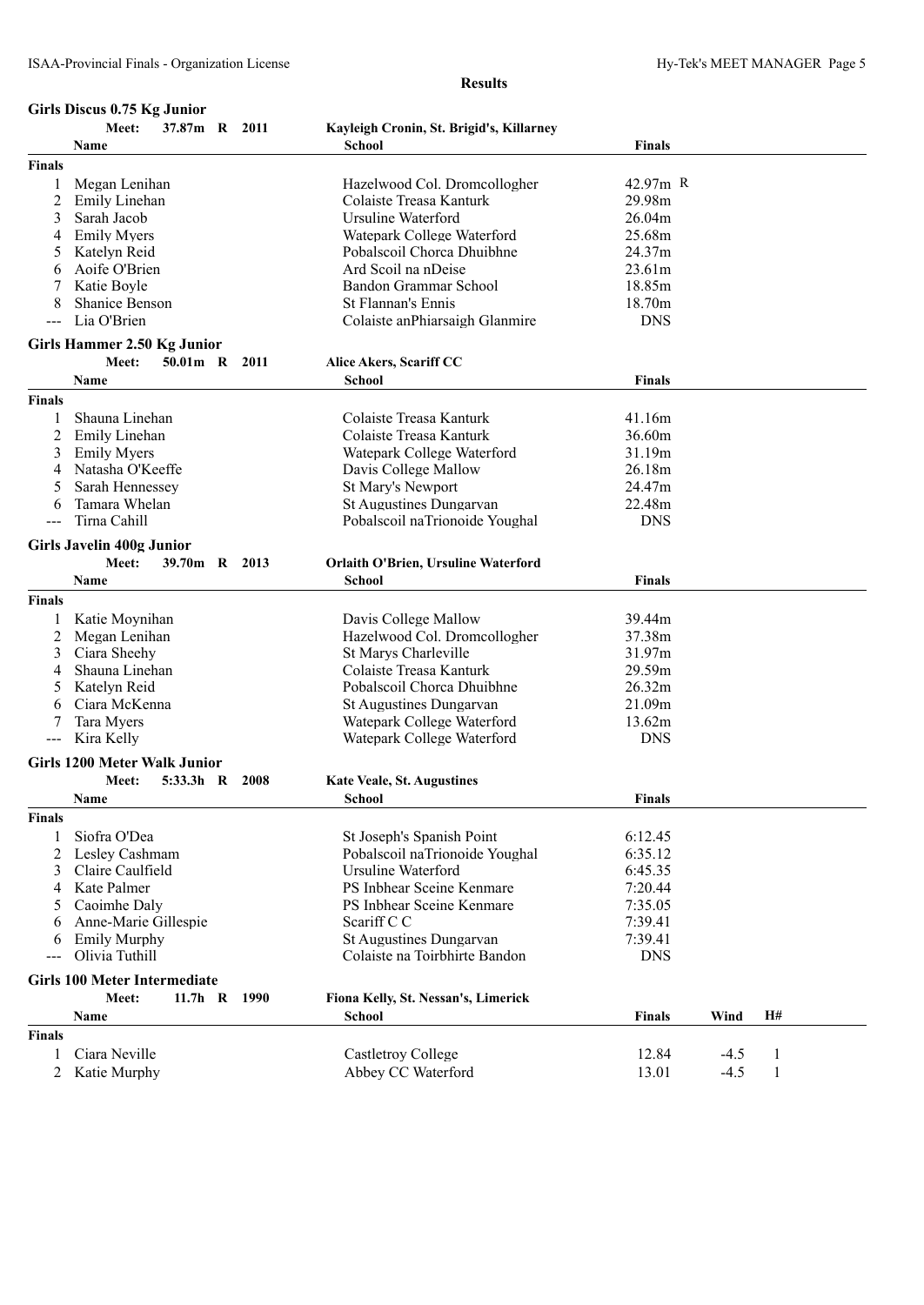|                | Finals  (Girls 100 Meter Intermediate) |                                      |               |            |                |  |
|----------------|----------------------------------------|--------------------------------------|---------------|------------|----------------|--|
|                | Name                                   | <b>School</b>                        | <b>Finals</b> | Wind       | H#             |  |
| 3              | <b>Emily Nolan</b>                     | Scoil Mhuire Carrick on Suir         | 13.22         | $-4.5$     | $\mathbf{1}$   |  |
| 4              | Niamh Moriarty                         | Gaelcholáiste Luimnigh               | 13.25         | $-4.5$     | $\mathbf{1}$   |  |
| 5              | Sarah Leahy                            | St Brigids Killarney                 | 13.49         | $-4.5$     | $\mathbf{1}$   |  |
| 6              | Aishat Onilogbo                        | St Marys Midleton                    | 13.61         | $-4.5$     | $\mathbf{1}$   |  |
|                | Alison Hathaway                        | Bandon Grammar School                | 14.08         | $-4.5$     | $\mathbf{1}$   |  |
|                | Emma Moore                             | Loreto Clonmel                       | <b>DNS</b>    | $-4.5$     | $\mathbf{1}$   |  |
| ---            | Lauren Ryan                            | Crescent College Comp SJ             | <b>DNS</b>    | <b>NWI</b> | $\overline{2}$ |  |
|                | <b>Girls 200 Meter Intermediate</b>    |                                      |               |            |                |  |
|                | Meet:<br>24.4h R 1973                  | Ann Jeffords, Regina Mundi, Cork     |               |            |                |  |
|                | Name                                   | School                               | <b>Finals</b> | Wind       |                |  |
| <b>Finals</b>  |                                        |                                      |               |            |                |  |
|                | Ciara Neville                          | Castletroy College                   | 25.26         | $-4.1$     |                |  |
| 2              | Katie Murphy                           | Abbey CC Waterford                   | 25.58         | $-4.1$     |                |  |
| 3              | Lauren Ryan                            | Crescent College Comp SJ             | 26.45         | $-4.1$     |                |  |
| 4              | Niamh Linehan                          | Scoil Mhuire Kanturk                 | 26.59         | $-4.1$     |                |  |
| 5              | Sarah Leahy                            | <b>St Brigids Killarney</b>          | 27.50         | $-4.1$     |                |  |
| 6              | Rachael Walsh                          | CTI Clonmel                          | 27.51         | $-4.1$     |                |  |
|                | Lorna Monahan                          | Watepark College Waterford           | 27.89         | $-4.1$     |                |  |
| 8              | Sarah Cashman                          | St Aloysius Carrigtwohill            | 29.86         | $-4.1$     |                |  |
|                | <b>Girls 300 Meter Intermediate</b>    |                                      |               |            |                |  |
|                | Meet:<br>39.38 R 2015                  | <b>Sharlene Mawdsley, SM Newport</b> |               |            |                |  |
|                | Name                                   | <b>School</b>                        | <b>Finals</b> |            |                |  |
| <b>Finals</b>  |                                        |                                      |               |            |                |  |
|                | <b>Emily Nolan</b>                     | Scoil Mhuire Carrick on Suir         | 42.69         |            |                |  |
| 2              | Sadbh O'Mahony                         | St Marys Nenagh                      | 42.88         |            |                |  |
| 3              | Zara Bolger                            | Villiers Limerick                    | 43.38         |            |                |  |
| 4              | Annie Russell                          | Castletroy College                   | 44.08         |            |                |  |
| 5              | <b>Emer Delargy</b>                    | Ursuline Thurles                     | 44.26         |            |                |  |
| 6              | Aisling Cassidy                        | Bandon Grammar School                | 44.48         |            |                |  |
| ---            | Paustina Blais                         | Nagle Community College Mahon        | <b>DNS</b>    |            |                |  |
|                | <b>Girls 800 Meter Intermediate</b>    |                                      |               |            |                |  |
|                | 2:12.8h R 1997<br>Meet:                | Emer O'Shea, St. Mary's, Charleville |               |            |                |  |
|                | Name                                   | <b>School</b>                        | <b>Finals</b> |            |                |  |
| <b>Finals</b>  |                                        |                                      |               |            |                |  |
|                | Alex O'Neill                           | Rice College Ennis                   | 2:17.43       |            |                |  |
|                | 2 Claire Rafter                        | <b>Ursuline Thurles</b>              | 2:18.21       |            |                |  |
| 3              | Shona O'Brien                          | <b>Presentation Milltown</b>         | 2:23.90       |            |                |  |
| 4              | <b>Emily Goff</b>                      | Ursuline Waterford                   | 2:39.30       |            |                |  |
|                | Aine Kelleher                          | Davis College Mallow                 | 2:44.57       |            |                |  |
|                | Jo Keane                               | Ennistymon V S                       | <b>DNF</b>    |            |                |  |
|                | Tara O'Keeffe                          | <b>St Marys Midleton</b>             | <b>DNS</b>    |            |                |  |
|                | <b>Emer Delargy</b>                    | <b>Ursuline Thurles</b>              | <b>DNS</b>    |            |                |  |
| ---            | Emily Cahill                           | Coláiste Muire Ennis                 | <b>DNS</b>    |            |                |  |
|                | <b>Girls 1500 Meter Intermediate</b>   |                                      |               |            |                |  |
|                | 4:37.67 R 2006<br>Meet:                | Ciara Cronin, Abbey CC, Waterford    |               |            |                |  |
|                | Name                                   | School                               | <b>Finals</b> |            |                |  |
| <b>Finals</b>  |                                        |                                      |               |            |                |  |
|                | Claire Rafter                          | Ursuline Thurles                     | 4:52.12       |            |                |  |
| $\overline{2}$ | Laura Nicholson                        | <b>Bandon Grammar School</b>         | 4:54.44       |            |                |  |
| 3              | <b>Emily Cahill</b>                    | Coláiste Muire Ennis                 | 5:07.47       |            |                |  |
| 4              | Nessa Wheeler                          | Colaiste Daibheid Cork               | 5:07.93       |            |                |  |
| 5              | Aisling Lowe                           | Ursuline Waterford                   | 5:27.07       |            |                |  |
| ---            | <b>Emily Pierse</b>                    | Col. Ide & Iosef Abbeyfeale          | <b>DNS</b>    |            |                |  |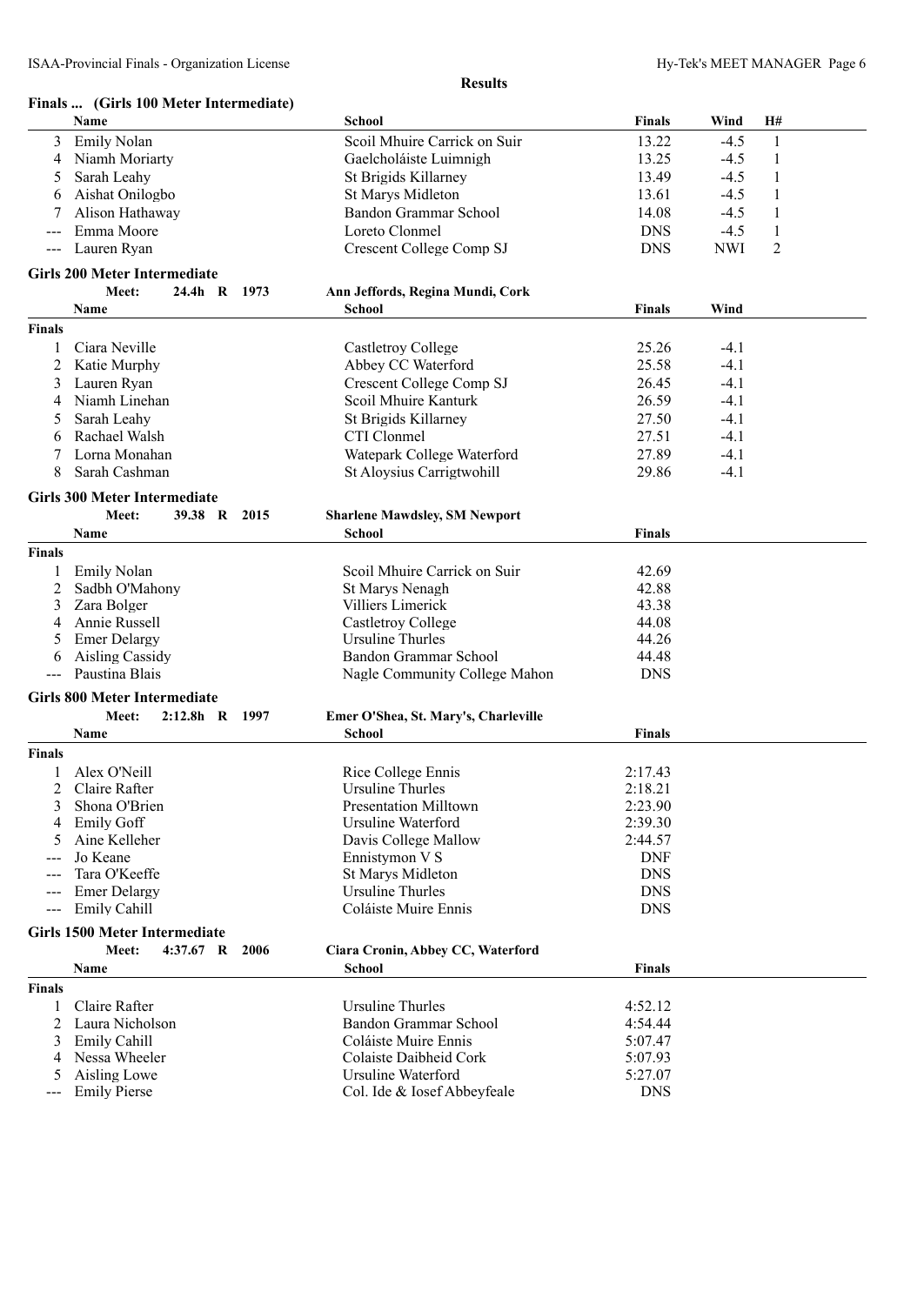|                                     | Finals  (Girls 1500 Meter Intermediate)     |                                            |               |        |
|-------------------------------------|---------------------------------------------|--------------------------------------------|---------------|--------|
|                                     | Name                                        | <b>School</b>                              | <b>Finals</b> |        |
|                                     | Emma Fagan                                  | <b>St Mary's Newport</b>                   | <b>DNS</b>    |        |
|                                     | Alannah Neff                                | Carrigaline Community School               | <b>DNS</b>    |        |
|                                     | Lauren Kearney                              | <b>Presentation Clonmel</b>                | <b>DNS</b>    |        |
|                                     |                                             |                                            |               |        |
|                                     | <b>Girls 3000 Meter Intermediate</b>        |                                            |               |        |
|                                     | 9:57.6h R 1982<br>Meet:                     | Patrica Logan, St Mary's, Limerick         |               |        |
|                                     | Name                                        | <b>School</b>                              | <b>Finals</b> |        |
| <b>Finals</b>                       |                                             |                                            |               |        |
|                                     | Eimear McDonald                             | Rice College Ennis                         | 11:11.06      |        |
| 2                                   | Caoimhe Carmody                             | St Flannan's Ennis                         | 11:17.30      |        |
| 3                                   | Mei Ming                                    | <b>St Marys Mallow</b>                     | 11:53.50      |        |
|                                     | Courtney McGuire                            | <b>Presentation Clonmel</b>                | 14:28.50      |        |
|                                     | Grace O'Donnell                             | <b>SMI Newcastle West</b>                  | <b>DNS</b>    |        |
|                                     | Sarah Mulcahy                               | <b>Blackwater CS</b>                       | <b>DNS</b>    |        |
|                                     | Girls 80 Meter Hurdles 76.2cm Intermediate  |                                            |               |        |
|                                     | Meet:<br>10.9h R 1983                       | <b>Olive Burke, FCJ Laurel Hill</b>        |               |        |
|                                     | Name                                        | School                                     | <b>Finals</b> | Wind   |
| <b>Finals</b>                       |                                             |                                            |               |        |
|                                     |                                             |                                            |               |        |
| 1                                   | Kate Taylor                                 | Coláiste Muire Ennis                       | 12.02         | $-3.9$ |
| 2                                   | Miriam Daly                                 | Scoil Mhuire Carrick on Suir               | 12.04         | $-3.9$ |
| 3                                   | Olivia Humphries                            | Crescent College Comp SJ                   | 12.89         | $-3.9$ |
|                                     | Hanifah Busairi                             | Ard Scoil na Mara Tramore                  | 14.10         | $-3.9$ |
|                                     | Andrea O'Brien                              | Colaiste na Toirbhirte Bandon              | <b>DNS</b>    | $-3.9$ |
| ---                                 | Sarah Mullaney                              | St Augustines Dungarvan                    | <b>DNS</b>    | $-3.9$ |
|                                     | Girls 300 Meter Hurdles 76.2cm Intermediate |                                            |               |        |
| 76.2cm                              |                                             |                                            |               |        |
|                                     | Meet:<br>43.01 R 2006                       | Kalyn Sheehan, Ursuline, Waterford         |               |        |
|                                     | Name                                        | School                                     | <b>Finals</b> |        |
| <b>Finals</b>                       |                                             |                                            |               |        |
|                                     |                                             |                                            |               |        |
|                                     |                                             |                                            |               |        |
|                                     | Miriam Daly                                 | Scoil Mhuire Carrick on Suir               | 44.53         |        |
| 2                                   | <b>Aisling Cassidy</b>                      | Bandon Grammar School                      | 50.14         |        |
| 3                                   | Sarah O'Keeffe                              | Davis College Mallow                       | 53.44         |        |
|                                     | Kate Flavin                                 | Ard Scoil na Mara Tramore                  | 53.96         |        |
|                                     | Laura McDonnell                             | Rice College Ennis                         | <b>DNS</b>    |        |
|                                     | Asha Murray                                 | St Patrick's C S Shannon                   | <b>DNS</b>    |        |
|                                     | Andrea O'Brien                              | Colaiste na Toirbhirte Bandon              | <b>DNS</b>    |        |
| ---                                 | Aoife Doyle                                 | Scoil Mhuire Carrick on Suir               | <b>DNS</b>    |        |
|                                     | Girls 1500 Meter Steeplechase Intermediate  |                                            |               |        |
|                                     | Meet:<br>5:25.42 R 2013                     | <b>Ciara Cummins, Ursuline Thurles</b>     |               |        |
|                                     | Name                                        | <b>School</b>                              | <b>Finals</b> |        |
|                                     |                                             |                                            |               |        |
|                                     |                                             |                                            |               |        |
|                                     | Laura Nicholson                             | Bandon Grammar School                      | $5:19.11$ R   |        |
| 2                                   | Alannah Neff                                | Carrigaline Community School               | 5:56.59       |        |
| 3                                   | Emma Doyle                                  | <b>Castletroy College</b>                  | 5:59.80       |        |
| 4                                   | Molly Hutchinson                            | Ursuline Waterford                         | 6:08.12       |        |
|                                     | Eimear McDonald                             | Rice College Ennis                         | <b>DNS</b>    |        |
|                                     | Caoimhe Taylor                              | Colaiste Treasa Kanturk                    | <b>DNS</b>    |        |
|                                     | Girls 4x100 Meter Relay Intermediate        |                                            |               |        |
|                                     | 49.81 R 2015<br>Meet:                       | <b>Castletroy College, Castletroy Col.</b> |               |        |
|                                     | School                                      | Relay                                      | <b>Finals</b> |        |
|                                     |                                             |                                            |               |        |
| <b>Finals</b><br><b>Finals</b><br>1 | Castletroy College                          |                                            | 50.26         |        |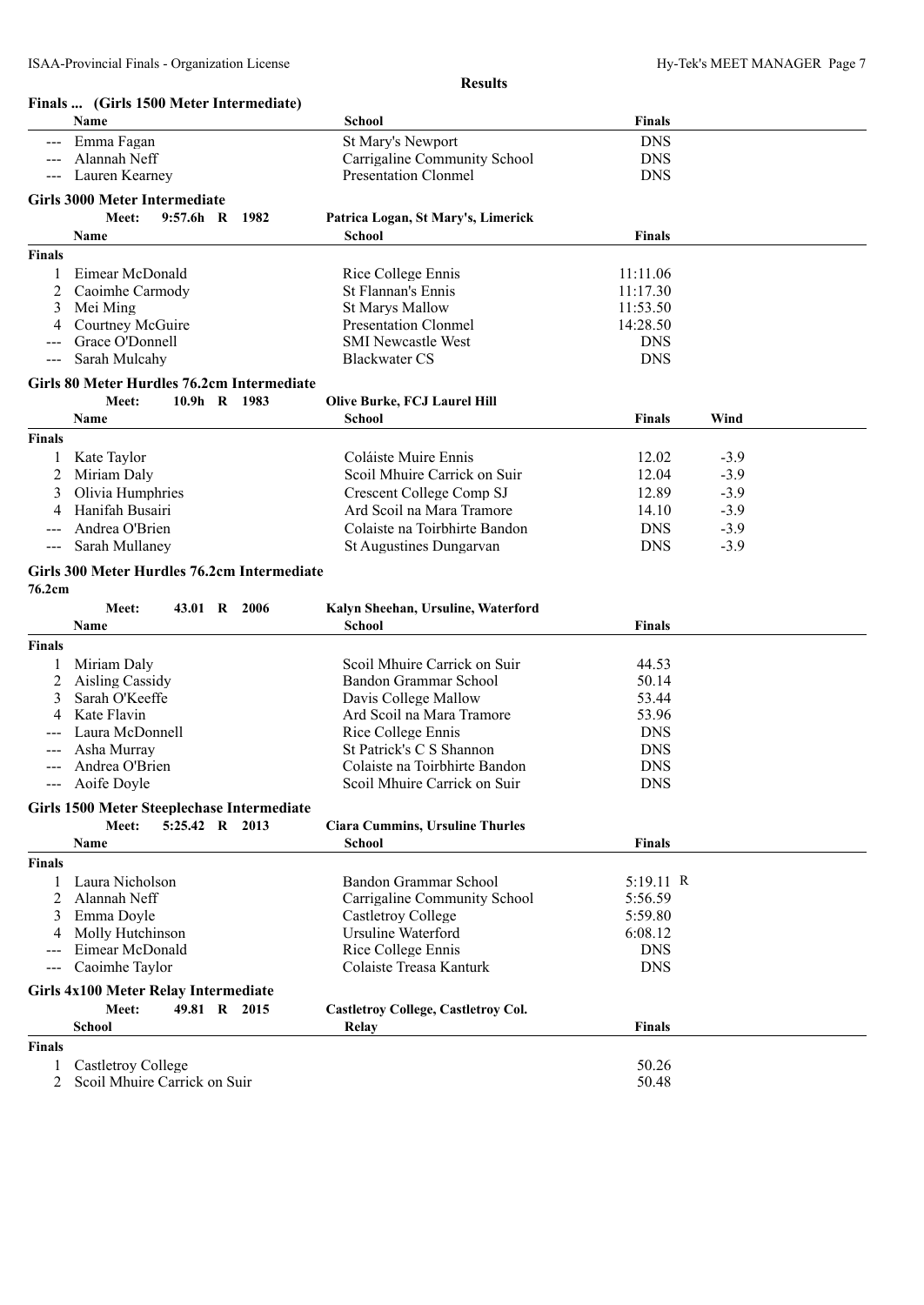# **Finals ... (Girls 4x100 Meter Relay Intermediate)**

|                     | <b>FINALS</b> (GIFIS 4X100 Meter Relay Intermediate) |                   |              |               |                                             | <b>Finals</b>            |            |  |
|---------------------|------------------------------------------------------|-------------------|--------------|---------------|---------------------------------------------|--------------------------|------------|--|
|                     | School                                               |                   |              |               | Relay                                       |                          |            |  |
| 3                   | Bandon Grammar School                                |                   |              |               |                                             | 53.11<br>53.54           |            |  |
| 4                   | Davis College Mallow                                 |                   |              |               |                                             |                          |            |  |
| 5                   | Colaiste Pobail Bantry                               |                   |              |               |                                             | 54.30                    |            |  |
| 6                   | Watepark College Waterford<br>Coláiste Muire Ennis   |                   |              |               |                                             | 54.78                    |            |  |
| $\qquad \qquad - -$ | Ursuline Thurles                                     |                   |              |               |                                             | <b>DNS</b><br><b>DNS</b> |            |  |
|                     |                                                      |                   |              |               |                                             |                          |            |  |
|                     | <b>Girls High Jump Intermediate</b>                  |                   |              |               |                                             |                          |            |  |
|                     | Meet:                                                |                   |              | 1.70m R 1982  | <b>Aisling Croke, Cresent CC</b>            |                          |            |  |
|                     | Name                                                 |                   |              |               | School                                      | <b>Finals</b>            |            |  |
| <b>Finals</b>       |                                                      |                   |              |               |                                             |                          |            |  |
|                     | Sophie Meredith                                      |                   |              |               | <b>SMI Newcastle West</b>                   | 1.60m                    |            |  |
| 2                   | Christine McCarthy                                   |                   |              |               | PS Inbhear Sceine Kenmare                   | 1.55m                    |            |  |
| 3                   | <b>Emily Tierney</b>                                 |                   |              |               | St Marys Nenagh                             | 1.50m                    |            |  |
|                     | Hannah Murphy                                        |                   |              |               | Regina Mundi Cork                           | 1.50m                    |            |  |
|                     | Ciara O'Driscoll                                     |                   |              |               | Pobalscoil naTrionoide Youghal              | 1.40m                    |            |  |
|                     | Laura Greene                                         |                   |              |               | Kilrush C S                                 | <b>DNS</b>               |            |  |
|                     | Claire Murphy                                        |                   |              |               | <b>Blackwater CS</b>                        | <b>DNS</b>               |            |  |
| $\qquad \qquad - -$ | Zara Lappin                                          |                   |              |               | Coláiste Chiarain Croom                     | <b>DNS</b>               |            |  |
|                     | <b>Girls Pole Vault Intermediate</b>                 |                   |              |               |                                             |                          |            |  |
|                     | Meet:                                                | 2.70 <sub>m</sub> |              | 2009          | Lisa Houlihan, St. Augustines               |                          |            |  |
|                     | Meet:                                                | 2.70 <sub>m</sub> | $\mathbf{R}$ | 2005          | Siobhan Brackett, St. Augustines            |                          |            |  |
|                     | Meet:                                                | 2.70 <sub>m</sub> |              | 2014          | <b>Megan Dunford, St Augustines</b>         |                          |            |  |
|                     | Name                                                 |                   |              |               | <b>School</b>                               | <b>Finals</b>            |            |  |
| <b>Finals</b>       |                                                      |                   |              |               |                                             |                          |            |  |
|                     | Emma Coffey                                          |                   |              |               | St Angelas Cork                             | $3.20m$ R                |            |  |
| 2                   | Clodagh Walsh                                        |                   |              |               | Davis College Mallow                        | 2.80m R                  |            |  |
| 3                   | Ciara Hickey                                         |                   |              |               | Colaiste Choilm Ballincollig                | 2.60m                    |            |  |
| 4                   | Aoife Lai                                            |                   |              |               | St Augustines Dungarvan                     | 2.50m                    |            |  |
| 5                   | <b>Emily Tierney</b>                                 |                   |              |               | St Marys Nenagh                             | 2.20m                    |            |  |
|                     | <b>Girls Long Jump Intermediate</b>                  |                   |              |               |                                             |                          |            |  |
|                     | Meet:                                                | 5.88m R           |              | 1988          | <b>Noelle Morrissey, St. Mary's, Nenagh</b> |                          |            |  |
|                     | Name                                                 |                   |              |               | <b>School</b>                               | <b>Finals</b>            | Wind       |  |
| <b>Finals</b>       |                                                      |                   |              |               |                                             |                          |            |  |
|                     | Sophie Meredith                                      |                   |              |               | <b>SMI</b> Newcastle West                   | 5.74m                    | <b>NWI</b> |  |
| 2                   | Rachel Bowler                                        |                   |              |               | Mercy Mount Hawk Tralee                     | 5.53m                    | <b>NWI</b> |  |
| 3                   | Aoibhinn O'Connor                                    |                   |              |               | Colaiste Choilm Ballincollig                | 5.43m                    | <b>NWI</b> |  |
| 4                   | Aishat Onilogbo                                      |                   |              |               | St Marys Midleton                           | 5.23m                    | <b>NWI</b> |  |
| 5                   | Elinor Dennison                                      |                   |              |               | PS Inbhear Sceine Kenmare                   | 5.16m                    | <b>NWI</b> |  |
| 6                   | Aoife Doyle                                          |                   |              |               | Scoil Mhuire Carrick on Suir                | 4.95m                    | <b>NWI</b> |  |
|                     | Hanifah Busairi                                      |                   |              |               | Ard Scoil na Mara Tramore                   | 4.87m                    | <b>NWI</b> |  |
|                     | Nora O'Connell                                       |                   |              |               | <b>Presentation Tralee</b>                  | <b>DNS</b>               | <b>NWI</b> |  |
|                     | Christina Dring                                      |                   |              |               | <b>Ashton Cork</b>                          | <b>DNS</b>               | <b>NWI</b> |  |
| $---$               | Lauren Kearney                                       |                   |              |               | <b>Presentation Clonmel</b>                 | <b>DNS</b>               | <b>NWI</b> |  |
|                     |                                                      |                   |              |               |                                             |                          |            |  |
|                     | <b>Girls Triple Jump Intermediate</b>                |                   |              |               |                                             |                          |            |  |
|                     | Meet:                                                |                   |              | 11.50m R 2014 | Maria Carey, St Marys Newport               | <b>Finals</b>            |            |  |
|                     | Name                                                 |                   |              |               | School                                      |                          | Wind       |  |
| <b>Finals</b>       |                                                      |                   |              |               |                                             |                          |            |  |
| 1                   | Kate Taylor                                          |                   |              |               | Coláiste Muire Ennis                        | 11.23m                   | <b>NWI</b> |  |
| 2                   | Rachel Bowler                                        |                   |              |               | Mercy Mount Hawk Tralee                     | 10.25m                   | <b>NWI</b> |  |
| 3                   | Lorna Monahan                                        |                   |              |               | Watepark College Waterford                  | 9.89m                    | <b>NWI</b> |  |
| 4                   | Tara Bradley                                         |                   |              |               | Kilrush C S                                 | 9.54m                    | <b>NWI</b> |  |
| 5                   | Moira Barrett                                        |                   |              |               | <b>Bandon Grammar School</b>                | 8.96m                    | <b>NWI</b> |  |
| 6                   | Aoibhinn O'Connor                                    |                   |              |               | Colaiste Choilm Ballincollig                | 8.94m                    | <b>NWI</b> |  |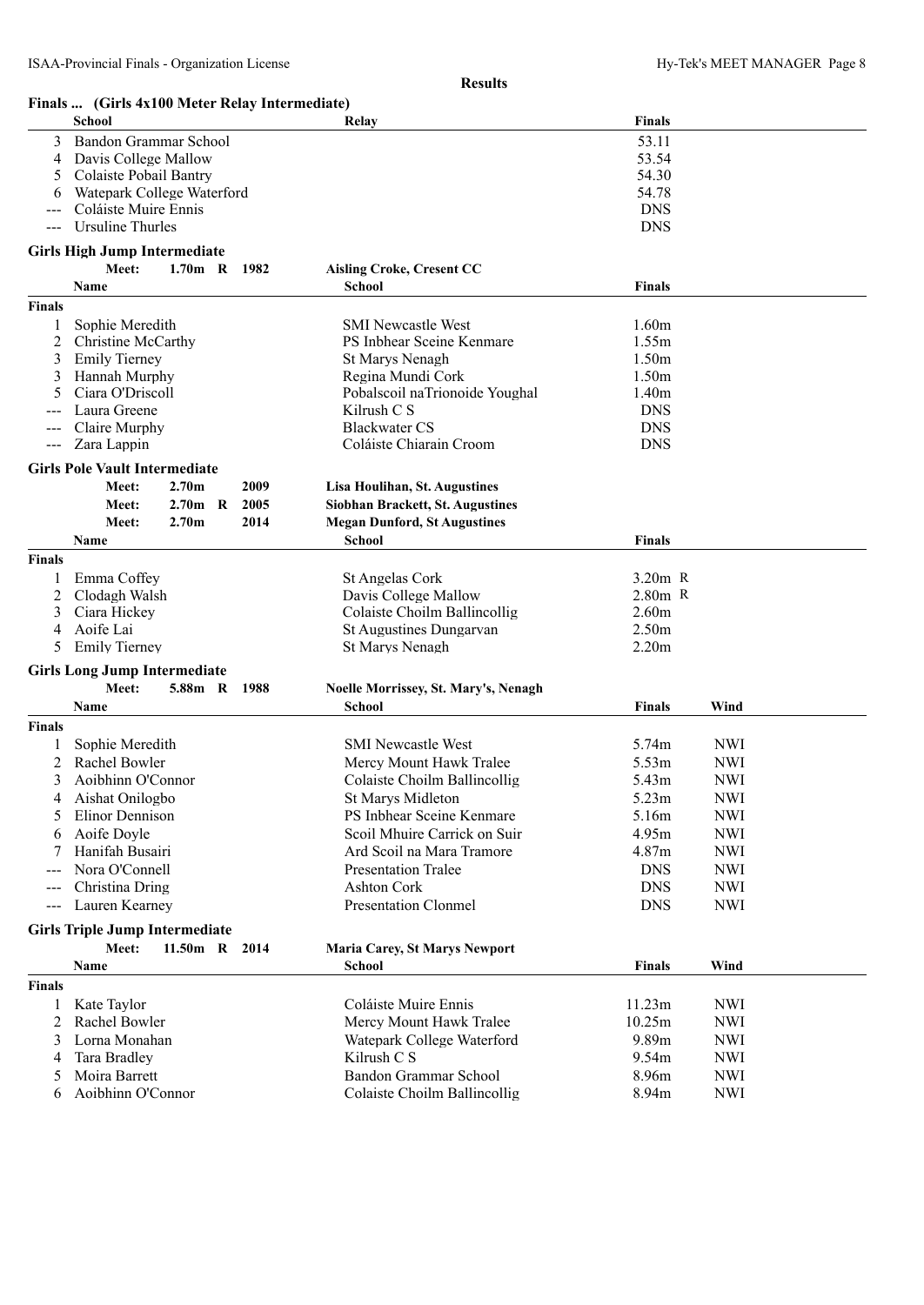|               |                                          | <b>Results</b>                                               |                  |            |
|---------------|------------------------------------------|--------------------------------------------------------------|------------------|------------|
|               | Finals  (Girls Triple Jump Intermediate) |                                                              |                  |            |
|               | Name                                     | School                                                       | <b>Finals</b>    | Wind       |
| 7             | Maeve Daly                               | Gaelcholaiste Mhuire AG Cork                                 | 8.38m            | <b>NWI</b> |
| 8             | Ellen Graham                             | Watepark College Waterford                                   | 7.50m            | <b>NWI</b> |
|               | Girls Shot Putt 3.00 Kg Intermediate     |                                                              |                  |            |
|               | 12.43m R 2014<br>Meet:                   | Erin Kingston, Bandon GS                                     |                  |            |
|               | Name                                     | <b>School</b>                                                | <b>Finals</b>    |            |
| Finals        |                                          |                                                              |                  |            |
| 1             | Noelle Lenihan                           | Hazelwood Col. Dromcollogher                                 | 11.08m           |            |
| 2             | Vickie Cusack                            | Davis College Mallow                                         | 10.89m           |            |
| 3             | Fiona Hennessey                          | <b>Presentation Thurles</b>                                  | 10.46m           |            |
| 4             | Rachel Stephens                          | Gaelcholaiste Phortlairge                                    | 9.45m            |            |
| 5             | Hannah Finnerty                          | St Marys Nenagh                                              | 9.41m            |            |
| 6             | Sarah O'Keeffe                           | Davis College Mallow                                         | 9.35m            |            |
| 7             | Lauren Barrett                           | Mercy Mount Hawk Tralee                                      | 7.70m            |            |
|               | Nikita Lewis                             | Nagle Rice Doneraile                                         | <b>DNS</b>       |            |
| ---           | Becky Ryan                               | St Marys Nenagh                                              | <b>DNS</b>       |            |
| $---$         | Tara McEvoy                              | Coláiste Muire Ennis                                         | <b>DNS</b>       |            |
|               | Girls Discus 1.00 Kg Intermediate        |                                                              |                  |            |
|               | 43.74m R 2013<br>Meet:                   | Kayleigh Cronin, St, Brigid's, Killarney                     |                  |            |
|               | Name                                     | School                                                       | <b>Finals</b>    |            |
|               |                                          |                                                              |                  |            |
| <b>Finals</b> |                                          |                                                              |                  |            |
| 1             | Noelle Lenihan                           | Hazelwood Col. Dromcollogher<br>Col Chroi Naomha Carrignavar | 34.00m<br>30.72m |            |
| 2             | Martha Quain                             |                                                              |                  |            |
| 3             | Lauren O'Grady<br>Rachel Stephens        | Mercy Mount Hawk Tralee                                      | 30.18m<br>26.65m |            |
| 4<br>5        | Jade O'Farrell-Bond                      | Gaelcholaiste Phortlairge<br>Borrioskane CC                  |                  |            |
|               | Siobhan Hennessey                        | <b>Presentation Thurles</b>                                  | 25.17m<br>25.14m |            |
| 6<br>7        | Moira Barrett                            | Bandon Grammar School                                        | 23.01m           |            |
| 8             | Riadh Malik                              | Mercy Mount Hawk Tralee                                      | 22.13m           |            |
| $---$         | Leanne Cronin                            | Killorglin Community College                                 | <b>DNS</b>       |            |
|               |                                          |                                                              |                  |            |
|               | Girls Hammer 3.00 Kg Intermediate        |                                                              |                  |            |
|               | Meet:<br>48.32m R 2013                   | Alice Akers, Scariff CC                                      |                  |            |
|               | Name                                     | School                                                       | <b>Finals</b>    |            |
| <b>Finals</b> |                                          |                                                              |                  |            |
|               | Sinead Warren                            | Pobalscoil Sliabh Luachra                                    | 43.98m           |            |
| 2             | Jade O'Farrell-Bond                      | Borrioskane CC                                               | 41.94m           |            |
| 3             | Katie Costello                           | Borrioskane CC                                               | 32.68m           |            |
| 4             | Lauren O'Grady                           | Mercy Mount Hawk Tralee                                      | 31.45m           |            |
| 5             | Leanne Cronin                            | Killorglin Community College                                 | 30.38m           |            |
| 6             | Riadh Malik                              | Mercy Mount Hawk Tralee                                      | 29.61m           |            |
| 7             | <b>Emily Gardiner</b>                    | Scoil Mhuire Carrick on Suir                                 | 22.44m           |            |
|               | Girls Javelin 500g Intermediate          |                                                              |                  |            |
|               | Meet:<br>42.80m R 1982                   | Brenda Walsh, FCJ Laurel Hill                                |                  |            |
|               | Name                                     | <b>School</b>                                                | Finals           |            |
| <b>Finals</b> |                                          |                                                              |                  |            |
| 1             | Vickie Cusack                            | Davis College Mallow                                         | 30.31m           |            |
| 2             | Hannah Finnerty                          | <b>St Marys Nenagh</b>                                       | 28.95m           |            |
| 3             | Alexandra Lapiy                          | Scoil Mhuire Carrick on Suir                                 | 28.22m           |            |
| 4             | Maeve Daly                               | Gaelcholaiste Mhuire AG Cork                                 | 26.92m           |            |
|               | Olivia Humphries                         | Crescent College Comp SJ                                     | <b>DNS</b>       |            |
| ---           | Laura Greene                             | Kilrush C S                                                  | <b>DNS</b>       |            |
| ---           | Martha Quain                             | Col Chroi Naomha Carrignavar                                 | <b>DNS</b>       |            |
| $---$         | Shauna Kenneally                         | Pobalscoil naTrionoide Youghal                               | <b>DNS</b>       |            |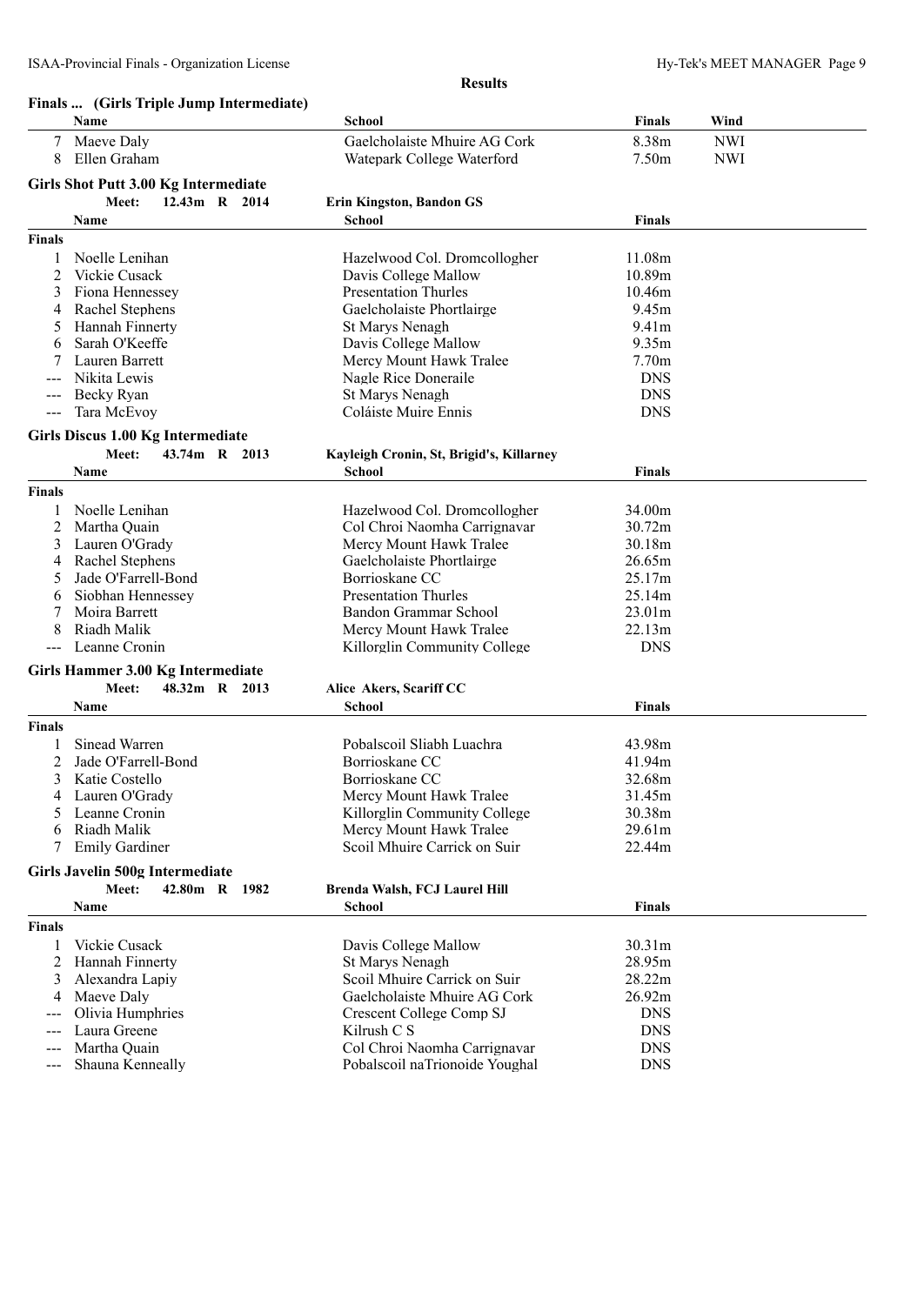|               | <b>Girls 2000 Meter Walk Intermediate</b> |              |                                    |               |        |
|---------------|-------------------------------------------|--------------|------------------------------------|---------------|--------|
|               | 5:50.20 R 2010<br>Meet:                   |              | <b>Kate Veale, St. Augustines</b>  |               |        |
|               | Name                                      |              | School                             | <b>Finals</b> |        |
| <b>Finals</b> |                                           |              |                                    |               |        |
| 1             | Orla O'Connor                             |              | Watepark College Waterford         | 9:17.26       |        |
| 2             | Anna O'Connor                             |              | Watepark College Waterford         | 10:40.73      |        |
| 3             | Emma Caulfield                            |              | <b>Ursuline Waterford</b>          | 10:49.73      |        |
| ---           | Molly Spazzi                              |              | Scariff C C                        | <b>DNS</b>    |        |
|               | <b>Girls 100 Meter Senior</b>             |              |                                    |               |        |
|               | Meet:                                     | 11.64 R 2013 | Phil Healy, Col na Toir Bandon     |               |        |
|               | Name                                      |              | <b>School</b>                      | Finals        | Wind   |
| <b>Finals</b> |                                           |              |                                    |               |        |
|               |                                           |              |                                    | 12.87         |        |
| 1             | Sharlene Mawdsley                         |              | St Mary's Newport                  |               | $-4.2$ |
| 2             | Kate Bernard                              |              | Colaiste na Toirbhirte Bandon      | 13.24         | $-4.2$ |
| 3             | Rebekah O'Connell                         |              | St Marys Charleville               | 13.62         | $-4.2$ |
| 4             | Laura Murphy                              |              | St Angelas Cork                    | 14.12         | $-4.2$ |
| 5             | Jenny Barry                               |              | <b>Blackwater CS</b>               | 14.79         | $-4.2$ |
|               | <b>Fizzy Azeez</b>                        |              | St Mary's Newport                  | <b>DNS</b>    | $-4.2$ |
|               | Muireann O'Leary                          |              | Watepark College Waterford         | <b>DNS</b>    | $-4.2$ |
| ---           | <b>Aisling Mullaney</b>                   |              | St Augustines Dungarvan            | <b>DNS</b>    | $-4.2$ |
|               | Aoibheann O'Brien                         |              | Mercy Mount Hawk Tralee            | <b>SCR</b>    |        |
| $---$         | Aoife O'Carroll                           |              | Mercy Mount Hawk Tralee            | <b>SCR</b>    |        |
|               |                                           |              |                                    |               |        |
|               | <b>Girls 200 Meter Senior</b>             |              |                                    |               |        |
|               | Meet:                                     | 23.95 R 2013 | Phil Healy, Col na Toir Bandon     |               |        |
|               | Name                                      |              | School                             | <b>Finals</b> | Wind   |
| <b>Finals</b> |                                           |              |                                    |               |        |
| 1             | Sharlene Mawdsley                         |              | St Mary's Newport                  | 24.64         | $-3.5$ |
| 2             | Aoife O'Carroll                           |              | Mercy Mount Hawk Tralee            | 25.89         | $-3.5$ |
| 3             | Laura Murphy                              |              | St Angelas Cork                    | 27.83         | $-3.5$ |
|               | Rachel McGuckian                          |              | St Augustines Dungarvan            | <b>DNS</b>    | $-3.5$ |
|               | Chloe Fennell                             |              | St Augustines Dungarvan            | <b>DNS</b>    | $-3.5$ |
|               | Kate Bernard                              |              | Colaiste na Toirbhirte Bandon      | <b>DNS</b>    | $-3.5$ |
| $---$         | <b>Brid McCarthy</b>                      |              | Pobalscoil naTrionoide Youghal     | <b>DNS</b>    | $-3.5$ |
|               |                                           |              |                                    |               |        |
|               | <b>Girls 400 Meter Senior</b>             |              |                                    |               |        |
|               | Meet:                                     | 55.36 R 2015 | Jenna Bromell, Castletroy Col.     |               |        |
|               | Name                                      |              | <b>School</b>                      | <b>Finals</b> |        |
| <b>Finals</b> |                                           |              |                                    |               |        |
|               | 1 Ann Corcoran                            |              | Ursuline Waterford                 | 58.02         |        |
|               | Aoife O'Carroll                           |              | Mercy Mount Hawk Tralee            | 58.91         |        |
| 3             | Aoife Delargy                             |              | Ursuline Thurles                   | 60.02         |        |
| 4             | Kila Curran                               |              | Crescent College Comp SJ           | 65.62         |        |
|               | <b>Taylor Murphy</b>                      |              | <b>St Marys Midleton</b>           | 65.68         |        |
| 6             | Jessica Strain                            |              | St Marys Midleton                  | 69.85         |        |
|               | Aoibh Cassidy                             |              | Bandon Grammar School              | <b>DNS</b>    |        |
|               | Caoimhe Dwyer                             |              | St Augustines Dungarvan            | <b>DNS</b>    |        |
|               | <b>Girls 800 Meter Senior</b>             |              |                                    |               |        |
|               | Meet:<br>2:10.9h R 1987                   |              | Sonia O'Sullivan, Cobh VS          |               |        |
|               | Name                                      |              | School                             | <b>Finals</b> |        |
| <b>Finals</b> |                                           |              |                                    |               |        |
|               |                                           |              |                                    |               |        |
|               | Aoife Delargy                             |              | Ursuline Thurles                   | 2:16.48       |        |
| 2             | Aoife Mahony                              |              | Presentation SS Listowel           | 2:19.67       |        |
| 3             | Maeve Aherne                              |              | Loreto Fermoy                      | 2:24.43       |        |
| 4             | Stephanie Cotter                          |              | <b>Coachford Community College</b> | 2:33.96       |        |
| 5             | Kila Curran                               |              | Crescent College Comp SJ           | 2:42.12       |        |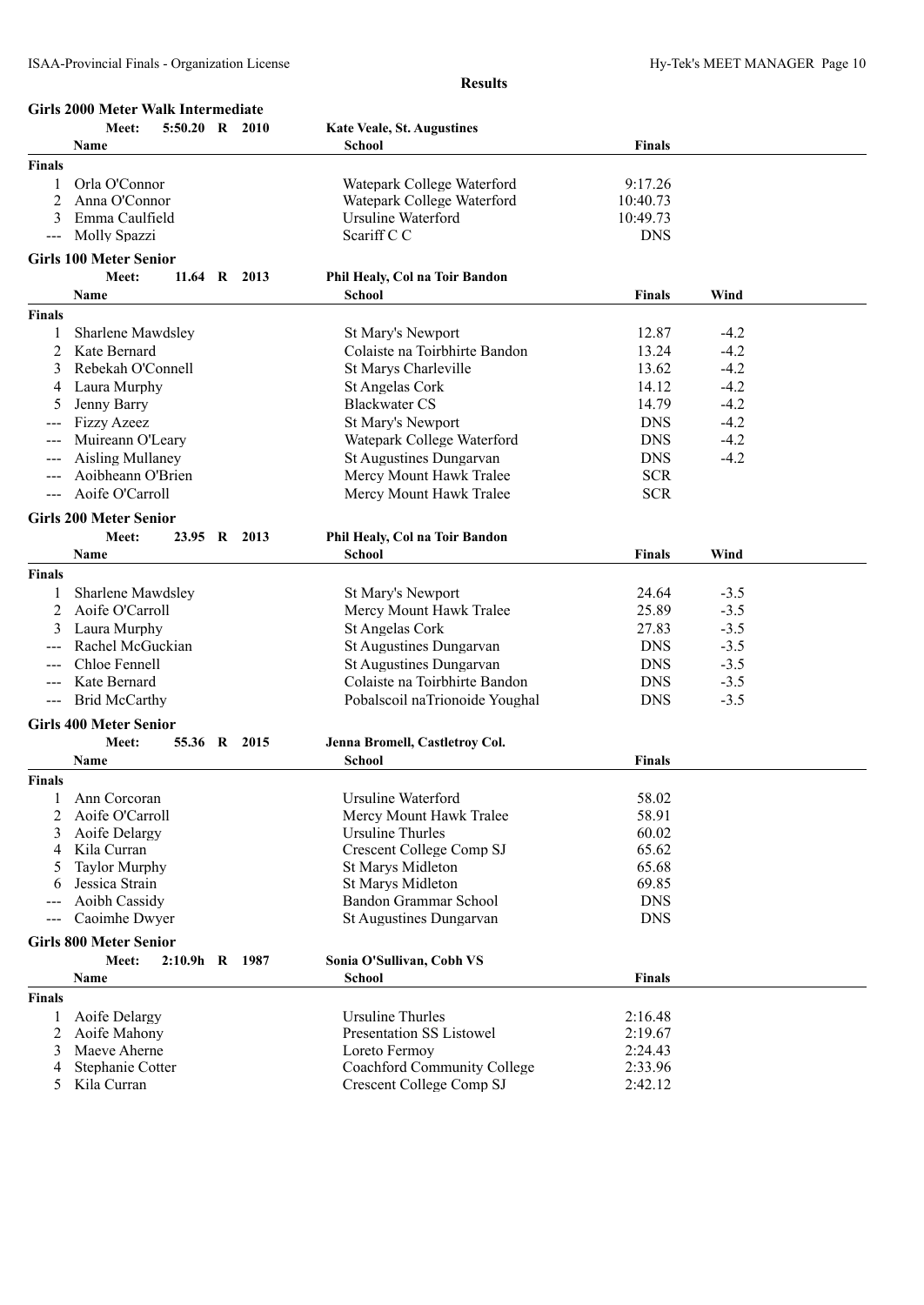|               | Finals  (Girls 800 Meter Senior)            |              |                                                      |                       |        |
|---------------|---------------------------------------------|--------------|------------------------------------------------------|-----------------------|--------|
|               | Name                                        |              | <b>School</b>                                        | <b>Finals</b>         |        |
|               | Ellen O'Connell                             |              | Mercy Mount Hawk Tralee                              | <b>DNS</b>            |        |
|               | <b>Girls 1500 Meter Senior</b>              |              |                                                      |                       |        |
|               | Meet:<br>$4:36.7h$ R $2001$                 |              | Roisin Quinn, Ursuline, Waterford                    |                       |        |
|               | Name                                        |              | School                                               | <b>Finals</b>         |        |
| <b>Finals</b> |                                             |              |                                                      |                       |        |
| 1             | Avril Deegan                                |              | <b>Presentation Thurles</b>                          | 5:03.37               |        |
| 2             | Aoife Mahony                                |              | Presentation SS Listowel                             | 5:04.86               |        |
| 3             | Maeve Aherne                                |              | Loreto Fermoy                                        | 5:08.38               |        |
| 4             | Stephanie Cotter                            |              | <b>Coachford Community College</b>                   | 5:15.07               |        |
| 5             | Breana O'Gorman                             |              | Ursuline Thurles                                     | 5:22.24               |        |
| 6             | Eimear Loughman                             |              | Ursuline Thurles                                     | 5:28.82               |        |
|               | Shauna Dolken                               |              | Beara Community School                               | <b>DNS</b>            |        |
|               | Krista Meade                                |              | <b>Ursuline Waterford</b>                            | <b>DNS</b>            |        |
|               | <b>Girls 3000 Meter Senior</b>              |              |                                                      |                       |        |
|               | Meet:<br>$10:05.57$ R 2015                  |              | <b>Rhona Pierce, St Angela's Cork</b>                |                       |        |
|               | Name                                        |              | <b>School</b>                                        | <b>Finals</b>         |        |
| <b>Finals</b> |                                             |              |                                                      |                       |        |
|               | Avril Deegan                                |              |                                                      |                       |        |
| 1<br>2        | Fiona Everard                               |              | <b>Presentation Thurles</b><br><b>MICC Dunmanway</b> | 10:57.09<br>11:16.79  |        |
| 3             | Elaine Yelverton                            |              | St Mary's Newport                                    | 11:17.81              |        |
| 4             | Shauna Dolken                               |              | <b>Beara Community School</b>                        | 12:06.96              |        |
|               | Elaine Shannon                              |              | Scoil Mhuire Ennistymon                              | <b>DNS</b>            |        |
|               | Jean Kelly                                  |              | Scoil na Trionoide Naofa Doon                        | <b>DNS</b>            |        |
|               | Rhona Pierce                                |              | St Angelas Cork                                      | <b>DNS</b>            |        |
| $---$         | Darina Shanley                              |              | St Augustines Dungarvan                              | <b>DNS</b>            |        |
|               |                                             |              |                                                      |                       |        |
|               | Girls 100 Meter Hurdles 83.8cm Senior       |              |                                                      |                       |        |
|               | Meet:                                       | 13.91 R 2012 | <b>Sarah Lavin, Castletroy College</b>               |                       |        |
|               | Name                                        |              | <b>School</b>                                        | <b>Finals</b>         | Wind   |
| <b>Finals</b> |                                             |              |                                                      |                       |        |
|               | Rebekah O'Connell                           |              | St Marys Charleville                                 | 17.71                 | $-5.0$ |
| 2             | Anna Coutney                                |              | Coláiste Muire Ennis                                 | 18.87                 | $-5.0$ |
|               | Kelly-Ann Doyle                             |              | Scoil Mhuire Carrick on Suir                         | <b>DNS</b>            | $-5.0$ |
|               | Leona O'Shea                                |              | <b>Presentation Tralee</b>                           | <b>DNS</b>            | $-5.0$ |
| $---$         | Ciara Murphy                                |              | Nagle Community College Mahon                        | <b>DNS</b>            | $-5.0$ |
| ---           | Rachel O'Donovan                            |              | Mount St Michael Rosscarbery                         | <b>DNS</b>            | $-5.0$ |
|               | Girls 400 Meter Hurdles 76.2cm Senior       |              |                                                      |                       |        |
|               | Meet:                                       | 60.55 R 2008 | Kalyn Sheehan, Ursuline, Waterford                   |                       |        |
|               | Name                                        |              | <b>School</b>                                        | <b>Finals</b>         |        |
| <b>Finals</b> |                                             |              |                                                      |                       |        |
| 1             | Kelly-Ann Doyle                             |              | Scoil Mhuire Carrick on Suir                         | 65.18                 |        |
| 2             | Denise O'Connor                             |              | Ard Scoil na Mara Tramore                            | 67.89                 |        |
| 3             | Anna Coutney                                |              | Coláiste Muire Ennis                                 | 72.12                 |        |
| 4             | Clodagh O'Mahony                            |              | Laurel Hill Coláiste Limerick                        | 74.04                 |        |
| 5             | Jessica Strain                              |              | <b>St Marys Midleton</b>                             | 76.12                 |        |
|               | Laoise Bennis                               |              | Hazelwood Col. Dromcollogher                         | <b>DNS</b>            |        |
|               | <b>Girls 1500 Meter Steeplechase Senior</b> |              |                                                      |                       |        |
|               | Meet:<br>5:07.24 R 2014                     |              | <b>Jessica Coyne, Crescent CC</b>                    |                       |        |
|               | Name                                        |              | School                                               | <b>Finals</b>         |        |
|               |                                             |              |                                                      |                       |        |
| <b>Finals</b> |                                             |              |                                                      |                       |        |
| 1             | Chloe Fennell                               |              | St Augustines Dungarvan                              | 5:58.11               |        |
| 2             | Krista Meade                                |              | <b>Ursuline Waterford</b>                            | 6:09.29<br><b>DNS</b> |        |
|               | Eimear Loughman                             |              | Ursuline Thurles                                     |                       |        |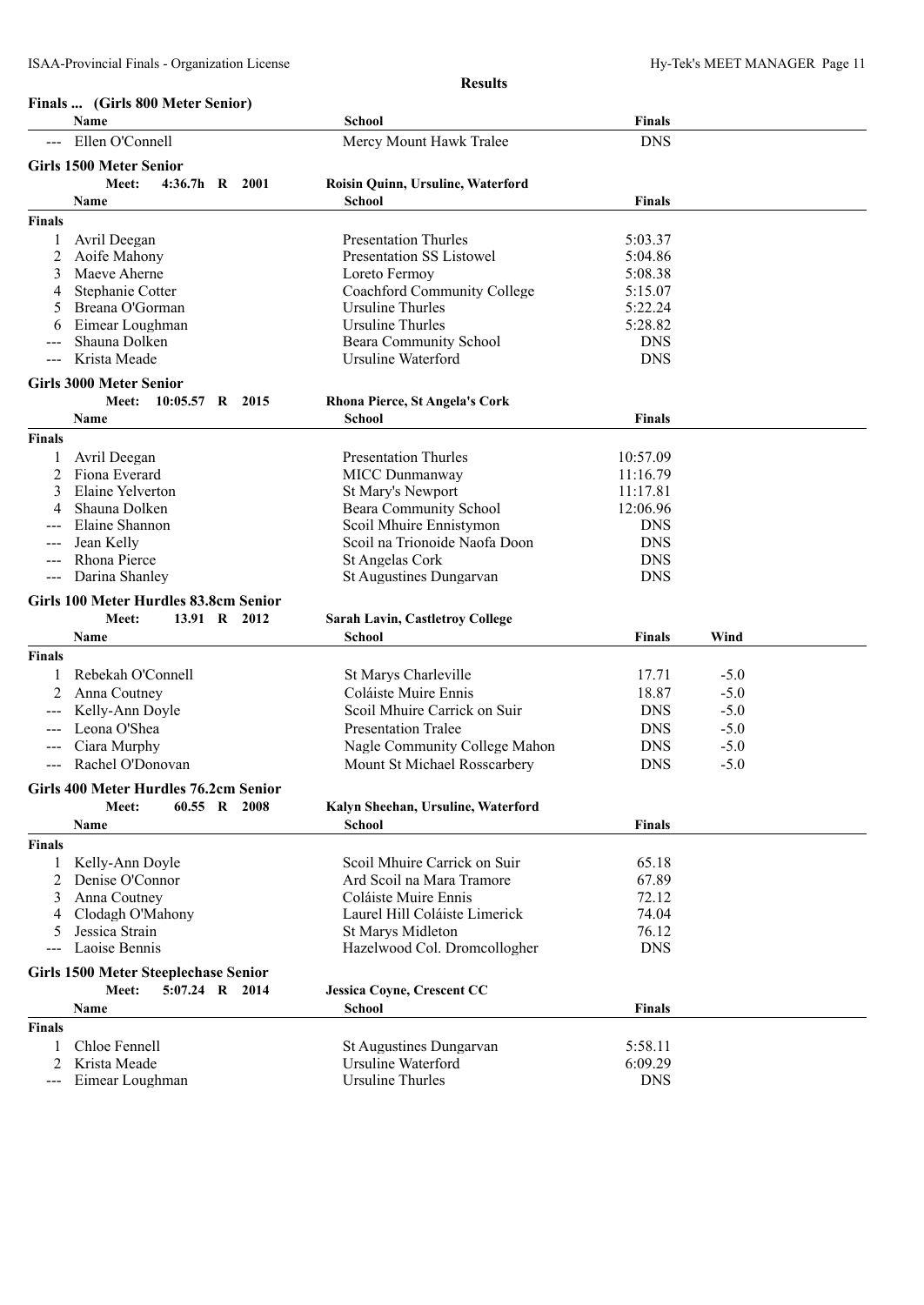# **Girls 4x100 Meter Relay Senior**

|  | <b>St. Mary's, Nenagh</b> |  |
|--|---------------------------|--|

|                     | Meet:<br><b>School</b>          |                   |     | 49.7h R 1988 | St. Mary's, Nenagh<br>Relay               | <b>Finals</b>     |            |  |
|---------------------|---------------------------------|-------------------|-----|--------------|-------------------------------------------|-------------------|------------|--|
| Finals              |                                 |                   |     |              |                                           |                   |            |  |
|                     | Mercy Mount Hawk Tralee         |                   |     |              |                                           | 52.64             |            |  |
| 2                   | Gaelcholáiste Luimnigh          |                   |     |              |                                           | 52.84             |            |  |
| 3                   | Bandon Grammar School           |                   |     |              |                                           | 54.59             |            |  |
| 4                   | St Marys Midleton               |                   |     |              |                                           | 54.76             |            |  |
|                     | St Augustines Dungarvan         |                   |     |              |                                           | <b>DNS</b>        |            |  |
| $---$               | Carrigaline Community School    |                   |     |              |                                           | <b>DNS</b>        |            |  |
|                     | Ard Scoil na Mara Tramore       |                   |     |              |                                           | <b>DNS</b>        |            |  |
|                     | <b>Girls High Jump Senior</b>   |                   |     |              |                                           |                   |            |  |
|                     | Meet:                           | 1.72 <sub>m</sub> |     | 1984         | Jacqui Stokes, Newtown, Waterford         |                   |            |  |
|                     | Meet:                           | $1.72m$ R         |     | 1984         | Ann Nevin, Pres. Limerick                 |                   |            |  |
|                     | Name                            |                   |     |              | <b>School</b>                             | <b>Finals</b>     |            |  |
| <b>Finals</b>       |                                 |                   |     |              |                                           |                   |            |  |
|                     | Deirbhile Ryan                  |                   |     |              | Gaelcholáiste Luimnigh                    | 1.60m             |            |  |
| 2                   | Laoise Bennis                   |                   |     |              | Hazelwood Col. Dromcollogher              | 1.55m             |            |  |
| 3                   | Molly Healy                     |                   |     |              | Carrigaline Community School              | 1.45m             |            |  |
| $---$               | Emma Doyle                      |                   |     |              | Ursuline Thurles                          | <b>DNS</b>        |            |  |
|                     | <b>Girls Pole Vault Senior</b>  |                   |     |              |                                           |                   |            |  |
|                     | Meet:                           | 3.30m R 2010      |     |              | Nikita Savage, Pobalscoil, Youghal        |                   |            |  |
|                     | Name                            |                   |     |              | School                                    | <b>Finals</b>     |            |  |
| <b>Finals</b>       |                                 |                   |     |              |                                           |                   |            |  |
|                     | Laura Cussen                    |                   |     |              | Colaiste Choilm Ballincollig              | 2.80 <sub>m</sub> |            |  |
|                     | Una Samuels                     |                   |     |              | Colaiste Daibheid Cork                    | 2.80m             |            |  |
| 3                   | Molly Healy                     |                   |     |              | Carrigaline Community School              | 2.60m             |            |  |
| 4                   | Aoife Tierney                   |                   |     |              | <b>St Marys Nenagh</b>                    | 2.40m             |            |  |
|                     | <b>Girls Long Jump Senior</b>   |                   |     |              |                                           |                   |            |  |
|                     | Meet:                           | 6.00 <sub>m</sub> |     | 2007         | Kelly Proper, St. Paul's, Waterford       |                   |            |  |
|                     | Meet:                           | 6.00m             | - R | 1991         | <b>Claire Ingerton, Christ King, Cork</b> |                   |            |  |
|                     | Name                            |                   |     |              | School                                    | <b>Finals</b>     | Wind       |  |
| Finals              |                                 |                   |     |              |                                           |                   |            |  |
| 1                   | Aoibheann O'Brien               |                   |     |              | Mercy Mount Hawk Tralee                   | 5.53m             | <b>NWI</b> |  |
| 2                   | Denise O'Connor                 |                   |     |              | Ard Scoil na Mara Tramore                 | 5.35m             | <b>NWI</b> |  |
| 3                   | Ella Nicholson                  |                   |     |              | Bandon Grammar School                     | 5.25m             | <b>NWI</b> |  |
| 4                   | Lauren Whelan                   |                   |     |              | Gaelcholáiste Luimnigh                    | 5.06m             | <b>NWI</b> |  |
| 5                   | Caoimhe Dwyer                   |                   |     |              | <b>St Augustines Dungarvan</b>            | 4.76m             | <b>NWI</b> |  |
| 6                   | Nikki O'Brien                   |                   |     |              | Laurel Hill SS Limerick                   | 4.45m             | <b>NWI</b> |  |
|                     | Jenny Barry                     |                   |     |              | <b>Blackwater CS</b>                      | 4.13m             | <b>NWI</b> |  |
|                     | Rachel O'Donovan                |                   |     |              | Mount St Michael Rosscarbery              | 3.70m             | <b>NWI</b> |  |
|                     | Ciara Murphy                    |                   |     |              | Nagle Community College Mahon             | <b>DNS</b>        | <b>NWI</b> |  |
| $\qquad \qquad - -$ | Aoife Tierney                   |                   |     |              | St Marys Nenagh                           | <b>DNS</b>        | <b>NWI</b> |  |
|                     | <b>Girls Triple Jump Senior</b> |                   |     |              |                                           |                   |            |  |
|                     | Meet:                           | 11.33m R 2012     |     |              | Jessica Sheehan, Kinsale CS               |                   |            |  |
|                     | Name                            |                   |     |              | <b>School</b>                             | <b>Finals</b>     | Wind       |  |
| Finals              |                                 |                   |     |              |                                           |                   |            |  |
| 1                   | Aoibh Cassidy                   |                   |     |              | Bandon Grammar School                     | 8.55m             | <b>NWI</b> |  |
| $---$               | Maria Carey                     |                   |     |              | <b>Limerick Tutorial College</b>          | <b>FOUL</b>       |            |  |
| ---                 | Aishling Móran                  |                   |     |              | Carrigaline Community School              | <b>DNS</b>        | <b>NWI</b> |  |
| ---                 | Emma Bateman                    |                   |     |              | Carrigaline Community School              | <b>DNS</b>        | <b>NWI</b> |  |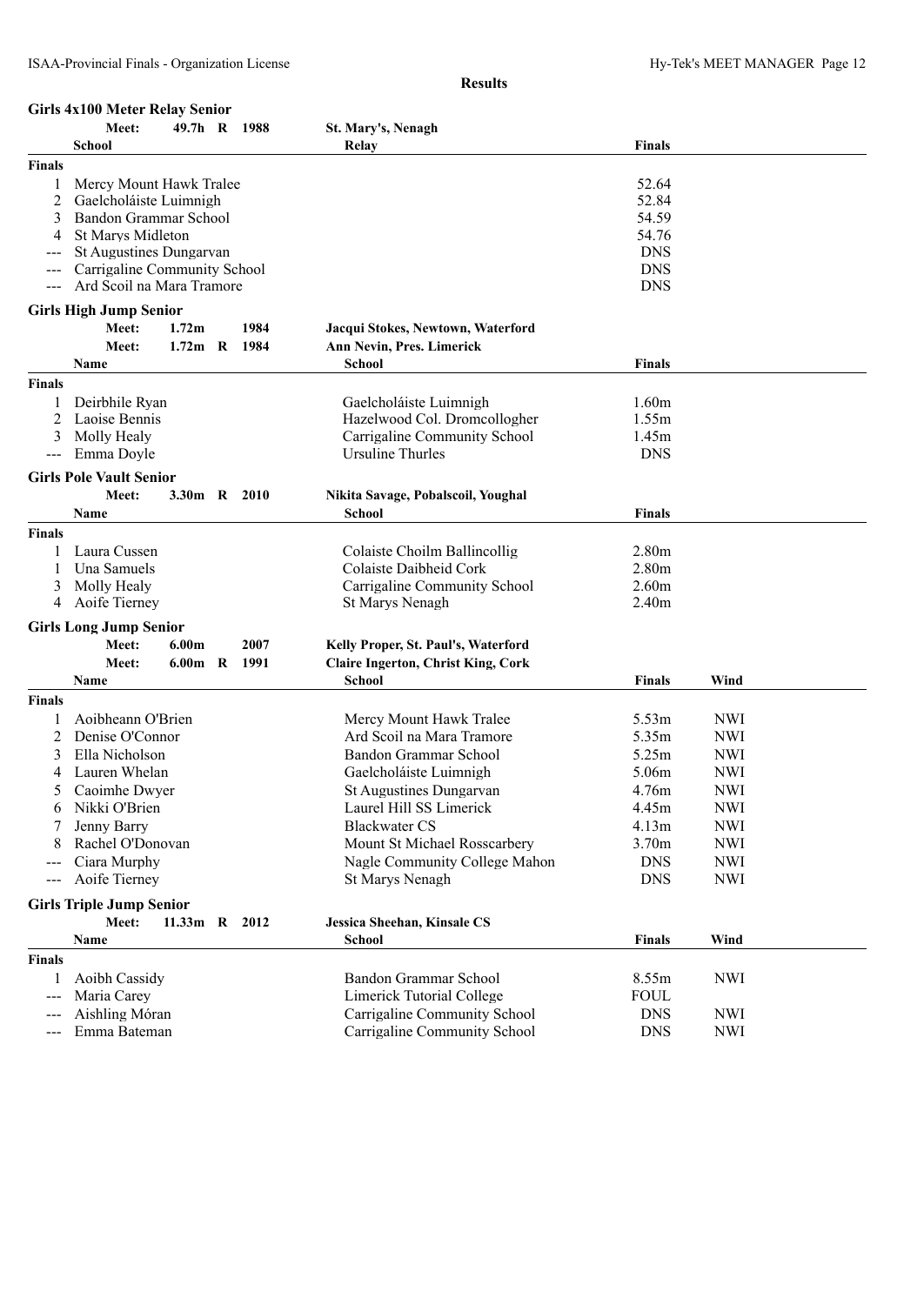#### **Girls Shot Putt 4.00 Kg Senior**

|                     | Meet:                               | 13.40m R 1978         |  | Patrica Walsh, SHM Ferrybank     |               |  |
|---------------------|-------------------------------------|-----------------------|--|----------------------------------|---------------|--|
|                     | Name                                |                       |  | School                           | <b>Finals</b> |  |
| <b>Finals</b>       |                                     |                       |  |                                  |               |  |
| 1                   | Angharad Loughnane                  |                       |  | Gaelcholáiste Luimnigh           | 11.02m        |  |
| 2                   | Deirbhile Ryan                      |                       |  | Gaelcholáiste Luimnigh           | 11.01m        |  |
| 3                   | Ann Corcoran                        |                       |  | <b>Ursuline Waterford</b>        | 10.45m        |  |
| 4                   | Amy Crowley                         |                       |  | Colaiste na Toirbhirte Bandon    | 8.18m         |  |
| 5                   | Breana O'Gorman                     |                       |  | Ursuline Thurles                 | 7.24m         |  |
| 6                   | Sarah Hayes                         |                       |  | Mount St Michael Rosscarbery     | 6.54m         |  |
| 7                   | <b>Sharon Curtin</b>                |                       |  | Hazelwood Col. Dromcollogher     | 5.32m         |  |
|                     | Sally Smith                         |                       |  | Bandon Grammar School            | <b>DNS</b>    |  |
| $---$               | Grainne Tyrrell                     |                       |  | Pobalscoil naTrionoide Youghal   | <b>DNS</b>    |  |
|                     |                                     |                       |  |                                  |               |  |
|                     | <b>Girls Discus 1.00 Kg Senior</b>  |                       |  |                                  |               |  |
|                     | Meet:                               | 45.75m R 1978         |  | Patricia Walsh, SHM Ferrybank    |               |  |
|                     | Name                                |                       |  | School                           | <b>Finals</b> |  |
| <b>Finals</b>       |                                     |                       |  |                                  |               |  |
| 1                   | Aoife Doyle                         |                       |  | Intermediate School Killorglin   | 36.28m        |  |
| 2                   | Kathleen Heery                      |                       |  | Watepark College Waterford       | 34.76m        |  |
| 3                   | Angharad Loughnane                  |                       |  | Gaelcholáiste Luimnigh           | 34.46m        |  |
| 4                   | Sally Smith                         |                       |  | Bandon Grammar School            | 31.75m        |  |
| $---$               | Grainne Tyrrell                     |                       |  | Pobalscoil naTrionoide Youghal   | <b>DNS</b>    |  |
|                     |                                     |                       |  |                                  |               |  |
|                     | <b>Girls Hammer 4.00 Kg Senior</b>  |                       |  |                                  |               |  |
|                     | Meet:                               | 55.07m R 2015         |  | Alice Akers, Scariff CC          |               |  |
|                     | Name                                |                       |  | <b>School</b>                    | Finals        |  |
| <b>Finals</b>       |                                     |                       |  |                                  |               |  |
| 1                   | Aoife Vaughen Witts                 |                       |  | Borrioskane CC                   | 48.40m        |  |
| 2                   | Kathleen Heery                      |                       |  | Watepark College Waterford       | 34.57m        |  |
| 3                   | Aoife Doyle                         |                       |  | Intermediate School Killorglin   | 34.11m        |  |
| 4                   | Melissa Hough                       |                       |  | Borrioskane CC                   | 17.18m        |  |
| $\qquad \qquad - -$ | Emily Horgan                        |                       |  | Mount Mercy Cork                 | <b>DNS</b>    |  |
| $---$               | Rachel Ryan                         |                       |  | Our Ladys Templemore             | <b>DNS</b>    |  |
|                     |                                     |                       |  |                                  |               |  |
|                     | <b>Girls Javelin 600g Senior</b>    |                       |  |                                  |               |  |
|                     | Meet:                               | 41.16m R 1983         |  | Brenda Walsh, FCJ, Laurel Hill   |               |  |
|                     | Name                                |                       |  | School                           | <b>Finals</b> |  |
| <b>Finals</b>       |                                     |                       |  |                                  |               |  |
| 1                   | Orlaith O'Brien                     |                       |  | Yeats College Waterford          | $43.19m$ R    |  |
| 2                   | Lauren O'Mahoney                    |                       |  | <b>St Marys Midleton</b>         | 31.79m        |  |
|                     | --- Leah Deasy                      |                       |  | Carrigaline Community School     | <b>DNS</b>    |  |
|                     | Jenny Godley                        |                       |  | Mercy Mount Hawk Tralee          | <b>DNS</b>    |  |
|                     | Orla Hickey                         |                       |  | Carrigaline Community School     | <b>DNS</b>    |  |
|                     |                                     |                       |  |                                  |               |  |
|                     | <b>Girls 3000 Meter Walk Senior</b> |                       |  |                                  |               |  |
|                     |                                     | Meet: 12:31.90 R 2012 |  | <b>Kate Veale, St Augustines</b> |               |  |
|                     | Name                                |                       |  | <b>School</b>                    | <b>Finals</b> |  |
| <b>Finals</b>       |                                     |                       |  |                                  |               |  |
| 1                   | Chloe Lynch                         |                       |  | Gael Colaiste Clonmel            | 17:36.21      |  |
|                     | 2 Rebecca Kearney                   |                       |  | Colaiste an Chraoibhin Fermoy    | 18:31.37      |  |
|                     |                                     |                       |  |                                  |               |  |
|                     | <b>Girls 1 Mile Run Under 16</b>    |                       |  |                                  |               |  |
|                     | Name                                |                       |  | School                           | <b>Finals</b> |  |
| <b>Finals</b>       |                                     |                       |  |                                  |               |  |
| 1                   | Shona O'Brien                       |                       |  | <b>Presentation Milltown</b>     | 5:35.53       |  |
| 2                   | Tamzin Muldowney                    |                       |  | St Marys Midleton                | 5:36.95       |  |
|                     | 3 Leah O'Neill                      |                       |  | Coláiste Muire Ennis             | 5:37.34       |  |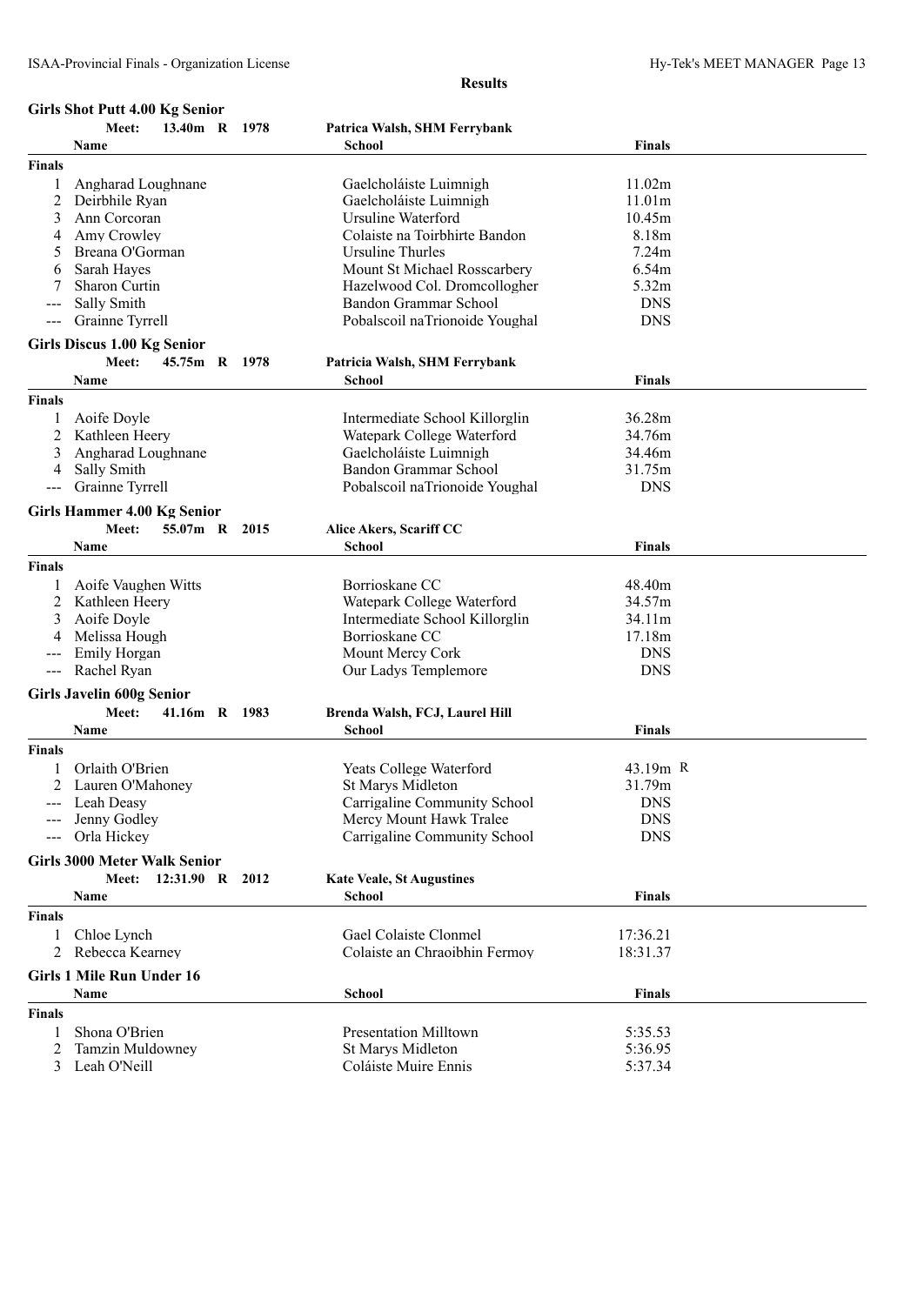|               | Finals  (Girls 1 Mile Run Under 16)       |                                                               |                    |        |  |
|---------------|-------------------------------------------|---------------------------------------------------------------|--------------------|--------|--|
|               | Name                                      | School                                                        | Finals             |        |  |
| 4             | Sasha Brent                               | Tarbert C S                                                   | 5:45.18            |        |  |
| 5             | Niamh Rafter                              | <b>Ursuline Thurles</b>                                       | 6:09.72            |        |  |
|               | Aine Kelleher                             | Davis College Mallow                                          | 6:20.16            |        |  |
|               | Emma Fagan                                | St Mary's Newport                                             | <b>DNS</b>         |        |  |
|               | Dani Cunningham                           | St Augustines Dungarvan                                       | <b>DNS</b>         |        |  |
|               | Elma Casey                                | Cashel CS                                                     | <b>DNS</b>         |        |  |
|               | Allannah Deering                          | St Marys Nenagh                                               | <b>DNS</b>         |        |  |
|               |                                           |                                                               |                    |        |  |
|               | <b>Boys 100 Meter Minor</b>               |                                                               |                    |        |  |
|               | Meet:<br>11.5h R 1990                     | <b>Jeff Casey, PBC Cork</b>                                   |                    |        |  |
|               | <b>Name</b>                               | <b>School</b>                                                 | <b>Finals</b>      | Wind   |  |
| <b>Finals</b> |                                           |                                                               |                    |        |  |
|               | Mervin Shalamba                           | Mercy Mount Hawk Tralee                                       | 12.67              | $-5.4$ |  |
| 2             | Adam O'Dwyer                              | Thurles CBS                                                   | 13.55              | $-5.4$ |  |
| 3             | Jordan Mason                              | Charleville CBS                                               | 13.59              | $-5.4$ |  |
| 4             | Jimmy Mullan                              | Our Ladys Templemore                                          | 14.35              | $-5.4$ |  |
|               | Sean Kennedy                              | <b>Tralee CBS</b>                                             | <b>DNS</b>         | $-5.4$ |  |
|               | Mac Douglas                               | St Brogans Bandon                                             | <b>DNS</b>         | $-5.4$ |  |
| $---$         | Darragh Murray                            | Nenagh College                                                | <b>DNS</b>         | $-5.4$ |  |
|               | <b>Boys 800 Meter Minor</b>               |                                                               |                    |        |  |
|               | Meet:<br>$2:06.0h$ R 1992                 | <b>Graham Dwyer, PA Mallow</b>                                |                    |        |  |
|               | Name                                      | <b>School</b>                                                 | Finals             |        |  |
| <b>Finals</b> |                                           |                                                               |                    |        |  |
|               |                                           |                                                               |                    |        |  |
|               | Rory Prenderville                         | John The Baptist C S Hospital                                 | 2:14.28<br>2:15.47 |        |  |
| 2<br>3        | Nathan Wright<br>Ted Collins              | <b>Desmond College Newcastlewest</b><br>Glenstal Abbey School | 2:15.75            |        |  |
| 4             | Paul Hartnett                             | Colaiste an Chraoibhin Fermoy                                 | 2:15.82            |        |  |
| 5             | Mark Hanrahan                             | St Flannan's Ennis                                            | 2:20.13            |        |  |
|               | Niall Desmond                             | St Brogans Bandon                                             | 2:28.27            |        |  |
| 6             | Mutteo Mary                               | St Declans Kilmacthomas                                       | 2:29.48            |        |  |
| 8             | Oisin Morrissey                           | St Augustines Dungarvan                                       | 2:39.62            |        |  |
| 9             | Ciarian Frisby                            | St Augustines Dungarvan                                       | 2:42.89            |        |  |
|               | Ramon Gaspar                              | DLS Macroom                                                   | <b>DNS</b>         |        |  |
| $---$         |                                           |                                                               |                    |        |  |
|               | <b>Boys 75 Meter Hurdles 76.2cm Minor</b> |                                                               |                    |        |  |
|               | Name                                      | <b>School</b>                                                 | Finals             | Wind   |  |
| <b>Finals</b> |                                           |                                                               |                    |        |  |
|               | Jamie O'Brien                             | Mercy Mount Hawk Tralee                                       | 12.46              | $-4.3$ |  |
| 2             | Jack McEvoy                               | St Anne's C C Killaloe                                        | 12.54              | $-4.3$ |  |
| 3             | Adam Turner                               | Colaiste Chriost Ri Cork                                      | 13.60              | $-4.3$ |  |
| 4             | Jake Murphy                               | Nenagh College                                                | 15.02              | $-4.3$ |  |
| 5             | Luke McGrath                              | Watepark College Waterford                                    | 15.44              | $-4.3$ |  |
|               | Junior Ibraham                            | Nagle Community College Mahon                                 | <b>DNS</b>         | $-4.3$ |  |
|               | Benny Moman                               | Colaiste an Chraoibhin Fermoy                                 | <b>DNS</b>         | $-4.3$ |  |
| $---$         | Stephen Cahill                            | Our Ladys Templemore                                          | <b>DNS</b>         | $-4.3$ |  |
|               |                                           |                                                               |                    |        |  |
|               | <b>Boys 4x100 Meter Relay Minor</b>       |                                                               |                    |        |  |
|               | Meet:<br>49.8h R 1991                     | <b>St Augustines</b>                                          |                    |        |  |
|               | <b>School</b>                             | Relay                                                         | <b>Finals</b>      |        |  |
| <b>Finals</b> |                                           |                                                               |                    |        |  |
|               | Tralee CBS                                |                                                               | 49.86              |        |  |
| 2             | Mercy Mount Hawk Tralee                   |                                                               | 51.11              |        |  |
| 3             | Bandon Grammar School                     |                                                               | 52.34              |        |  |
| 4             | Watepark College Waterford                |                                                               | 52.99              |        |  |
| 5             | Pobalscoil naTrionoide Youghal            |                                                               | 54.82              |        |  |
| 6             | Our Ladys Templemore                      |                                                               | 61.58              |        |  |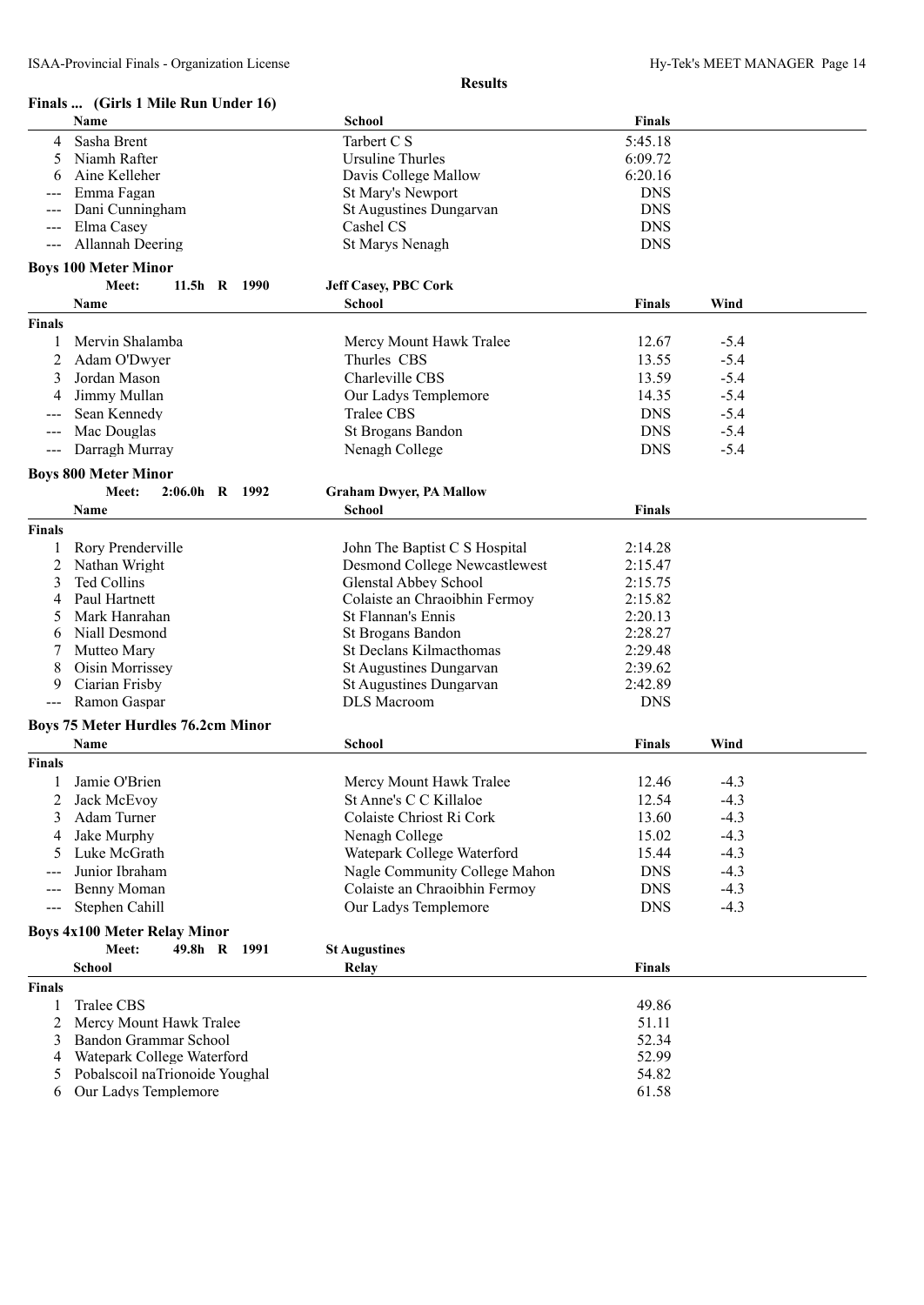|               | Finals  (Boys 4x100 Meter Relay Minor) |                                           |               |            |                |  |
|---------------|----------------------------------------|-------------------------------------------|---------------|------------|----------------|--|
|               | <b>School</b>                          | Relay                                     | <b>Finals</b> |            |                |  |
|               | --- Colaiste Chriost Ri Cork           |                                           | <b>DNS</b>    |            |                |  |
| $\frac{1}{2}$ | Presentation Brothers Cork             |                                           | <b>DNS</b>    |            |                |  |
|               | <b>Boys Long Jump Minor</b>            |                                           |               |            |                |  |
|               | Meet:<br>5.59m R 2000                  | Greg O'Leary, Glanmire CC                 |               |            |                |  |
|               | Name                                   | <b>School</b>                             | <b>Finals</b> | Wind       |                |  |
| <b>Finals</b> |                                        |                                           |               |            |                |  |
|               | Adam Turner                            | Colaiste Chriost Ri Cork                  | 5.11m         | <b>NWI</b> |                |  |
| 2             | Evan Villas                            | Pobalscoil naTrionoide Youghal            | 5.10m         | <b>NWI</b> |                |  |
| 3             | Sean O'Riordain-Hernandes              | Colaiste anPhiarsaigh Glanmire            | 4.92m         | <b>NWI</b> |                |  |
| 4             | Jamie O'Brien                          | Mercy Mount Hawk Tralee                   | 4.85m         | <b>NWI</b> |                |  |
| 5             | Colm Morris                            | <b>Colaiste Mhuire Thurles</b>            | 4.75m         | <b>NWI</b> |                |  |
| 6             | Louis Archer                           | Bandon Grammar School                     | 4.58m         | <b>NWI</b> |                |  |
|               | Sean Kennedy                           | Tralee CBS                                | <b>DNS</b>    | <b>NWI</b> |                |  |
|               | <b>Ryan Bennett</b>                    | <b>Blackwater CS</b>                      | <b>DNS</b>    | <b>NWI</b> |                |  |
| $\frac{1}{2}$ | Callum Hedderman                       | John The Baptist C S Hospital             | <b>DNS</b>    | <b>NWI</b> |                |  |
|               |                                        |                                           |               |            |                |  |
|               | <b>Boys Shot Putt 3.25 Kg Minor</b>    |                                           |               |            |                |  |
|               | Meet:<br>13.52m R 1982                 | <b>Edward Carey, St Michaels Listowel</b> |               |            |                |  |
|               | Name                                   | School                                    | <b>Finals</b> |            |                |  |
| <b>Finals</b> |                                        |                                           |               |            |                |  |
|               | <b>Ricky Carroll</b>                   | St Colmans Fermoy                         | 12.65m        |            |                |  |
| 2             | Sean O'Riordain-Hernandes              | Colaiste anPhiarsaigh Glanmire            | 11.17m        |            |                |  |
| 3             | Jack McEvoy                            | St Anne's C C Killaloe                    | 10.50m        |            |                |  |
| 4             | Joshua Delaney                         | Nenagh College                            | 10.22m        |            |                |  |
| 5             | <b>Billy Doherty</b>                   | Watepark College Waterford                | 10.04m        |            |                |  |
|               | Kian McGrath                           | <b>St Clements Limerick</b>               | <b>DNS</b>    |            |                |  |
|               | Leon Keogh                             | St Mary's Newport                         | <b>DNS</b>    |            |                |  |
|               | Ashley Hennessy                        | Col Chathail Naofa Dungarvan              | <b>DNS</b>    |            |                |  |
| ---           | Chrion Obialor                         | Bandon Grammar School                     | <b>DNS</b>    |            |                |  |
|               | <b>Boys 100 Meter Junior</b>           |                                           |               |            |                |  |
|               | Meet:<br>11.41 R 2005                  | <b>Ben McGilton, Mercy, Mount Hawk</b>    |               |            |                |  |
|               | Name                                   | <b>School</b>                             | <b>Finals</b> | Wind       | H#             |  |
| <b>Finals</b> |                                        |                                           |               |            |                |  |
|               | Jack Ryan                              | Thurles CBS                               | 12.44         | $-5.5$     | $\mathbf{1}$   |  |
| 2             | Marc Jones                             | Colaiste Muire Cobh                       | 12.52         | $-5.5$     | 1              |  |
| 3             | Ryan O'Leary                           | Colaiste Chriost Ri Cork                  | 12.62         | $-5.5$     | 1              |  |
| 4             | Gabriel Kehinde                        | Ennis C C & Gael Cholaiste                | 12.63         | $-5.5$     |                |  |
| 5             | Basit Oyebanji                         | Mercy Mount Hawk Tralee                   | 12.73         | $-5.5$     | $\mathbf{1}$   |  |
| 6             | Robert Twomey                          | Christain Brothers Col. Cork              | 12.75         | $-5.5$     | $\mathbf{1}$   |  |
| 7             | Sam Fitzgerald                         | Pobalscoil naTrionoide Youghal            | 13.03         | $-5.5$     | $\mathbf{1}$   |  |
| 8             | Olamide Willliams                      | High School Clonmel                       | 13.34         | $-5.5$     | $\mathbf{1}$   |  |
| ---           | Tega Agberhiere                        | Watepark College Waterford                | <b>DNS</b>    | <b>NWI</b> | $\overline{c}$ |  |
|               | <b>Boys 200 Meter Junior</b>           |                                           |               |            |                |  |
|               | 23.2 <sub>h</sub><br>2000<br>Meet:     | Cathal Hannon, Our Lady's, Templemore     |               |            |                |  |
|               | Meet:<br>$23.2h$ R<br>1996             | Paul Collins, Mayfield CS, Cork           |               |            |                |  |
|               | Name                                   | <b>School</b>                             | <b>Finals</b> | Wind       |                |  |
| <b>Finals</b> |                                        |                                           |               |            |                |  |
|               | Marc Jones                             | Colaiste Muire Cobh                       | 24.98         | $-5.8$     |                |  |
| 2             | Basit Oyebanji                         | Mercy Mount Hawk Tralee                   | 25.26         | $-5.8$     |                |  |
| 3             | Gabriel Kehinde                        | Ennis C C & Gael Cholaiste                | 25.50         | $-5.8$     |                |  |
| 4             | Robert Twomey                          | Christain Brothers Col. Cork              | 25.51         | $-5.8$     |                |  |
| 5             | Sam Fitzgerald                         | Pobalscoil naTrionoide Youghal            | 25.79         | $-5.8$     |                |  |
|               | Shane Fitzgibbon                       | High School Clonmel                       | <b>DNS</b>    | $-5.8$     |                |  |
| ---           | Shane Aherne                           | Rochestown College                        | <b>DNS</b>    | $-5.8$     |                |  |
|               |                                        |                                           |               |            |                |  |
|               |                                        |                                           |               |            |                |  |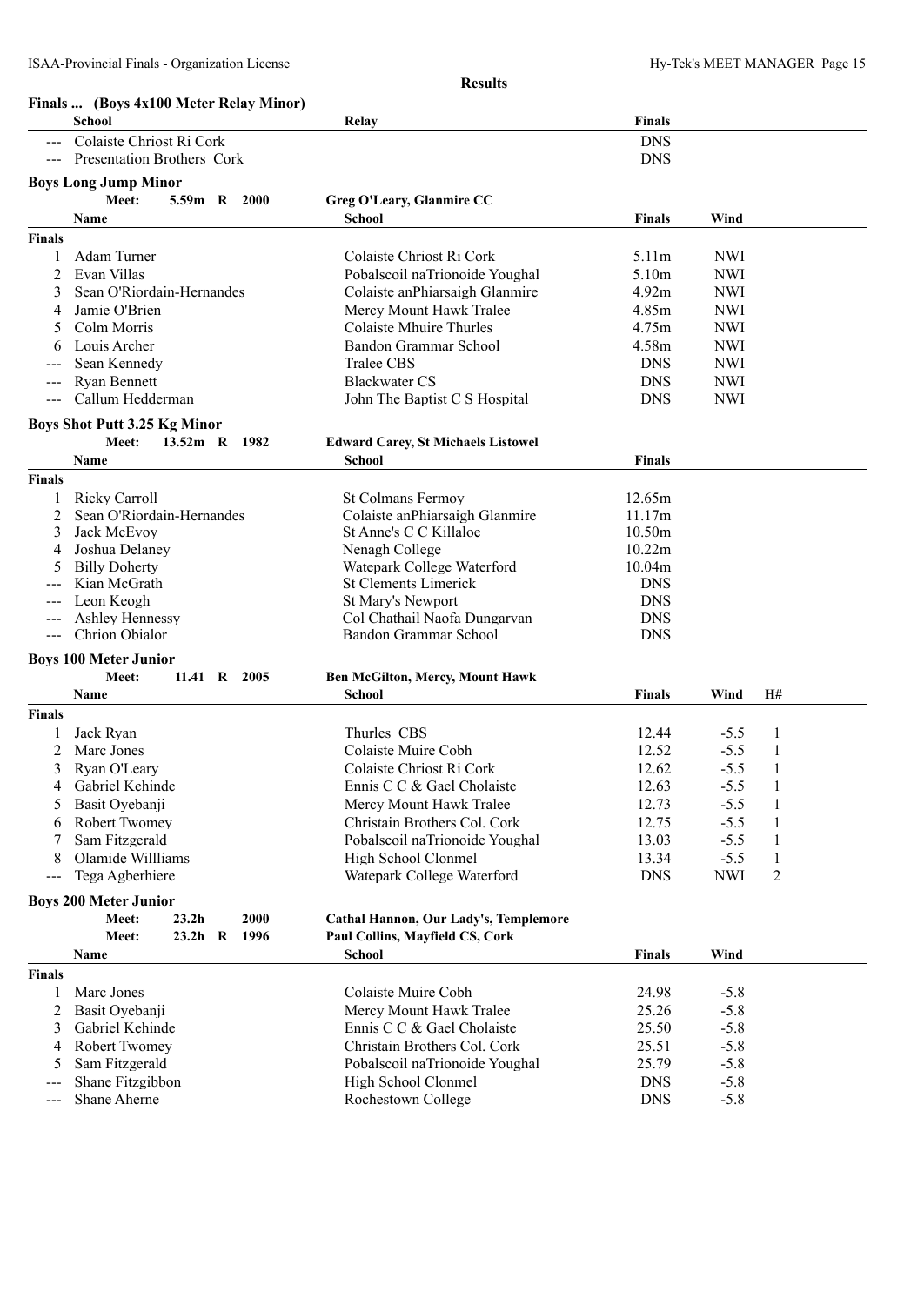|                     | Finals  (Boys 200 Meter Junior)                      |                                          |                |        |
|---------------------|------------------------------------------------------|------------------------------------------|----------------|--------|
|                     | Name                                                 | School                                   | <b>Finals</b>  | Wind   |
| $\qquad \qquad - -$ | Tega Agberhiere                                      | Watepark College Waterford               | <b>DNS</b>     | $-5.8$ |
|                     | <b>Boys 800 Meter Junior</b>                         |                                          |                |        |
|                     | 2:02.1h R 1998<br>Meet:                              | <b>Paul Grant, Mount Sion, Waterford</b> |                |        |
|                     | Name                                                 | School                                   | <b>Finals</b>  |        |
| <b>Finals</b>       |                                                      |                                          |                |        |
| 1                   | <b>Ben Deasy</b>                                     | St Flannan's Ennis                       | 2:05.00        |        |
| 2                   | Luke Brennan                                         | <b>St Declans Kilmacthomas</b>           | 2:07.20        |        |
| 3                   | <b>Tommy Connolly</b>                                | Christain Brothers Col. Cork             | 2:11.65        |        |
| 4                   | Cathal McKeogh                                       | St Anne's C C Killaloe                   | 2:16.05        |        |
| 5                   | <b>Andrew Collins</b>                                | Mount St Michael Rosscarbery             | 2:16.84        |        |
| 6                   | Joseph Daly                                          | Davis College Mallow                     | 2:22.46        |        |
|                     | Cameron Dahill                                       | High School Clonmel                      | <b>DNF</b>     |        |
|                     | Gary Delaney                                         | Colaiste Mhuire Thurles                  | <b>DNS</b>     |        |
| $---$               | Andrew O'Connell                                     | Mercy Mount Hawk Tralee                  | <b>DNS</b>     |        |
|                     | <b>Boys 1500 Meter Junior</b>                        |                                          |                |        |
|                     | Meet:<br>4:11.06 R 2007                              | <b>Shane Quinn, DLS Waterford</b>        |                |        |
|                     | Name                                                 | <b>School</b>                            | <b>Finals</b>  |        |
| <b>Finals</b>       |                                                      |                                          |                |        |
| 1                   | Jake Bagge                                           | Ard Scoil na Mara Tramore                | 4:30.87        |        |
| 2                   | Chris O'Reilly                                       | Douglas Community School                 | 4:37.64        |        |
| 3                   | Daire O'Sullivan                                     | Col Chroi Naomha Carrignavar             | 4:39.70        |        |
| 4                   | Eoghan Heaney                                        | Christain Brothers Col. Cork             | 4:40.64        |        |
| 5                   | Conor Mulaney                                        | <b>Blackwater CS</b>                     | 4:51.38        |        |
| 6                   | Fintan O'Sullivan                                    | Ardscoil Rís Limerick                    | 4:57.77        |        |
|                     | Michael Troy                                         | St Augustines Dungarvan                  | 5:11.69        |        |
|                     | Adam Ryan                                            | St Mary's Newport                        | <b>DNS</b>     |        |
| $\qquad \qquad - -$ | Finn Looney                                          | St Anne's C C Killaloe                   | <b>DNS</b>     |        |
|                     | <b>Boys 80 Meter Hurdles 83.8cm Junior</b>           |                                          |                |        |
|                     | Meet:<br>11.2h R 1988                                | Carlton Haddock, Col. Chriost Ri         |                |        |
|                     | Name                                                 | <b>School</b>                            | <b>Finals</b>  | Wind   |
| <b>Finals</b>       |                                                      |                                          |                |        |
| 1                   | Daniel Hurley                                        | Presentation Brothers Cork               | 12.67          | $-4.9$ |
| 2                   | Wymin Sivakumar                                      | Col. an Spioraid Naoimh Cork             | 12.83          | $-4.9$ |
| 3                   | Aaron Malik                                          | Mercy Mount Hawk Tralee                  | 14.03          | $-4.9$ |
| 4                   | Cathal Scanlon                                       | St Declans Kilmacthomas                  | 14.22          | $-4.9$ |
| 5                   | Gergo Villanyi                                       | <b>St Augustines Dungarvan</b>           | 16.48          | $-4.9$ |
|                     | Josh Egan                                            | <b>St Munchins Limerick</b>              | <b>DNS</b>     | $-4.9$ |
|                     | Shane Aherne                                         | Rochestown College                       | <b>DNS</b>     | $-4.9$ |
|                     | Daniel Adebayo                                       | De La Salle Waterford                    | <b>DNS</b>     | $-4.9$ |
|                     |                                                      |                                          |                |        |
|                     | <b>Boys 4x100 Meter Relay Junior</b><br>47.4h R 1980 |                                          |                |        |
|                     | Meet:                                                | <b>Tralee CBS</b>                        |                |        |
|                     | School                                               | Relay                                    | <b>Finals</b>  |        |
| <b>Finals</b>       |                                                      |                                          |                |        |
|                     | Mercy Mount Hawk Tralee                              |                                          | 47.14 R        |        |
| 2                   | Davis College Mallow                                 |                                          | 48.91          |        |
| 3                   | Tralee CBS<br>Bandon Grammar School                  |                                          | 49.33<br>50.64 |        |
| 4                   | High School Clonmel                                  |                                          | 50.82          |        |
| 5                   | St Augustines Dungarvan                              |                                          | 51.44          |        |
| 6<br>7              | Watepark College Waterford                           |                                          | 53.06          |        |
| ---                 | North Monastery Cork                                 |                                          | <b>DNS</b>     |        |
|                     |                                                      |                                          |                |        |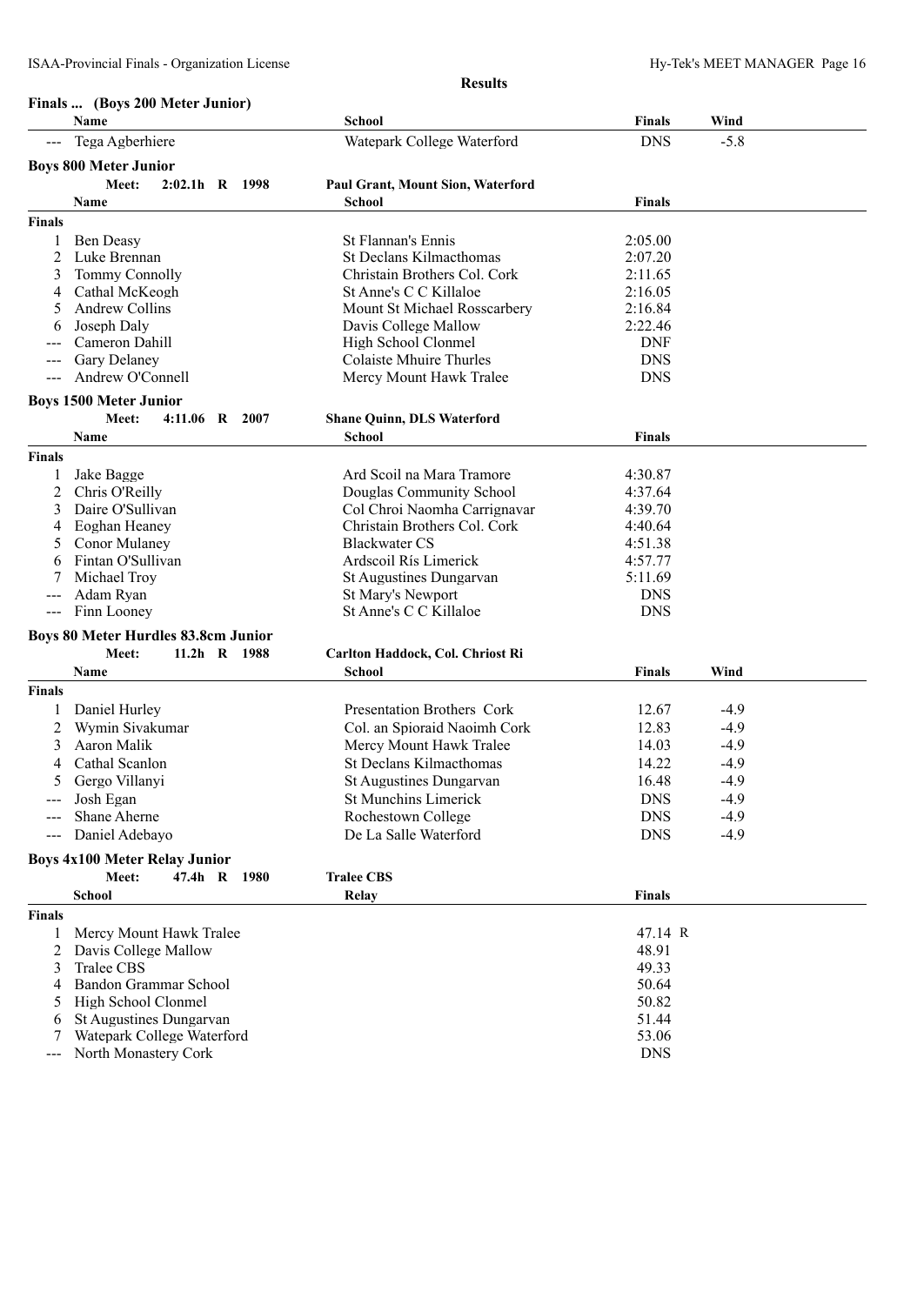|  | Boys High Jump Junior |
|--|-----------------------|
|  |                       |

|               | 1.85m R 2015<br>Meet:                | <b>Ben O'Donovan, Midleton College</b>    |                   |            |
|---------------|--------------------------------------|-------------------------------------------|-------------------|------------|
|               | Name                                 | School                                    | <b>Finals</b>     |            |
| <b>Finals</b> |                                      |                                           |                   |            |
| 1             | Dean Coleman                         | Pobalscoil naTrionoide Youghal            | 1.50m             |            |
| 2             | Diarmuid O'Connor                    | Colaiste Choilm Ballincollig              | 1.50m             |            |
| 3             | Garvin Blair                         | Watepark College Waterford                | 1.50m             |            |
| 4             | Callum Bulman                        | Pobalscoil naTrionoide Youghal            | 1.45m             |            |
| 4             | Darragh Lynch                        | Tralee CBS                                | 1.45m             |            |
| 6             | <b>Hugh Murphy</b>                   | Colaiste Choilm Ballincollig              | 1.45m             |            |
|               | Conn Ó Riagáin                       | Pobalscoil Chorca Dhuibhne                | 1.45m             |            |
| ---           | John Forde                           | Presentation Brothers Cork                | <b>NH</b>         |            |
|               | Daniel Greene                        | Kilrush C S                               | <b>DNS</b>        |            |
|               | <b>Boys Pole Vault Junior</b>        |                                           |                   |            |
|               | Meet:<br>4.06m R 1982                | <b>Malachy Sheridan, Rockwell College</b> |                   |            |
|               | Name                                 | <b>School</b>                             | Finals            |            |
| <b>Finals</b> |                                      |                                           |                   |            |
| 1             | Adam O'Dwyer                         | Thurles CBS                               | 3.20m             |            |
| 2             | Ryan McGrath                         | St Augustines Dungarvan                   | 2.30m             |            |
| 3             | Seanie Lenihan                       | St Augustines Dungarvan                   | 2.10 <sub>m</sub> |            |
|               | <b>Boys Long Jump Junior</b>         |                                           |                   |            |
|               | Meet:<br>6.47m R 2005                | Tim Harrington, Kinsale CS                |                   |            |
|               | Name                                 | School                                    | <b>Finals</b>     | Wind       |
| <b>Finals</b> |                                      |                                           |                   |            |
|               |                                      |                                           |                   |            |
| 1             | Sean Carolan                         | St Mary's Newport                         | 6.20m             | <b>NWI</b> |
| 2             | Daniel Hurley                        | Presentation Brothers Cork                | 5.76m             | <b>NWI</b> |
| 3             | Jake Costello                        | Carrick-on-Suir CBS                       | 5.70m             | <b>NWI</b> |
| 4             | Thomas Blennerhassett                | Bandon Grammar School                     | 5.69m             | <b>NWI</b> |
| 5             | Ruairí Woodcock                      | <b>Glenstal Abbey School</b>              | 5.57m             | <b>NWI</b> |
| 6             | Diarmuid O'Connor                    | Colaiste Choilm Ballincollig              | 5.51m             | <b>NWI</b> |
| 7             | James Delahunty                      | Watepark College Waterford                | 5.32m             | <b>NWI</b> |
| 8             | Wojciech Spyra                       | Ard Scoil na Mara Tramore                 | 5.00m             | <b>NWI</b> |
| $--$          | Michael Tony                         | Col. Ide & Iosef Abbeyfeale               | <b>DNS</b>        | <b>NWI</b> |
|               | <b>Boys Triple Jump Junior</b>       |                                           |                   |            |
|               | Meet:<br>14.31m R 1976               | Niall McCarthy, St. Munchin's             |                   |            |
|               | Name                                 | School                                    | <b>Finals</b>     | Wind       |
| <b>Finals</b> |                                      |                                           |                   |            |
|               | Jack Ryan                            | Thurles CBS                               | 11.15m            | <b>NWI</b> |
|               | 2 Wymin Sivakumar                    | Col. an Spioraid Naoimh Cork              | 10.64m            | <b>NWI</b> |
| 3             | Seán Quilter                         | Tralee CBS                                | 10.43m            | <b>NWI</b> |
| 4             | James Delahunty                      | Watepark College Waterford                | 10.38m            | <b>NWI</b> |
| 5             | John Forde                           | Presentation Brothers Cork                | 10.25m            | <b>NWI</b> |
| 6             | Michael Tony                         | Col. Ide & Iosef Abbeyfeale               | 9.40m             | <b>NWI</b> |
|               | Peter Meehan                         | Watepark College Waterford                | 9.33m             | <b>NWI</b> |
| 8             | Conor Callaghan                      | Scariff C C                               | 9.19m             | <b>NWI</b> |
| $---$         | <b>Tristan Chambers</b>              | St Brogans Bandon                         | <b>DNS</b>        | <b>NWI</b> |
|               | <b>Boys Shot Putt 4.00 Kg Junior</b> |                                           |                   |            |
|               | Meet:<br>15.11m R 1997               | Frank O'Brien, Dungarvan CBS              |                   |            |
|               | Name                                 | <b>School</b>                             | <b>Finals</b>     |            |
|               |                                      |                                           |                   |            |
| <b>Finals</b> |                                      |                                           |                   |            |
| 1             | David Siegel                         | Tralee CBS                                | 13.09m            |            |
| 2<br>3        | Sean Quilter<br>Shane Crowley        | Tralee CBS<br>Ard Scoil na Mara Tramore   | 13.01m            |            |
| 4             | <b>Gary Randles</b>                  | PS Inbhear Sceine Kenmare                 | 11.38m<br>11.22m  |            |
|               |                                      |                                           |                   |            |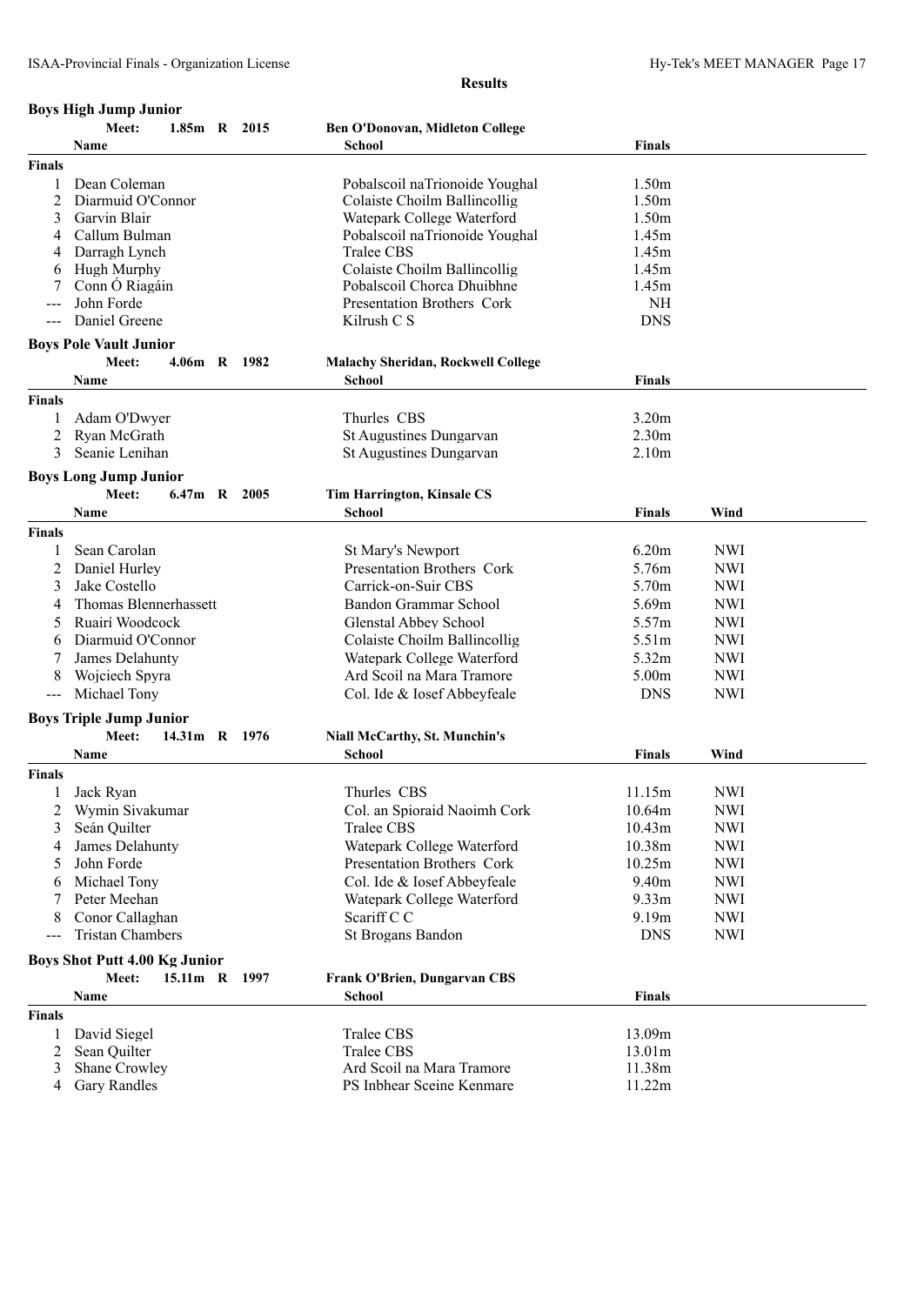|                   | Finals  (Boys Shot Putt 4.00 Kg Junior) |                                      |               |  |
|-------------------|-----------------------------------------|--------------------------------------|---------------|--|
|                   | Name                                    | School                               | <b>Finals</b> |  |
| 5                 | <b>Edward McIntosh</b>                  | High School Clonmel                  | 10.59m        |  |
| 5                 | Jack Kelleher                           | Presentation Brothers Cork           | 10.59m        |  |
|                   | Maciej Menducki                         | Davis College Mallow                 | 10.15m        |  |
| 8                 | Sam Mathe                               | Watepark College Waterford           | 10.02m        |  |
| 9                 | William Twomey                          | Glenstal Abbey School                | 9.51m         |  |
|                   | <b>Boys Discus 1.00 Kg Junior</b>       |                                      |               |  |
|                   | Meet:<br>50.24m R 1979                  | <b>Frank O'Brien, Dungarvan CBS</b>  |               |  |
|                   | Name                                    | School                               | <b>Finals</b> |  |
| <b>Finals</b>     |                                         |                                      |               |  |
|                   | Joshua Delaney                          | Nenagh College                       | 34.32m        |  |
| 2                 | Luke Power                              | Dungarvan CBS                        | 33.99m        |  |
| 3                 | Aaron Malik                             | Mercy Mount Hawk Tralee              | 33.51m        |  |
| 4                 | Luke O'Carroll                          | Mercy Mount Hawk Tralee              | 32.96m        |  |
| 5                 | Nick Greene                             | Bandon Grammar School                | 30.12m        |  |
|                   | James Kirkby                            | Bandon Grammar School                | 29.92m        |  |
|                   | Dylan Chambers                          | St Brogans Bandon                    | <b>DNS</b>    |  |
| $\frac{1}{2}$     | N Buckley                               | St Augustines Dungarvan              | <b>DNS</b>    |  |
|                   | <b>Boys Hammer 4.00 Kg Junior</b>       |                                      |               |  |
|                   | 51.70m R 1983<br>Meet:                  | Darren Flynn, Rockwell College       |               |  |
|                   | Name                                    | School                               | <b>Finals</b> |  |
| <b>Finals</b>     |                                         |                                      |               |  |
| 1                 | <b>Ricky Carroll</b>                    | St Colmans Fermoy                    | 35.83m        |  |
| 2                 | Cormac Farrell                          | De La Salle Waterford                | 31.05m        |  |
| 3                 | <b>Christopher Coomey</b>               | Bandon Grammar School                | 29.93m        |  |
| 4                 | Luke O Carroll                          | Mercy Mount Hawk Tralee              | 27.55m        |  |
|                   | <b>Patrick Dowling</b>                  | Mercy Mount Hawk Tralee              | <b>DNS</b>    |  |
|                   | Donnacha O'Callaghan                    | <b>St Munchins Limerick</b>          | <b>DNS</b>    |  |
| ---               | N Buckley                               | St Augustines Dungarvan              | <b>DNS</b>    |  |
| $\qquad \qquad -$ | J McNamara                              | St Augustines Dungarvan              | <b>DNS</b>    |  |
|                   | <b>Boys Javelin 600g Junior</b>         |                                      |               |  |
|                   | Meet:<br>47.85m R 1999                  | <b>Chris Bowe, Waterpark College</b> |               |  |
|                   | Name                                    | School                               | <b>Finals</b> |  |
| <b>Finals</b>     |                                         |                                      |               |  |
|                   | Josh Hewitt                             | Rockwell College                     | 46.23m        |  |
| 2                 | Seán Carolan                            | St Mary's Newport                    | 43.71m        |  |
| 3                 | Cathal Scanlon                          | St Declans Kilmacthomas              | 33.05m        |  |
| 4                 | Luke Power                              | Dungarvan CBS                        | 29.72m        |  |
| 5                 | <b>Gary Randles</b>                     | PS Inbhear Sceine Kenmare            | 29.00m        |  |
| 6                 | James Kirkby                            | Bandon Grammar School                | 27.76m        |  |
|                   | <b>Blake Curran</b>                     | St Patrick's C S Shannon             | 26.68m        |  |
|                   | <b>Dylan Chambers</b>                   | St Brogans Bandon                    | <b>DNS</b>    |  |
| ---               | Casey Tanyi                             | Salesian College Pallaskenry         | <b>DNS</b>    |  |
|                   | <b>Boys 1200 Meter Walk Junior</b>      |                                      |               |  |
|                   | Meet:<br>5:06.44 R 2010                 | Evan Lynch, Gael Col. Cheitinn       |               |  |
|                   | Name                                    | School                               | <b>Finals</b> |  |
| <b>Finals</b>     |                                         |                                      |               |  |
| 1                 | <b>Blake Curran</b>                     | St Patrick's C S Shannon             | 6:52.21       |  |
| 2                 | Conor O'Brien                           | PS Inbhear Sceine Kenmare            | 6:56.93       |  |
| 3                 | James Hahesy                            | St Augustines Dungarvan              | 7:08.05       |  |
|                   | Lorcan McGovern                         | St Augustines Dungarvan              | DQ            |  |
|                   | Joe Bosonnet                            | Carrigaline Community School         | <b>DNS</b>    |  |
|                   | Andrew O'Leary                          | Hamilton High School Bandon          | <b>DNS</b>    |  |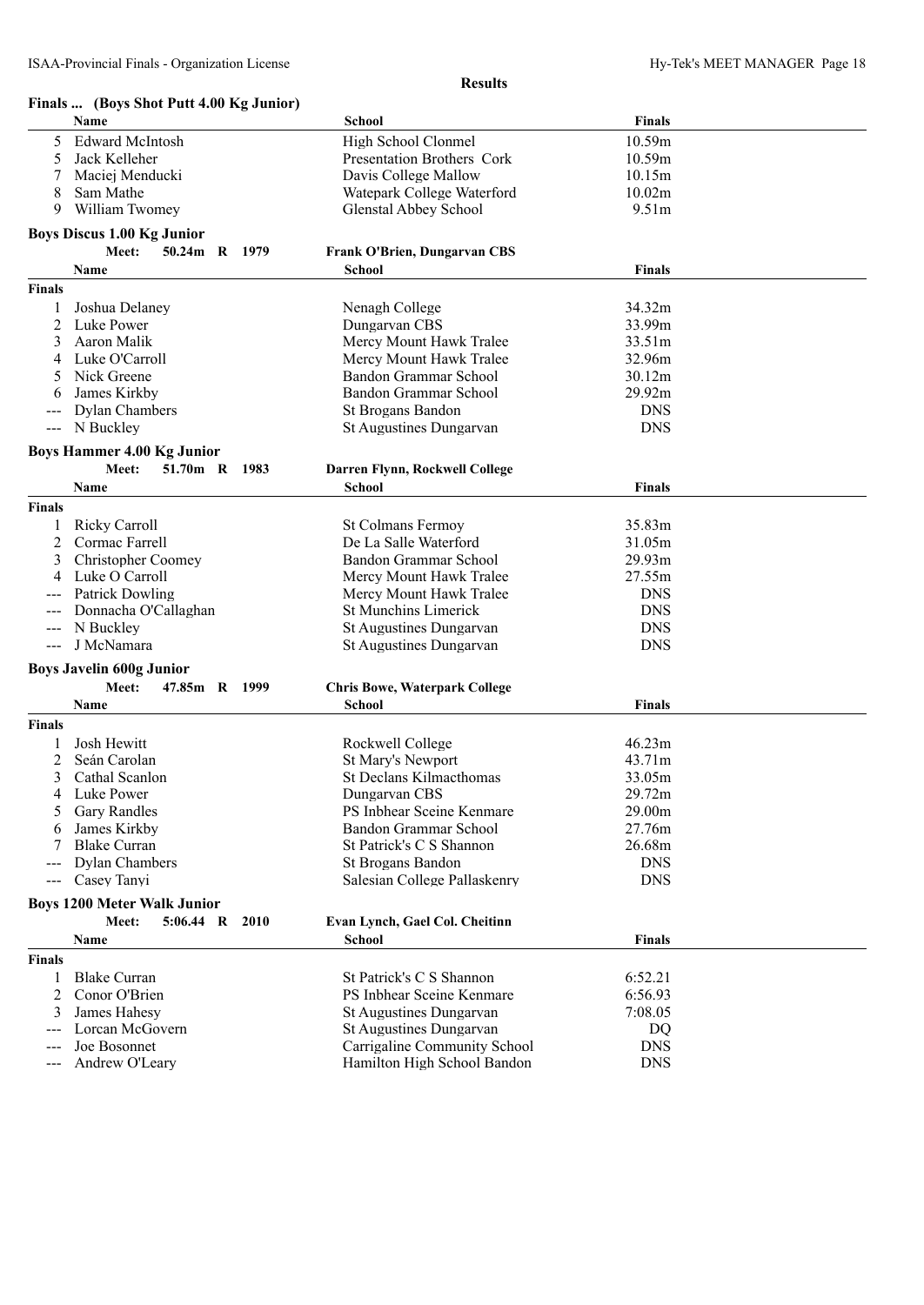|                   | <b>Boys 100 Meter Intermediate</b>          |                   |      |                                                 |               |        |  |
|-------------------|---------------------------------------------|-------------------|------|-------------------------------------------------|---------------|--------|--|
|                   | Meet:                                       | 11.0h             | 1989 | Carlton Haddock, Colaiste Chriost Ri            |               |        |  |
|                   | Meet:                                       | $11.0h$ R         | 1972 | Sean Reidy, Crescent CC, Limerick               |               |        |  |
|                   | Meet:                                       | 11.0 <sub>h</sub> | 1994 | <b>Tommy Dunne, Thurles CBS</b>                 |               |        |  |
|                   | Meet:                                       | 11.0 <sub>h</sub> | 2000 | Darren O'Donovan, Col. an Sprioraid Naoimh      |               |        |  |
|                   | Name                                        |                   |      | <b>School</b>                                   | <b>Finals</b> | Wind   |  |
| <b>Finals</b>     |                                             |                   |      |                                                 |               |        |  |
| 1                 | Tony Odubote                                |                   |      | Rice College Ennis                              | 12.02         | $-6.0$ |  |
| 2                 | Daniel Landzaad                             |                   |      | Bandon Grammar School                           | 12.17         | $-6.0$ |  |
| 3                 | Dave McInerney                              |                   |      | Hamilton High School Bandon                     | 12.35         | $-6.0$ |  |
| 4                 | Shawn Benson                                |                   |      | St Flannan's Ennis                              | 12.50         | $-6.0$ |  |
| 5                 | Conor Morey                                 |                   |      | Presentation Brothers Cork                      | 12.65         | $-6.0$ |  |
|                   | <b>Adam Dooley</b>                          |                   |      | Col Phobail Ros Cré                             | 12.70         | $-6.0$ |  |
| 6                 |                                             |                   |      |                                                 | 12.82         |        |  |
| 7                 | Lance Baylan                                |                   |      | De La Salle Waterford                           |               | $-6.0$ |  |
| 8                 | Oscar Ottman                                |                   |      | Nenagh College                                  | 13.54         | $-6.0$ |  |
|                   | <b>Boys 200 Meter Intermediate</b>          |                   |      |                                                 |               |        |  |
|                   | Meet:                                       | $21.6h$ R         | 1999 | Darren Coughlan, Hamilton HS, Bandon            |               |        |  |
|                   | Name                                        |                   |      | <b>School</b>                                   | <b>Finals</b> | Wind   |  |
| <b>Finals</b>     |                                             |                   |      |                                                 |               |        |  |
| 1                 | Sean McCarthy                               |                   |      | John The Baptist C S Hospital                   | 23.78         | $-4.8$ |  |
| 1                 | Conor Morey                                 |                   |      | Presentation Brothers Cork                      | 23.78         | $-4.8$ |  |
| 3                 | Ondrey Olah                                 |                   |      | Our Ladys Templemore                            | 24.11         | $-4.8$ |  |
| 4                 | Shawn Benson                                |                   |      | St Flannan's Ennis                              | 24.40         | $-4.8$ |  |
| 5                 | Gary Cronin                                 |                   |      | St Brendans Killarney                           | 24.76         | $-4.8$ |  |
| 6                 | Owen Maher                                  |                   |      | Abbey CC Waterford                              | 26.07         | $-4.8$ |  |
|                   | Peter O'Sullivan                            |                   |      | St Brendans Killarney                           | <b>DNS</b>    | $-4.8$ |  |
| $\qquad \qquad -$ | Anthony McCawley                            |                   |      | Dungarvan CBS                                   | <b>DNS</b>    | $-4.8$ |  |
|                   |                                             |                   |      |                                                 |               |        |  |
|                   | <b>Boys 400 Meter Intermediate</b><br>Meet: | 49.46 R           | 2014 |                                                 |               |        |  |
|                   | <b>Name</b>                                 |                   |      | <b>Scott Gibson, Bandon GS</b><br><b>School</b> | Finals        |        |  |
|                   |                                             |                   |      |                                                 |               |        |  |
| <b>Finals</b>     |                                             |                   |      |                                                 |               |        |  |
| 1                 | Tony Odubote                                |                   |      | Rice College Ennis                              | 51.49         |        |  |
| 2                 | Jack Pender                                 |                   |      | High School Clonmel                             | 54.37         |        |  |
| 3                 | Jack Hickey                                 |                   |      | Thurles CBS                                     | 55.12         |        |  |
| 4                 | Dave McInerney                              |                   |      | Hamilton High School Bandon                     | 55.96         |        |  |
| 5                 | Eric Drumond                                |                   |      | Gaelcholaiste Mhuire AG Cork                    | 57.28         |        |  |
|                   | John Bateman                                |                   |      | Coláiste Chiarain Croom                         | <b>DNS</b>    |        |  |
| ---               | Ben Herlihy                                 |                   |      | Charleville CBS                                 | <b>DNS</b>    |        |  |
|                   | Ondrey Olah                                 |                   |      | Our Ladys Templemore                            | <b>DNS</b>    |        |  |
|                   | <b>Boys 800 Meter Intermediate</b>          |                   |      |                                                 |               |        |  |
|                   | Meet:                                       | 1:53.90 R 2005    |      | <b>David McCarthy, St Augustines</b>            |               |        |  |
|                   | Name                                        |                   |      | <b>School</b>                                   | <b>Finals</b> |        |  |
| <b>Finals</b>     |                                             |                   |      |                                                 |               |        |  |
| 1                 | Kieran Moloney                              |                   |      | Thurles CBS                                     | 2:01.76       |        |  |
| 2                 | Damien Madigan                              |                   |      | Charleville CBS                                 | 2:06.39       |        |  |
| 3                 | Darragh Lowth                               |                   |      | Tralee CBS                                      | 2:06.41       |        |  |
| 4                 | Ross Stanton                                |                   |      | Gaelcholaiste Mhuire AG Cork                    | 2:12.94       |        |  |
| 5                 | Conor Corrigan                              |                   |      | Tralee CBS                                      | 2:24.13       |        |  |
|                   | Donal Devane                                |                   |      | St Flannan's Ennis                              | <b>DNS</b>    |        |  |
|                   | Conor Anderson                              |                   |      | High School Clonmel                             | <b>DNS</b>    |        |  |
|                   | <b>Christian Buttimer</b>                   |                   |      | Bandon Grammar School                           | <b>DNS</b>    |        |  |
| ---               | Fintan Purcell                              |                   |      | Our Ladys Templemore                            | <b>DNS</b>    |        |  |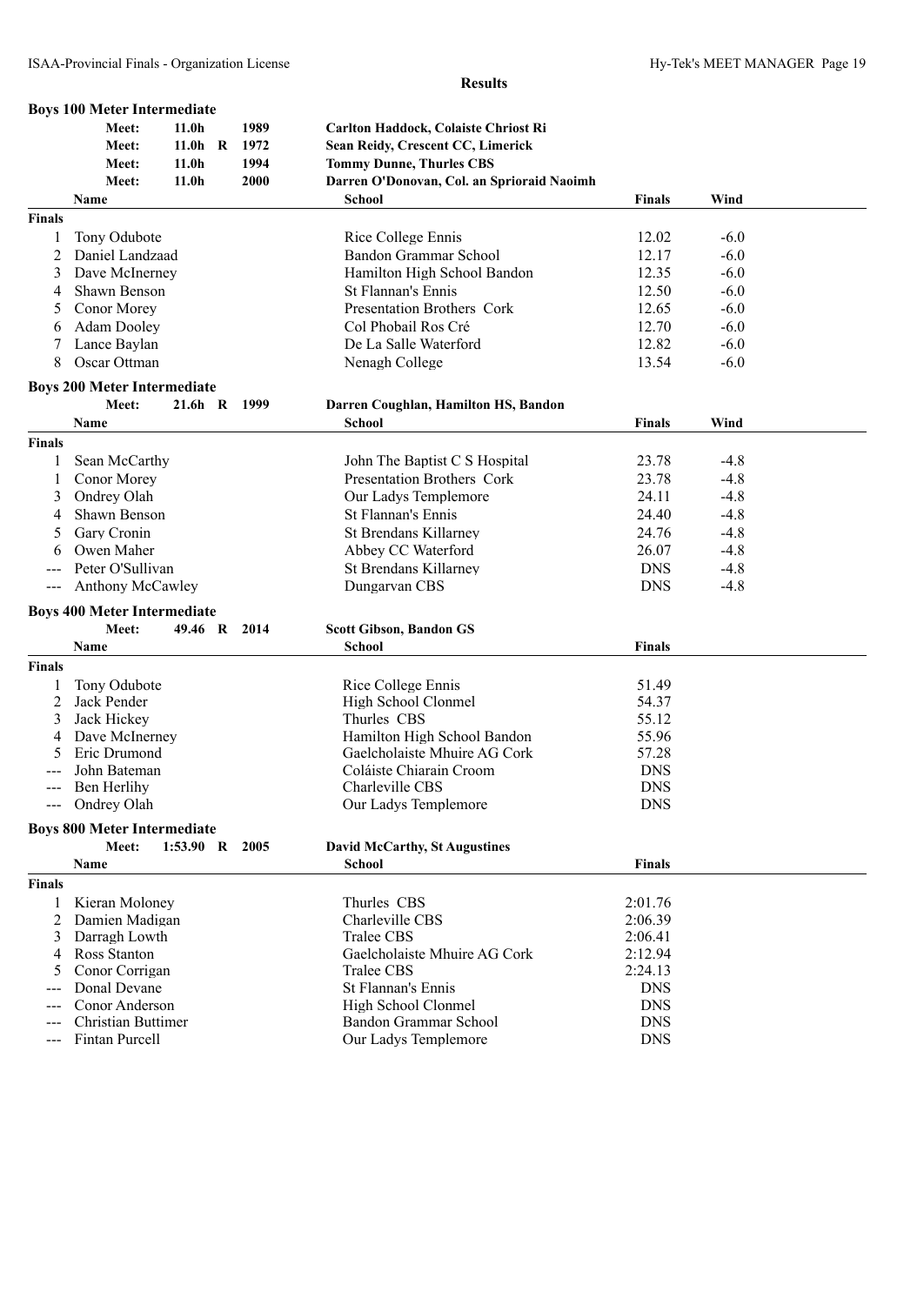### **Boys 1500 Meter Intermediate**

**Results**

|                     | Meet:                                             | 4:00.1h R 1977 |  | Frank O'Mara, St. Munchin's            |               |        |  |
|---------------------|---------------------------------------------------|----------------|--|----------------------------------------|---------------|--------|--|
|                     | Name                                              |                |  | <b>School</b>                          | <b>Finals</b> |        |  |
| <b>Finals</b>       |                                                   |                |  |                                        |               |        |  |
| 1                   | Charlie O'Donovan                                 |                |  | Colaiste Chriost Ri Cork               | 4:17.40       |        |  |
| 2                   | Evan Keane                                        |                |  | St Declans Kilmacthomas                | 4:19.95       |        |  |
| 3                   | Ben Smith                                         |                |  | Col. an Spioraid Naoimh Cork           | 4:29.65       |        |  |
| 4                   | Alex Foley                                        |                |  | St Declans Kilmacthomas                | 4:32.21       |        |  |
| 5                   | Patrick O'Rourke                                  |                |  | MaryImmaculate SS Lisdoonvarna         | 4:47.81       |        |  |
|                     | Cathal Fitzgibbon                                 |                |  | Mercy Mount Hawk Tralee                | <b>DNS</b>    |        |  |
|                     | Conor Devane                                      |                |  | St Flannan's Ennis                     | <b>DNS</b>    |        |  |
|                     | Conor Lehane                                      |                |  | St Brendans Killarney                  | <b>DNS</b>    |        |  |
|                     | Cian O'Keefe                                      |                |  | Ard Scoil na Mara Tramore              | <b>DNS</b>    |        |  |
|                     |                                                   |                |  |                                        |               |        |  |
|                     | <b>Boys 3000 Meter Intermediate</b>               |                |  |                                        |               |        |  |
|                     | Meet:                                             | 8:38.0h R 1989 |  | John Murray, Rathluirc CBS             |               |        |  |
|                     | Name                                              |                |  | School                                 | <b>Finals</b> |        |  |
| <b>Finals</b>       |                                                   |                |  |                                        |               |        |  |
|                     | Patrick O'Rourke                                  |                |  | MaryImmaculate SS Lisdoonvarna         | 9:32.73       |        |  |
| 2                   | Donal Devane                                      |                |  | St Flannan's Ennis                     | 9:36.34       |        |  |
| 3                   | John Walsh                                        |                |  | <b>Tralee CBS</b>                      | 9:46.67       |        |  |
| 4                   | Niall Blackwell                                   |                |  | Meanscoil san Nioclas An Rinn          | 9:54.54       |        |  |
| 5                   | James Mintern                                     |                |  | Colaiste Chriost Ri Cork               | 9:59.96       |        |  |
| 6                   | Naoise O'Flaitheartaigh                           |                |  | Hamilton High School Bandon            | 10:12.59      |        |  |
|                     | John Muckrian                                     |                |  | Hamilton High School Bandon            | 10:30.59      |        |  |
|                     | Conor Ryan                                        |                |  | Our Ladys Templemore                   | <b>DNS</b>    |        |  |
| $---$               | Hugo Blair                                        |                |  | Watepark College Waterford             | <b>DNS</b>    |        |  |
| $\qquad \qquad - -$ | Conor Shiels                                      |                |  | Ard Scoil na Mara Tramore              | <b>DNS</b>    |        |  |
|                     |                                                   |                |  |                                        |               |        |  |
|                     | <b>Boys 100 Meter Hurdles 91.4cm Intermediate</b> |                |  |                                        |               |        |  |
|                     | Meet:                                             | 13.3h R 1988   |  | David Sheehan, St. Munchin's, Limerick |               |        |  |
|                     | Name                                              |                |  | School                                 | <b>Finals</b> | Wind   |  |
| <b>Finals</b>       |                                                   |                |  |                                        |               |        |  |
|                     | Shane Monagle                                     |                |  | Ard Scoil na Mara Tramore              | 15.02         | $-3.9$ |  |
| 2                   | Darragh Miniter                                   |                |  | Kilrush C S                            | 15.99         | $-3.9$ |  |
| 3                   | Darragh Courtney                                  |                |  | Mercy Mount Hawk Tralee                | 16.02         | $-3.9$ |  |
| 4                   | Oisin Keane-O'Mahony                              |                |  | St Augustines Dungarvan                | 18.88         | $-3.9$ |  |
| 5                   | Oliver Elliott                                    |                |  | Bandon Grammar School                  | 19.61         | $-3.9$ |  |
|                     | Dean Mulqueen                                     |                |  | St Anne's C C Killaloe                 | <b>DNS</b>    | $-3.9$ |  |
|                     | Ciaran Nugent                                     |                |  | Colaiste an Chraoibhin Fermoy          | <b>DNS</b>    | $-3.9$ |  |
|                     | Conor Sheehan                                     |                |  | St Brendans Killarney                  | <b>DNS</b>    | $-3.9$ |  |
| $\qquad \qquad - -$ | Jake Vermeer                                      |                |  | Comeragh Col Carrick on Suir           | <b>SCR</b>    |        |  |
|                     |                                                   |                |  |                                        |               |        |  |
|                     | Boys 400 Meter Hurdles 83.8cm Intermediate        |                |  |                                        |               |        |  |
|                     | Meet:                                             | 55.4h R 1992   |  | <b>Brian Long, Nenagh CBS</b>          |               |        |  |
|                     | Name                                              |                |  | School                                 | <b>Finals</b> |        |  |
| <b>Finals</b>       |                                                   |                |  |                                        |               |        |  |
| 1                   | Brian Lynch                                       |                |  | Col. an Spioraid Naoimh Cork           | 60.58         |        |  |
| 2                   | Jake Vermeer                                      |                |  | Comeragh Col Carrick on Suir           | 61.22         |        |  |
| 3                   | Gary Cronin                                       |                |  | <b>St Brendans Killarney</b>           | 61.37         |        |  |
| $---$               | Harry Emerson                                     |                |  | Mercy Mount Hawk Tralee                | <b>DNF</b>    |        |  |
|                     | Richard O'Leary                                   |                |  | Carrigaline Community School           | <b>DNS</b>    |        |  |
|                     |                                                   |                |  |                                        |               |        |  |
|                     | <b>Boys 1500 Meter Steeplechase Intermediate</b>  |                |  |                                        |               |        |  |
|                     | Meet:                                             | 4:22.9h R 1988 |  | Ed Bourke, St. Jos, Borrisoleigh       |               |        |  |
|                     | Name                                              |                |  | School                                 | <b>Finals</b> |        |  |
| <b>Finals</b>       |                                                   |                |  |                                        |               |        |  |

1 Conor Devane St Flannan's Ennis 4:51.76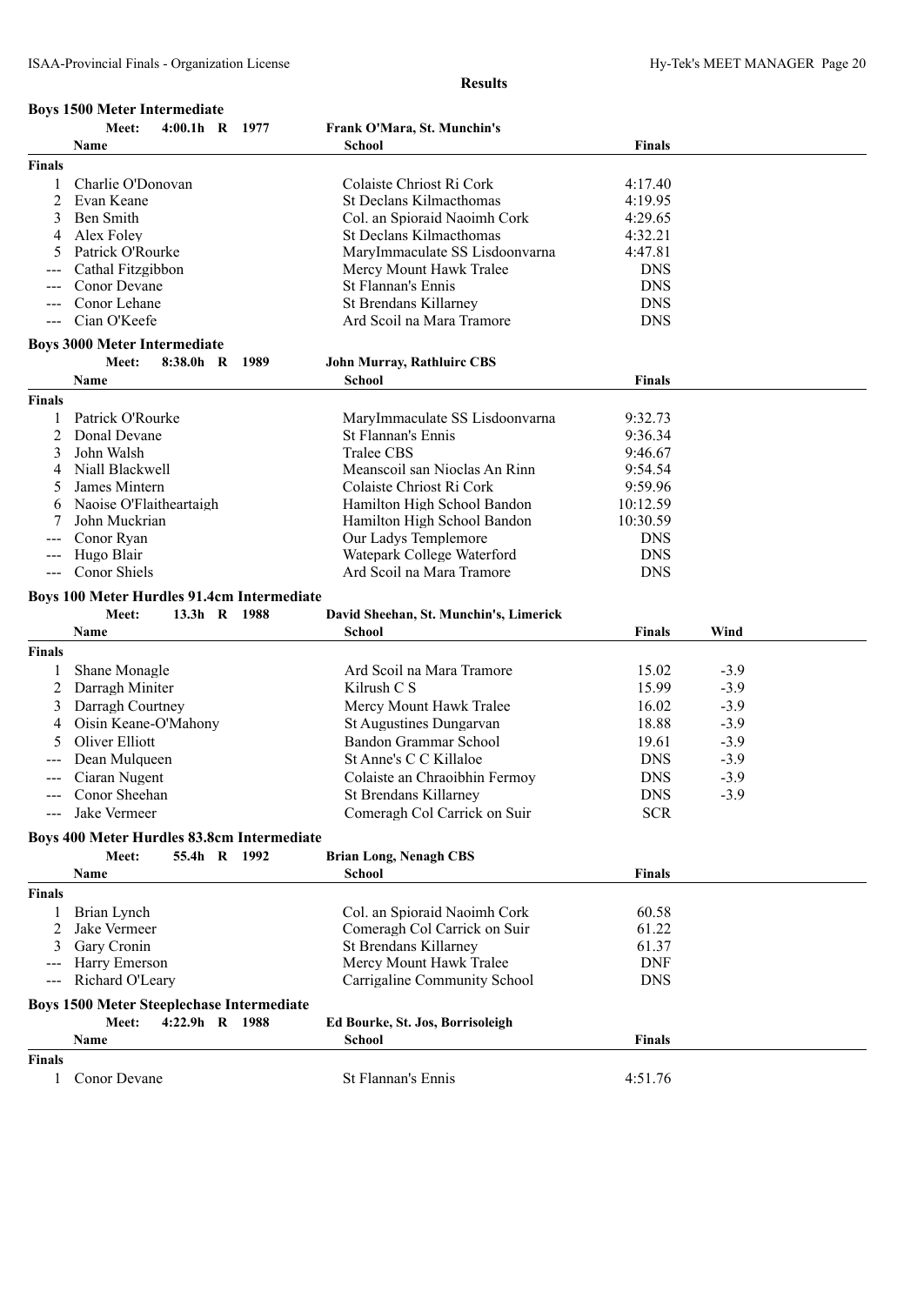| Finals  (Boys 1500 Meter Steeplechase Intermediate)               |                                      |                    |            |
|-------------------------------------------------------------------|--------------------------------------|--------------------|------------|
| Name                                                              | School                               | <b>Finals</b>      |            |
| <b>Aaron Donnelly</b><br>2                                        | Abbey CC Waterford                   | 4:56.69            |            |
| 3<br>Dane Ryan                                                    | Nenagh CBS                           | 5:16.96            |            |
| 4<br><b>Ricky Mulcaire</b>                                        | <b>St Flannan's Ennis</b>            | 5:36.56            |            |
| Joe Hannafin<br>---                                               | Mercy Mount Hawk Tralee              | <b>DNS</b>         |            |
| Fionn Dwyer<br>---                                                | Carrigaline Community School         | <b>DNS</b>         |            |
| Donagh Harrrington<br>---                                         | Colaiste Pobail Bantry               | <b>DNS</b>         |            |
| <b>Dylan Bates</b><br>---                                         | High School Clonmel                  | <b>DNS</b>         |            |
| Richard O'Leary                                                   | Carrigaline Community School         | <b>DNS</b>         |            |
| <b>Boys 4x100 Meter Relay Intermediate</b>                        |                                      |                    |            |
| 44.2h R 1994<br>Meet:                                             | <b>Thurles CBS</b>                   |                    |            |
| School                                                            | Relay                                | <b>Finals</b>      |            |
| <b>Finals</b>                                                     |                                      |                    |            |
| Thurles CBS<br>1                                                  |                                      | 46.60              |            |
| 2<br>St Flannan's Ennis                                           |                                      | 46.90              |            |
| 3<br>Bandon Grammar School                                        |                                      | 47.04              |            |
| De La Salle Waterford<br>4                                        |                                      | 48.68              |            |
| St Augustines Dungarvan<br>5<br>Colaiste Chriost Ri Cork          |                                      | 49.11<br><b>DQ</b> |            |
| ---<br>Coláiste Chiarain Croom                                    |                                      | <b>DNS</b>         |            |
| St Brendans Killarney<br>$\hspace{0.05cm} \ldots \hspace{0.05cm}$ |                                      | <b>DNS</b>         |            |
|                                                                   |                                      |                    |            |
| <b>Boys High Jump Intermediate</b>                                |                                      |                    |            |
| Meet:<br>1.95m R 2012                                             | David Cussen, Col Sprioraid Naoimh   |                    |            |
| Name                                                              | School                               | <b>Finals</b>      |            |
| <b>Finals</b>                                                     |                                      |                    |            |
| Joseph McEvoy<br>1                                                | St Anne's C C Killaloe               | 1.90m              |            |
| 2<br>Ben Donovan                                                  | Midleton College                     | 1.85m              |            |
| 2<br>Darragh Courtney                                             | Mercy Mount Hawk Tralee              | 1.85m              |            |
| Thomas Sheridan<br>4                                              | Abbey CC Waterford                   | 1.75m              |            |
| Declan Ryan<br>4                                                  | Thurles CBS                          | 1.75m              |            |
| Diarmuid Harty<br>6                                               | <b>St Augustines Dungarvan</b>       | 1.65m              |            |
| Dylan O'Sullivan<br>7                                             | Bandon Grammar School                | 1.50m              |            |
| 8<br>Jack Walmsley                                                | Hazelwood Col. Dromcollogher         | 1.40m              |            |
| Kinan O'Doherty                                                   | <b>St Brendans Killarney</b>         | <b>DNS</b>         |            |
| William Geoghegan<br>$\sim$ $\sim$                                | Hazelwood Col. Dromcollogher         | <b>SCR</b>         |            |
| <b>Boys Pole Vault Intermediate</b>                               |                                      |                    |            |
| Meet:<br>4.10m R 2014                                             | <b>Yuri Kanash, St. Augustines</b>   |                    |            |
| Name                                                              | <b>School</b>                        | <b>Finals</b>      |            |
| <b>Finals</b>                                                     |                                      |                    |            |
| Diarmuid Harty<br>1                                               | St Augustines Dungarvan              | 3.40m              |            |
| 2<br>Craig Cloona                                                 | St Augustines Dungarvan              | 3.20m              |            |
| 3<br>Declan Ryan                                                  | Thurles CBS                          | 2.80m              |            |
| <b>Boys Long Jump Intermediate</b>                                |                                      |                    |            |
| 6.77m R 2015<br>Meet:                                             | <b>Daniel Ryan, Thurles CBS</b>      |                    |            |
| Name                                                              | <b>School</b>                        | <b>Finals</b>      | Wind       |
| <b>Finals</b>                                                     |                                      |                    |            |
| Joseph Miniter<br>1                                               | CBS Ennistymon                       | 6.49m              | <b>NWI</b> |
| James Murphy<br>2                                                 | Ard Scoil na Mara Tramore            | 6.28m              | <b>NWI</b> |
| 3<br>Brian Lynch                                                  | Col. an Spioraid Naoimh Cork         | 6.21m              | <b>NWI</b> |
| Adam Dooley<br>4                                                  | Col Phobail Ros Cré                  | 6.10m              | <b>NWI</b> |
| Eoghan O Buachalla<br>5                                           | Mercy Mount Hawk Tralee              | 5.47m              | <b>NWI</b> |
| Sean Walton<br>---                                                | <b>Desmond College Newcastlewest</b> | <b>DNS</b>         | <b>NWI</b> |
| Corey Kissane<br>---                                              | St Brendans Killarney                | <b>DNS</b>         | <b>NWI</b> |
| Kelvin Cassells<br>$\sim$ $\sim$                                  | Nagle Community College Mahon        | <b>DNS</b>         | <b>NWI</b> |
|                                                                   |                                      |                    |            |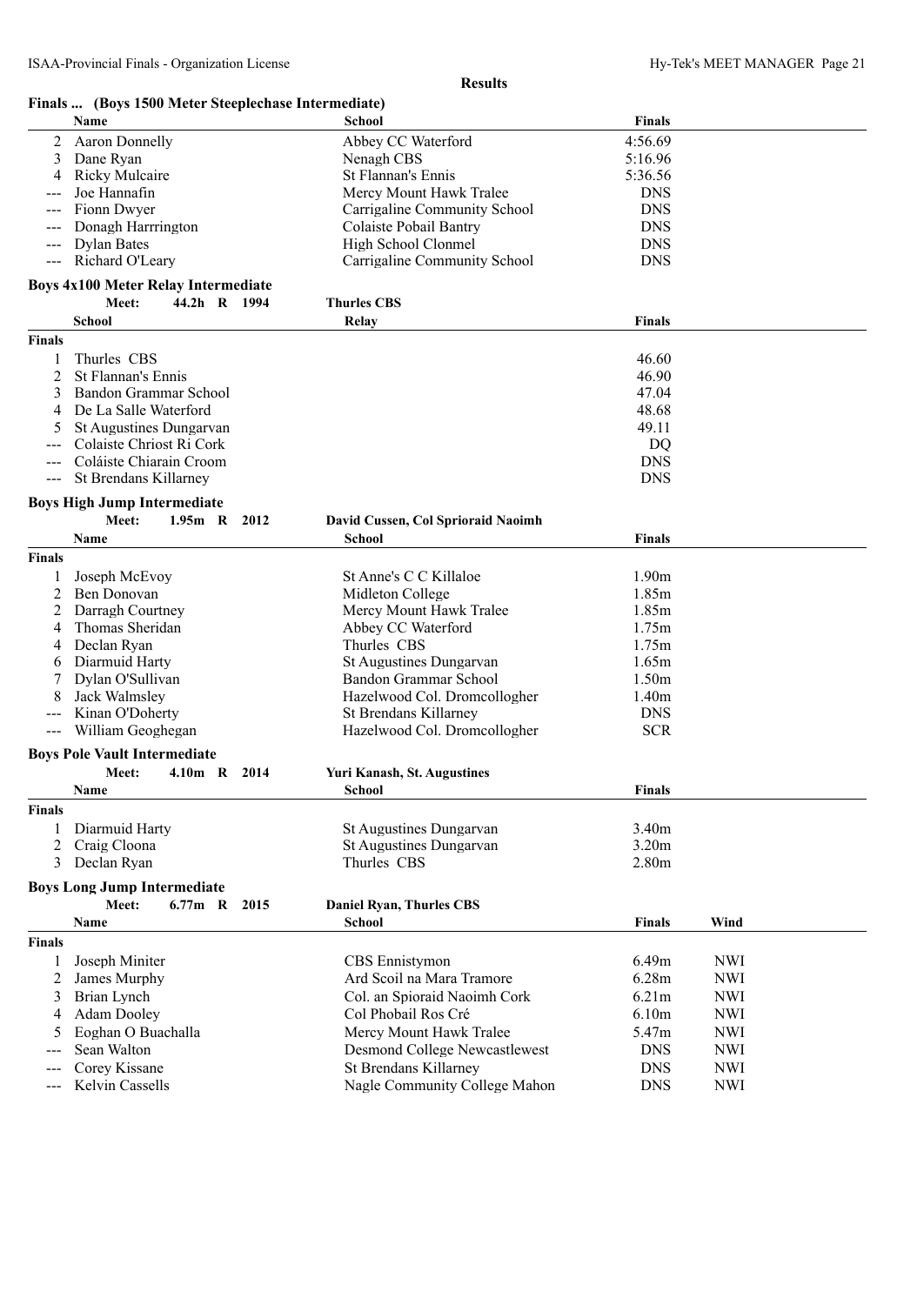|                                          | Finals  (Boys Long Jump Intermediate)      |                                                    |                  |            |
|------------------------------------------|--------------------------------------------|----------------------------------------------------|------------------|------------|
|                                          | Name                                       | <b>School</b>                                      | Finals           | Wind       |
| $---$                                    | Shane Monagle                              | Ard Scoil na Mara Tramore                          | <b>DNS</b>       | <b>NWI</b> |
| $\sim$ $\sim$                            | Eoin Maher                                 | Abbey CC Waterford                                 | <b>DNS</b>       | <b>NWI</b> |
|                                          | <b>Boys Triple Jump Intermediate</b>       |                                                    |                  |            |
|                                          | 13.84m R 1975<br>Meet:                     | <b>Gerard McLoughlan, Cobh VS</b>                  |                  |            |
|                                          | Name                                       | School                                             | <b>Finals</b>    | Wind       |
| <b>Finals</b>                            |                                            |                                                    |                  |            |
|                                          | Joseph Miniter                             | <b>CBS</b> Ennistymon                              | 11.73m           | <b>NWI</b> |
| 1<br>2                                   | Cormac O'Sullivan                          | PS Inbhear Sceine Kenmare                          | 11.48m           | <b>NWI</b> |
| 3                                        | James Murphy                               | Ard Scoil na Mara Tramore                          | 11.45m           | <b>NWI</b> |
|                                          |                                            |                                                    |                  | <b>NWI</b> |
| 4<br>5                                   | Alex Wagner<br>James Rusk                  | St Augustines Dungarvan<br>Mercy Mount Hawk Tralee | 11.37m<br>10.82m | <b>NWI</b> |
|                                          |                                            | Bandon Grammar School                              |                  |            |
| 6                                        | Dylan O'Sullivan                           |                                                    | 10.63m           | <b>NWI</b> |
|                                          | Lance Baylor                               | De La Salle Waterford                              | 10.15m           | <b>NWI</b> |
|                                          | Kevin Drost<br>Corey Kissane               | Scariff C C<br>St Brendans Killarney               | <b>DNS</b>       | <b>NWI</b> |
|                                          |                                            |                                                    | <b>DNS</b>       | <b>NWI</b> |
| $\hspace{0.05cm} \ldots \hspace{0.05cm}$ | Darragh Courtney                           | Mercy Mount Hawk Tralee                            | <b>SCR</b>       | <b>NWI</b> |
|                                          | <b>Boys Shot Putt 5.00 Kg Intermediate</b> |                                                    |                  |            |
|                                          | Meet:<br>18.36m R 2001                     | Eoin Leen, St. Mary's, Moyderwell                  |                  |            |
|                                          | <b>Name</b>                                | <b>School</b>                                      | Finals           |            |
| <b>Finals</b>                            |                                            |                                                    |                  |            |
| 1                                        | Darragh Miniter                            | Kilrush $C S$                                      | 12.20m           |            |
| 2                                        | Cian Kingston                              | Bandon Grammar School                              | 11.60m           |            |
| 3                                        | Dovydas Baltonis                           | Mercy Mount Hawk Tralee                            | 11.51m           |            |
| 4                                        | Kevin Caulfield                            | St Joseph's Tulla                                  | 10.82m           |            |
| 5                                        | Eoin Kenny                                 | De La Salle Waterford                              | 10.67m           |            |
| 6                                        | Padraig O'Callaghan                        | Colaiste Chriost Ri Cork                           | 9.85m            |            |
|                                          | Harry Phelan-Shanahan                      | Watepark College Waterford                         | 9.17m            |            |
|                                          | Reece Wynman                               | Carrigaline Community School                       | <b>DNS</b>       |            |
| $---$                                    | <b>Brian Naughton</b>                      | Nenagh College                                     | <b>DNS</b>       |            |
| $---$                                    | Kieran Murphy                              | North Monastery Cork                               | <b>DNS</b>       |            |
|                                          | <b>Boys Discus 1.50 Kg Intermediate</b>    |                                                    |                  |            |
|                                          | Meet:<br>49.42m R 1980                     | <b>Frank O'Brien, Dungarvan CBS</b>                |                  |            |
|                                          | Name                                       | <b>School</b>                                      | <b>Finals</b>    |            |
| <b>Finals</b>                            |                                            |                                                    |                  |            |
|                                          | Sean Mockler                               | Thurles CBS                                        | 43.55m           |            |
| 2                                        | Jack Hallihan                              | St Colmans CC Midleton                             | 42.02m           |            |
| 3                                        | Kevin Caulfield                            | St Joseph's Tulla                                  | 37.61m           |            |
| 4                                        | Cian Kingston                              | <b>Bandon Grammar School</b>                       | 33.64m           |            |
| 5                                        | Hassan Ali                                 | De La Salle Waterford                              | 25.96m           |            |
| 6                                        | Kevin Joyce                                | Dungarvan CBS                                      | 22.28m           |            |
|                                          | Aaron Dewey                                | Mercy Mount Hawk Tralee                            | <b>DNS</b>       |            |
|                                          | <b>Ashley Deane</b>                        | <b>Bandon Grammar School</b>                       | <b>DNS</b>       |            |
| $---$                                    | Harry Boland                               | Glenstal Abbey School                              | <b>DNS</b>       |            |
|                                          | Boys Hammer 5.00 Kg Intermediate           |                                                    |                  |            |
|                                          | 64.10m R 1982<br>Meet:                     | <b>Gary Halpin, Rockwell College</b>               |                  |            |
|                                          | Name                                       | <b>School</b>                                      | <b>Finals</b>    |            |
| <b>Finals</b>                            |                                            |                                                    |                  |            |
| 1                                        | Sean Mockler                               | Thurles CBS                                        | 47.35m           |            |
| 2                                        | Padraig O'Callaghan                        | Colaiste Chriost Ri Cork                           | 46.26m           |            |
| 3                                        | <b>Brian Naughton</b>                      | Nenagh College                                     | 44.32m           |            |
| 4                                        | Robert Campbell                            | Intermediate School Killorglin                     | 41.73m           |            |
| 5                                        | Jack Hallihan                              | St Colmans CC Midleton                             | 41.17m           |            |
| $---$                                    | Mark Crowe                                 | <b>St Munchins Limerick</b>                        | <b>DNS</b>       |            |
|                                          |                                            |                                                    |                  |            |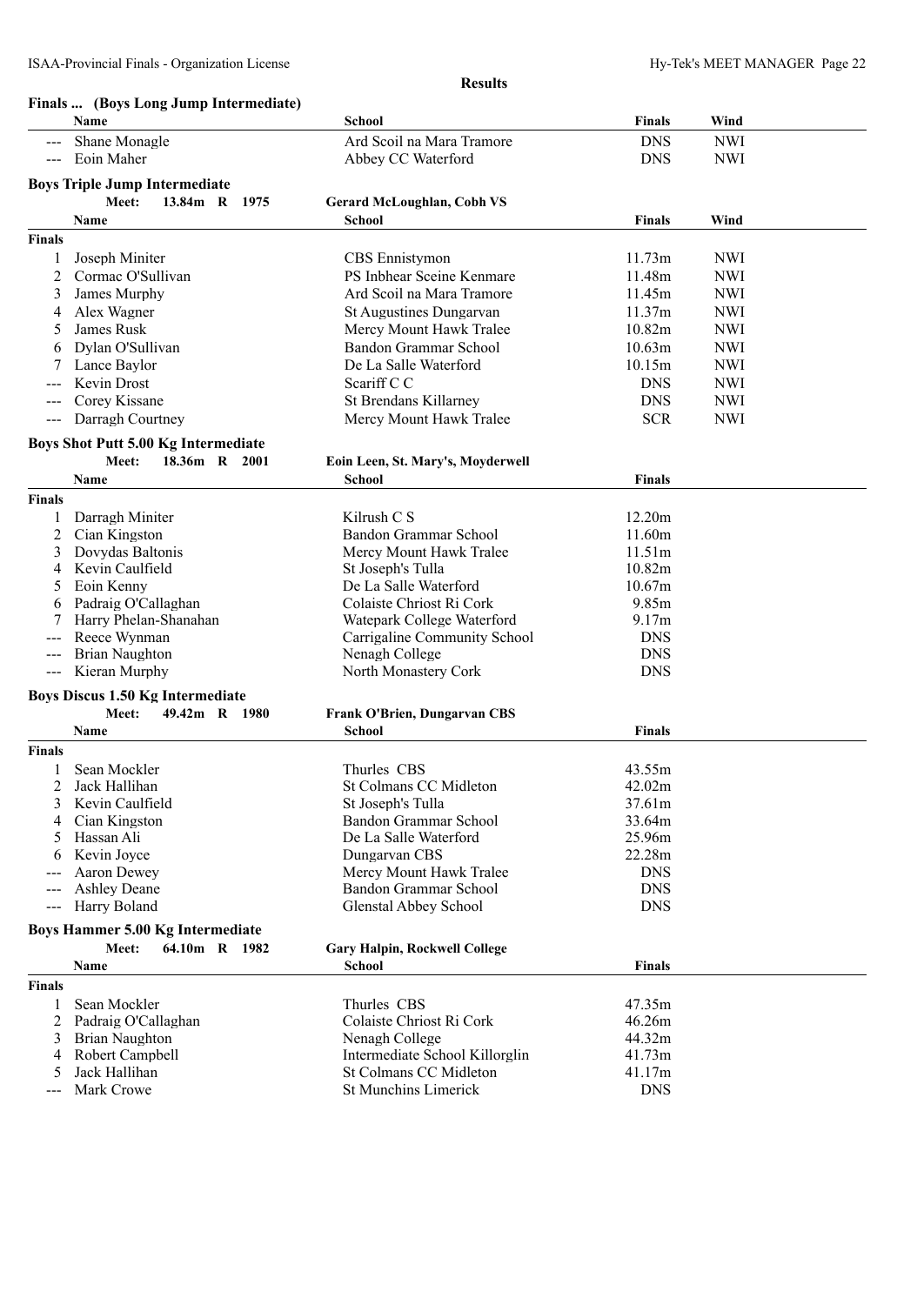|                                        | Finals  (Boys Hammer 5.00 Kg Intermediate) |                                        |               |        |  |
|----------------------------------------|--------------------------------------------|----------------------------------------|---------------|--------|--|
|                                        | Name                                       | School                                 | <b>Finals</b> |        |  |
| ---                                    | Josh Neil                                  | <b>St Munchins Limerick</b>            | <b>DNS</b>    |        |  |
|                                        | Pat Fitzgerald                             | St Augustines Dungarvan                | <b>DNS</b>    |        |  |
| $\scriptstyle\cdots\scriptstyle\cdots$ | Lee Browne                                 | Mercy Mount Hawk Tralee                | <b>DNS</b>    |        |  |
|                                        | <b>Boys Javelin 700g Intermediate</b>      |                                        |               |        |  |
|                                        | Meet:<br>52.34m R 1976                     | <b>Brendan Healy, Thurles CBS</b>      |               |        |  |
|                                        | Name                                       | <b>School</b>                          | <b>Finals</b> |        |  |
| <b>Finals</b>                          |                                            |                                        |               |        |  |
|                                        | Christian O'Connell                        | John The Baptist C S Hospital          | 44.54m        |        |  |
| 2                                      | Eoin Kenny                                 | De La Salle Waterford                  | 40.63m        |        |  |
| 3                                      | Joseph McEvoy                              | St Anne's C C Killaloe                 | 40.40m        |        |  |
| 4                                      | Michael Hand                               | Presentation Brothers Cork             | 36.97m        |        |  |
| 5                                      | Hassan Ali                                 | De La Salle Waterford                  | 34.92m        |        |  |
|                                        | Colm Galvin                                | Hazelwood Col. Dromcollogher           | <b>DNS</b>    |        |  |
|                                        | Pieter Offereins                           | PS Inbhear Sceine Kenmare              | <b>DNS</b>    |        |  |
| ---                                    | Joey Curran                                | St Augustines Dungarvan                | <b>DNS</b>    |        |  |
|                                        | <b>Boys 2000 Meter Walk Intermediate</b>   |                                        |               |        |  |
|                                        | Meet:<br>7:56.93 R 2014                    | <b>Aaron Egan, HS Clonmel</b>          |               |        |  |
|                                        | Name                                       | <b>School</b>                          | <b>Finals</b> |        |  |
| <b>Finals</b>                          |                                            |                                        |               |        |  |
| 1                                      | Gearoid McMahon                            | St Caimin's Shannon                    | 8:51.38       |        |  |
| 2                                      | Liam McDonagh                              | Thurles CBS                            | 11:11.31      |        |  |
| 3                                      | Liam Saul                                  | Carrigaline Community School           | 11:21.31      |        |  |
| 4                                      | Riain Patterson                            | High School Clonmel                    | 13:01.43      |        |  |
|                                        | James O'Brien                              | Scariff C C                            | <b>DNS</b>    |        |  |
|                                        | Kieran O'Neill                             | Carrigaline Community School           | <b>DNS</b>    |        |  |
| ---                                    | Jack Sweeney                               | High School Clonmel                    | <b>DNS</b>    |        |  |
|                                        | <b>Boys 100 Meter Senior</b>               |                                        |               |        |  |
|                                        | Meet:<br>10.6h R 1985                      | <b>Malcolm Kelly, Borrisokane VS</b>   |               |        |  |
|                                        | Name                                       | <b>School</b>                          | <b>Finals</b> | Wind   |  |
| <b>Finals</b>                          |                                            |                                        |               |        |  |
|                                        | Joe Gibson                                 | Bandon Grammar School                  | 11.82         | $-4.2$ |  |
| 2                                      | Cormac McCann                              | De La Salle Waterford                  | 11.92         | $-4.2$ |  |
|                                        |                                            | Bandon Grammar School                  | 12.00         | $-4.2$ |  |
| 3                                      | Joey Henchy                                |                                        |               |        |  |
| 4                                      | Micheal Hannigan                           | <b>Blackwater CS</b>                   | 13.34         | $-4.2$ |  |
| 5                                      | Paul Sullivan                              | Watepark College Waterford             | 13.46         | $-4.2$ |  |
| ---                                    | Jack O'Mahony                              | Glenstal Abbey School                  | <b>DNS</b>    | $-4.2$ |  |
|                                        | Nikolai O Conchuir                         | Pobalscoil Chorca Dhuibhne             | <b>DNS</b>    | $-4.2$ |  |
|                                        | JD O'Hea                                   | Christain Brothers Col. Cork           | <b>DNS</b>    | $-4.2$ |  |
|                                        | <b>Boys 200 Meter Senior</b>               |                                        |               |        |  |
|                                        | Meet:<br>21.8h R 2001                      | Darren O'Donovan, Col an Spriod Naoimh |               |        |  |
|                                        | Name                                       | <b>School</b>                          | <b>Finals</b> | Wind   |  |
| <b>Finals</b>                          |                                            |                                        |               |        |  |
| 1                                      | Joey Henchy                                | Bandon Grammar School                  | 22.92         | $-3.9$ |  |
| 2                                      | Jamie Mitchell                             | Ardscoil Rís Limerick                  | 23.11         | $-3.9$ |  |
| 3                                      | Cormac McCann                              | De La Salle Waterford                  | 23.15         | $-3.9$ |  |
| 4                                      | David O'Brien                              | <b>St Clements Limerick</b>            | 23.58         | $-3.9$ |  |
| 5                                      | Damien Hickey                              | Davis College Mallow                   | 23.69         | $-3.9$ |  |
| 6                                      | Oisin Kiely                                | St Declans Kilmacthomas                | 24.23         | $-3.9$ |  |
| 7                                      | Liam Meade                                 | Our Ladys Templemore                   | 25.04         | $-3.9$ |  |
| ---                                    | Daniel O'Mahony                            | Rochestown College                     | <b>DNS</b>    | $-3.9$ |  |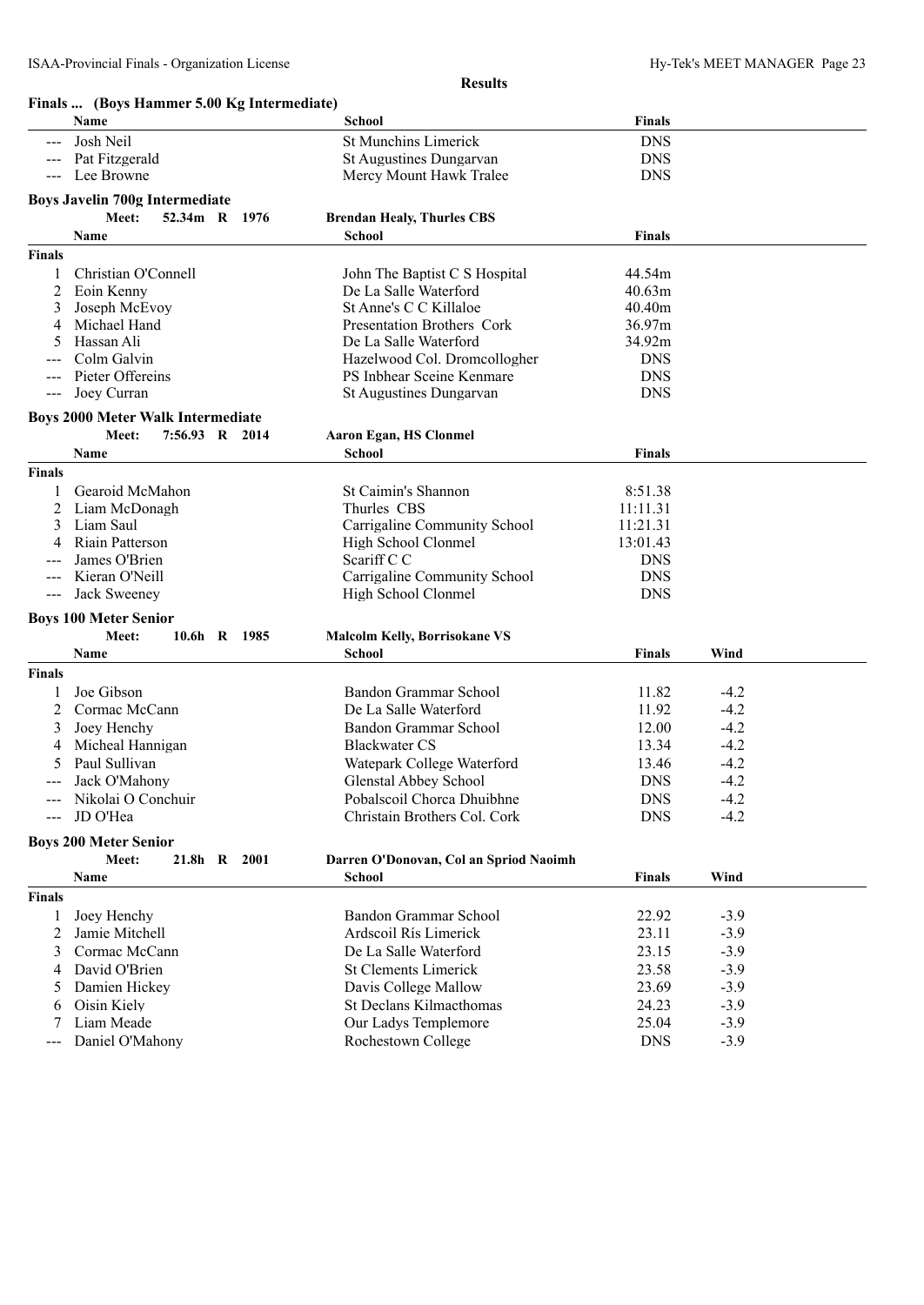#### **Boys 400 Meter Senior**

|                                          | Meet:                         | 47.60 R 2015     |  | <b>Scott Gibson, Bandon GS</b> |               |  |
|------------------------------------------|-------------------------------|------------------|--|--------------------------------|---------------|--|
|                                          | Name                          |                  |  | School                         | <b>Finals</b> |  |
| <b>Finals</b>                            |                               |                  |  |                                |               |  |
|                                          | Jamie Mitchell                |                  |  | Ardscoil Rís Limerick          | 49.64         |  |
| 2                                        | Damien Hickey                 |                  |  | Davis College Mallow           | 50.92         |  |
| 3                                        | Sean O'Callaghan              |                  |  | Colaiste Chriost Ri Cork       | 51.33         |  |
| 4                                        | Oisin Kiely                   |                  |  | St Declans Kilmacthomas        | 54.73         |  |
| 5                                        | Calvin O'Rourke               |                  |  | Nenagh College                 | 70.84         |  |
| ---                                      | Cathal Locke                  |                  |  | Crescent College Comp SJ       | <b>DNS</b>    |  |
|                                          | Michael O'Shea                |                  |  | Cork College of Commerce       | <b>DNS</b>    |  |
|                                          | Diarmuid Clancy               |                  |  | Meanscoil san Nioclas An Rinn  | <b>DNS</b>    |  |
|                                          | <b>Boys 800 Meter Senior</b>  |                  |  |                                |               |  |
|                                          | Meet:                         | 1:50.23 R 2013   |  | <b>Sean Tobin, HS Clonmel</b>  |               |  |
|                                          | Name                          |                  |  | School                         | <b>Finals</b> |  |
| <b>Finals</b>                            |                               |                  |  |                                |               |  |
| 1                                        | Conor O'Driscoll              |                  |  | Carrigaline Community School   | 2:00.35       |  |
| 2                                        | <b>Matthew Murnane</b>        |                  |  | Christain Brothers Col. Cork   | 2:00.38       |  |
| 3                                        | Ruairi O'Cathasaigh           |                  |  | Colaiste Daibheid Cork         | 2:01.67       |  |
| 4                                        | Patrick Hayes                 |                  |  | <b>Glenstal Abbey School</b>   | 2:07.94       |  |
| 5                                        | Robert Kennedy                |                  |  | Rockwell College               | 2:08.04       |  |
| 6                                        | Calvin O'Rourke               |                  |  | Nenagh College                 | 2:14.29       |  |
|                                          | Shane O'Riordan               |                  |  | Dungarvan CBS                  | 2:14.93       |  |
|                                          | Shane Lowth                   |                  |  | Tralee CBS                     | <b>DNS</b>    |  |
| $---$                                    | Andrew Kennedy                |                  |  | St Mary's Newport              | <b>DNS</b>    |  |
|                                          |                               |                  |  |                                |               |  |
|                                          | <b>Boys 1500 Meter Senior</b> |                  |  |                                |               |  |
|                                          | Meet:                         | $3:50.54$ R 2013 |  | <b>Sean Tobin, HS Clonmel</b>  |               |  |
|                                          | Name                          |                  |  | <b>School</b>                  | <b>Finals</b> |  |
| <b>Finals</b>                            |                               |                  |  |                                |               |  |
| 1                                        | Luke Horgan                   |                  |  | Colaiste Chriost Ri Cork       | 4:24.35       |  |
| 2                                        | Jack Curtin                   |                  |  | Crescent College Comp SJ       | 4:24.92       |  |
| 3                                        | Sean Curran                   |                  |  | Dungarvan CBS                  | 4:25.01       |  |
|                                          | Tadgh Brennan                 |                  |  | De La Salle Waterford          | 4:31.41       |  |
|                                          | Ruairi O'Cathasaigh           |                  |  | Colaiste Daibheid Cork         | <b>DNS</b>    |  |
|                                          | Eoghan Beary                  |                  |  | Crescent College Comp SJ       | <b>DNS</b>    |  |
| $---$                                    | Stephen Maher                 |                  |  | St Flannan's Ennis             | <b>DNS</b>    |  |
|                                          | Ian O'Dwyer                   |                  |  | Scoil Mhuire gan Smal Blarney  | <b>DNS</b>    |  |
| $\hspace{0.05cm} \ldots \hspace{0.05cm}$ | Jamie McCarthy                |                  |  | St Declans Kilmacthomas        | <b>DNS</b>    |  |
|                                          | <b>Boys 5000 Meter Senior</b> |                  |  |                                |               |  |
|                                          | Meet: 14:46.3h R 1992         |                  |  | <b>David Healy, Douglas CS</b> |               |  |
|                                          | Name                          |                  |  | <b>School</b>                  | <b>Finals</b> |  |
| <b>Finals</b>                            |                               |                  |  |                                |               |  |
| 1                                        | Fearghal Curtin               |                  |  | Midleton CBS                   | 16:22.57      |  |
| 2                                        | Barry Kearne                  |                  |  | St Declans Kilmacthomas        | 16:23.33      |  |
| 3                                        | David Fox                     |                  |  | Christain Brothers Col. Cork   | 16:24.31      |  |
| 4                                        | Eoghan Beary                  |                  |  | Crescent College Comp SJ       | 16:27.71      |  |
|                                          | Evan Byrne                    |                  |  | Douglas Community School       | 16:45.65      |  |
| 5                                        | Keane Kelly-Budds             |                  |  | Pobalscoil naTrionoide Youghal | 16:51.93      |  |
| 6<br>7                                   | Stephen Maher                 |                  |  | St Flannan's Ennis             | 17:30.79      |  |
|                                          |                               |                  |  |                                |               |  |
| ---                                      | Cillian Tierney               |                  |  | Mercy Mount Hawk Tralee        | <b>DNS</b>    |  |
|                                          | Jack Anderson                 |                  |  | Rockwell College               | <b>DNS</b>    |  |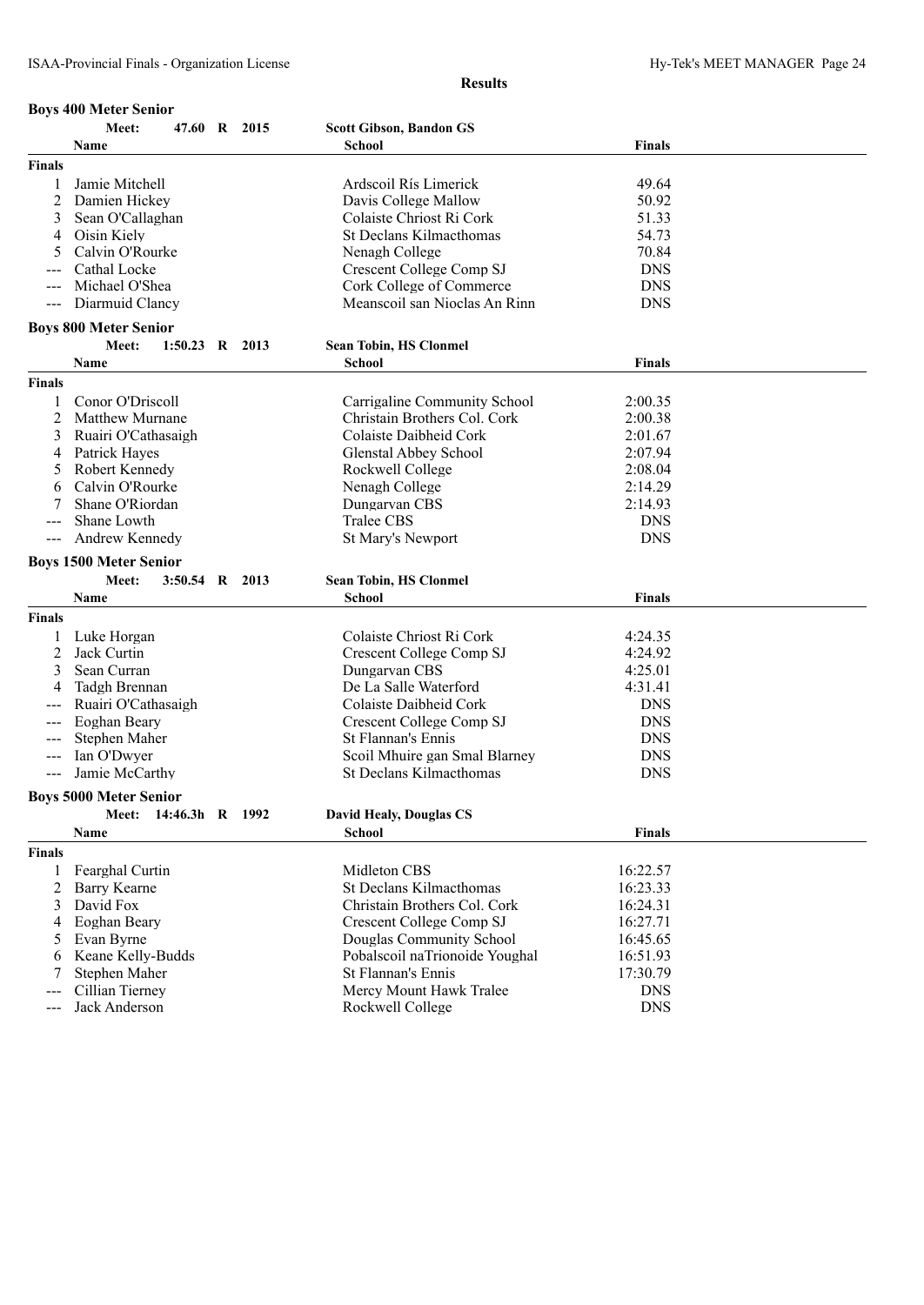|                     | <b>Boys 110 Meter Hurdles 99.0cm Senior</b> |                |  |                                             |                   |        |  |
|---------------------|---------------------------------------------|----------------|--|---------------------------------------------|-------------------|--------|--|
|                     | Meet:                                       | 13.9h R 1990   |  | Darren Haddock, Col. Chriost Ri             |                   |        |  |
|                     | Name                                        |                |  | <b>School</b>                               | <b>Finals</b>     | Wind   |  |
| <b>Finals</b>       |                                             |                |  |                                             |                   |        |  |
| 1                   | Jack Murphy                                 |                |  | Christain Brothers Col. Cork                | 15.63             | $-3.1$ |  |
| 2                   | Kevin O'Leary                               |                |  | Hazelwood Col. Dromcollogher                | 18.06             | $-3.1$ |  |
|                     | Alex Gaup                                   |                |  | Nagle Community College Mahon               | <b>DNS</b>        | $-3.1$ |  |
| $\frac{1}{2}$       | Paul Johnson                                |                |  | Carrigaline Community School                | <b>DNS</b>        | $-3.1$ |  |
|                     |                                             |                |  |                                             |                   |        |  |
|                     | <b>Boys 400 Meter Hurdles 91.4cm Senior</b> |                |  |                                             |                   |        |  |
|                     | Meet:                                       | 53.20 R 2010   |  | <b>Patrick Maher, Davis College, Mallow</b> |                   |        |  |
|                     | Name                                        |                |  | <b>School</b>                               | <b>Finals</b>     |        |  |
| <b>Finals</b>       |                                             |                |  |                                             |                   |        |  |
|                     | Diarmuid Clancy                             |                |  | Meanscoil san Nioclas An Rinn               | 56.58             |        |  |
|                     | Cathal Locke                                |                |  | Crescent College Comp SJ                    | 56.87             |        |  |
|                     | Daniel O'Mahony                             |                |  | Rochestown College                          | 60.86             |        |  |
|                     | Paul Johnson                                |                |  | Carrigaline Community School                | <b>DNS</b>        |        |  |
|                     | David O'Brien                               |                |  | <b>St Clements Limerick</b>                 | <b>DNS</b>        |        |  |
|                     | Przemek Kaluza                              |                |  | Carrigaline Community School                | <b>DNS</b>        |        |  |
|                     | <b>Boys 2000 Meter Steeplechase Senior</b>  |                |  |                                             |                   |        |  |
|                     | Meet:                                       | 5:53.6h R 1978 |  | Brendan Quinn, DLS, Waterford               |                   |        |  |
|                     | Name                                        |                |  | <b>School</b>                               | <b>Finals</b>     |        |  |
|                     |                                             |                |  |                                             |                   |        |  |
| <b>Finals</b>       |                                             |                |  |                                             |                   |        |  |
| 1                   | Jamie Roche                                 |                |  | St Flannan's Ennis                          | 6:52.79           |        |  |
| 2                   | Andrew Kennedy                              |                |  | St Mary's Newport                           | 7:10.34           |        |  |
| 3                   | Aaron Ouigley                               |                |  | Nenagh CBS                                  | 7:17.99           |        |  |
|                     | Kieran O'Donovan                            |                |  | Colaiste an Chraoibhin Fermoy               | 7:47.78           |        |  |
|                     | Louis Ryle                                  |                |  | Mercy Mount Hawk Tralee                     | <b>DNS</b>        |        |  |
|                     | Keelan Faran                                |                |  | Carrigaline Community School                | <b>DNS</b>        |        |  |
| $---$               | Liam Stack                                  |                |  | Colaiste an Chraoibhin Fermoy               | <b>DNS</b>        |        |  |
| $---$               | Jack Kennedy                                |                |  | Our Ladys Templemore                        | <b>DNS</b>        |        |  |
|                     | <b>Boys 4x100 Meter Relay Senior</b>        |                |  |                                             |                   |        |  |
|                     | Meet:                                       | 43.11 R 2015   |  | <b>Bandon Grammar School, Bandon GS</b>     |                   |        |  |
|                     | School                                      |                |  | Relay                                       | <b>Finals</b>     |        |  |
| <b>Finals</b>       |                                             |                |  |                                             |                   |        |  |
|                     | Bandon Grammar School                       |                |  |                                             | 43.44             |        |  |
| 2                   | Davis College Mallow                        |                |  |                                             | 45.26             |        |  |
| 3                   | Mercy Mount Hawk Tralee                     |                |  |                                             | 46.51             |        |  |
| 4                   | Our Ladys Templemore                        |                |  |                                             | 48.08             |        |  |
|                     | <b>St Clements Limerick</b>                 |                |  |                                             | <b>DNS</b>        |        |  |
|                     | <b>CBS</b> Sexton Street Limerick           |                |  |                                             | <b>DNS</b>        |        |  |
|                     | St Augustines Dungarvan                     |                |  |                                             | <b>DNS</b>        |        |  |
|                     | St Declans Kilmacthomas                     |                |  |                                             | <b>DNS</b>        |        |  |
| $\qquad \qquad - -$ | Bandon Grammar School                       |                |  | $\bf{B}$                                    | <b>SCR</b>        |        |  |
|                     |                                             |                |  |                                             |                   |        |  |
|                     | <b>Boys High Jump Senior</b>                |                |  |                                             |                   |        |  |
|                     | Meet:                                       | 2.10m R 2014   |  | David Cussen, Col an Spioraid Naoimh        |                   |        |  |
|                     | Name                                        |                |  | School                                      | <b>Finals</b>     |        |  |
| <b>Finals</b>       |                                             |                |  |                                             |                   |        |  |
| 1                   | Dion Ryan                                   |                |  | Watepark College Waterford                  | 1.80 <sub>m</sub> |        |  |
| 2                   | Cian O'Brien                                |                |  | Pobalscoil naTrionoide Youghal              | 1.75m             |        |  |
| 3                   | Peter Paul Sauerland                        |                |  | Pobalscoil Chorca Dhuibhne                  | 1.75m             |        |  |
| 4                   | Ross O'Callaghan                            |                |  | Nagle Community College Mahon               | 1.65m             |        |  |
|                     | <b>Emmanuel Abubacker</b>                   |                |  | Mercy Mount Hawk Tralee                     | NH                |        |  |
| ---                 | Rob Clancy                                  |                |  | <b>St Munchins Limerick</b>                 | <b>DNS</b>        |        |  |
| ---                 | Killian Lynch                               |                |  | Midleton College                            | <b>DNS</b>        |        |  |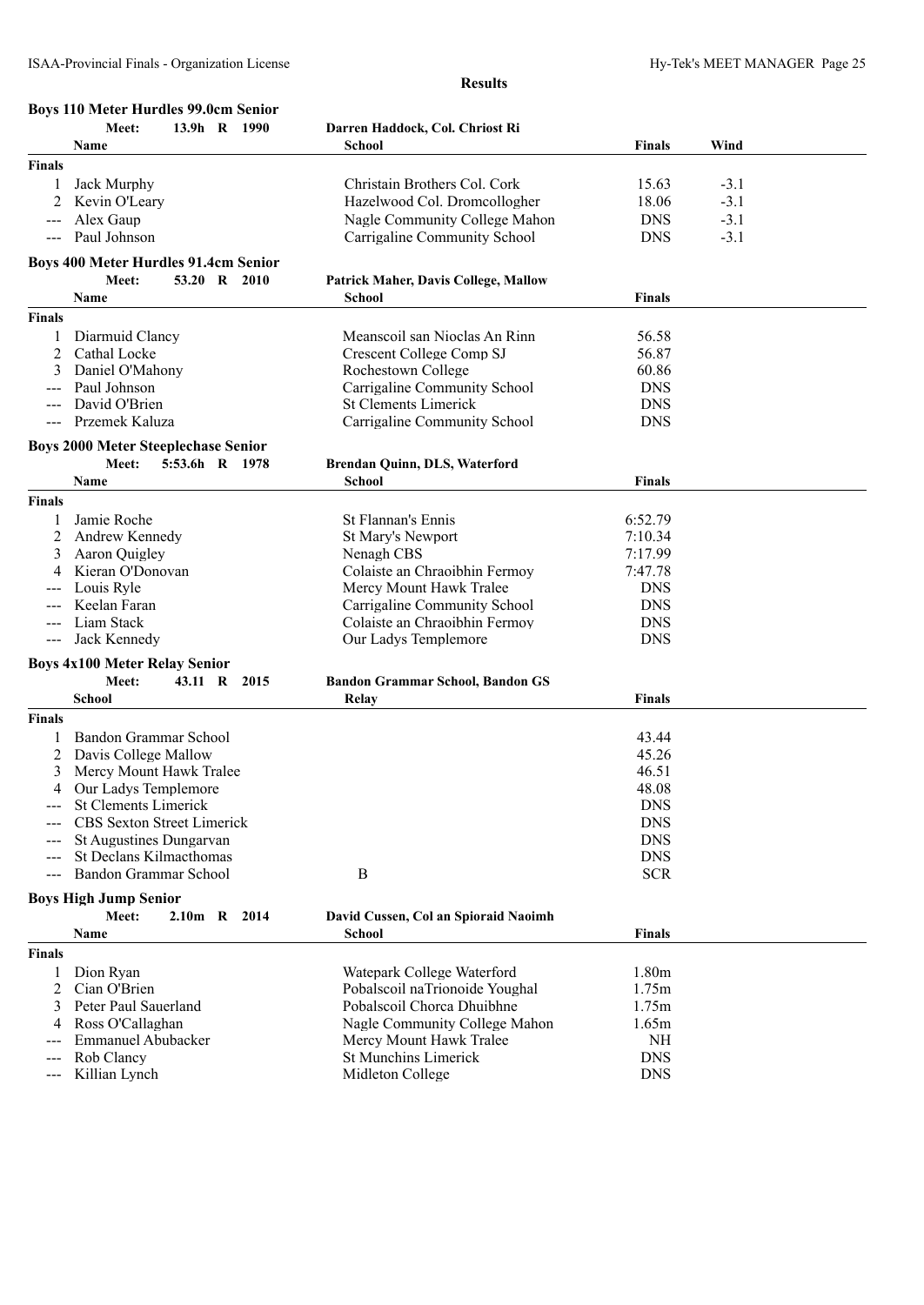|                     | Finals  (Boys High Jump Senior)      |  |               |                                      |                   |            |
|---------------------|--------------------------------------|--|---------------|--------------------------------------|-------------------|------------|
|                     | Name                                 |  |               | School                               | Finals            |            |
|                     | Patrick Boyle                        |  |               | Bandon Grammar School                | <b>DNS</b>        |            |
|                     | Yuri Kanash                          |  |               | St Augustines Dungarvan              | <b>DNS</b>        |            |
|                     |                                      |  |               |                                      |                   |            |
|                     | <b>Boys Pole Vault Senior</b>        |  |               |                                      |                   |            |
|                     | Meet:                                |  | 4.21m R 2015  | <b>Seamie Fennell, St Augustines</b> |                   |            |
|                     | Name                                 |  |               | School                               | <b>Finals</b>     |            |
| <b>Finals</b>       |                                      |  |               |                                      |                   |            |
|                     | Yuri Kanash                          |  |               | <b>St Augustines Dungarvan</b>       | 4.25m R           |            |
|                     | Daniel Ryan                          |  |               | Thurles CBS                          | 3.20 <sub>m</sub> |            |
| 3                   | Saran Mangalashthira                 |  |               | Davis College Mallow                 | 3.00 <sub>m</sub> |            |
|                     | Des Kelleher                         |  |               | Colaiste Chriost Ri Cork             | <b>DNS</b>        |            |
|                     | <b>Boys Long Jump Senior</b>         |  |               |                                      |                   |            |
|                     | Meet:                                |  | 7.24m R 2014  | Eoin O'Carroll, Mercy Mount Hawk     |                   |            |
|                     | Name                                 |  |               | School                               | Finals            | Wind       |
| <b>Finals</b>       |                                      |  |               |                                      |                   |            |
|                     |                                      |  |               | Thurles CBS                          | 6.97m             | <b>NWI</b> |
|                     | Daniel Ryan                          |  |               |                                      |                   |            |
| 2                   | Saran Mangalashthira                 |  |               | Davis College Mallow                 | 6.34m             | <b>NWI</b> |
|                     | Dion Ryan                            |  |               | Watepark College Waterford           | 6.27m             | <b>NWI</b> |
|                     | Cathal O'Brien                       |  |               | Rice College Ennis                   | <b>DNS</b>        | <b>NWI</b> |
|                     | Iarla Courtney                       |  |               | Mercy Mount Hawk Tralee              | <b>DNS</b>        | <b>NWI</b> |
|                     | Shane Lowth                          |  |               | Tralee CBS                           | <b>DNS</b>        | <b>NWI</b> |
|                     | Alex Gaup                            |  |               | Nagle Community College Mahon        | <b>DNS</b>        | <b>NWI</b> |
|                     | Cathal Curran                        |  |               | St Augustines Dungarvan              | <b>DNS</b>        | <b>NWI</b> |
| $\qquad \qquad - -$ | Timi Olan                            |  |               | Nagle Community College Mahon        | <b>DNS</b>        | <b>NWI</b> |
|                     | <b>Boys Triple Jump Senior</b>       |  |               |                                      |                   |            |
|                     | Meet:                                |  | 14.31m R 1974 | <b>Colm Cronin, North Mon, Cork</b>  |                   |            |
|                     | Name                                 |  |               | School                               | <b>Finals</b>     | Wind       |
| Finals              |                                      |  |               |                                      |                   |            |
|                     |                                      |  |               |                                      |                   |            |
|                     | Des Kelleher                         |  |               | Colaiste Chriost Ri Cork             | 10.92m            | <b>NWI</b> |
| 2                   | Cian O'Brien                         |  |               | Pobalscoil naTrionoide Youghal       | 10.87m            | <b>NWI</b> |
|                     | Mike Vriesema                        |  |               | Pobalscoil naTrionoide Youghal       | 9.67 <sub>m</sub> | <b>NWI</b> |
|                     | Paul Sullivan                        |  |               | Watepark College Waterford           | 9.65m             | <b>NWI</b> |
|                     | Michael Hoare                        |  |               | Tralee CBS                           | <b>DNS</b>        | <b>NWI</b> |
|                     | Cathal O'Brien                       |  |               | Rice College Ennis                   | <b>DNS</b>        | <b>NWI</b> |
|                     | Iarla Courtney                       |  |               | Mercy Mount Hawk Tralee              | <b>DNS</b>        | <b>NWI</b> |
|                     | Przemek Kaluza                       |  |               | Carrigaline Community School         | <b>DNS</b>        | <b>NWI</b> |
|                     | Victor Lovell                        |  |               | Bandon Grammar School                | <b>DNS</b>        | <b>NWI</b> |
|                     | --- Joe Spratt                       |  |               | John The Baptist C S Hospital        | <b>DNS</b>        | <b>NWI</b> |
|                     | <b>Boys Shot Putt 6.00 Kg Senior</b> |  |               |                                      |                   |            |
|                     |                                      |  |               |                                      |                   |            |
| 6 kg                |                                      |  | 16.36m R 2002 |                                      |                   |            |
|                     | Meet:                                |  |               | <b>Eoin Leen, Mercy Mount Hawk</b>   |                   |            |
|                     | Name                                 |  |               | <b>School</b>                        | <b>Finals</b>     |            |
| Finals              |                                      |  |               |                                      |                   |            |
|                     | James French                         |  |               | Bandon Grammar School                | 13.77m            |            |
| 2                   | Rory Clarke                          |  |               | <b>Glenstal Abbey School</b>         | 9.75m             |            |
| 3                   | Padraig McCarthy                     |  |               | Pobalscoil naTrionoide Youghal       | 9.21m             |            |
| 4                   | Colin Deane                          |  |               | Bandon Grammar School                | 8.60m             |            |
|                     | Kieran Maher                         |  |               | St Flannan's Ennis                   | <b>DNS</b>        |            |
|                     | Joseph O'Connor                      |  |               | Tralee CBS                           | <b>DNS</b>        |            |
| ---                 | Ryan Linehan                         |  |               | Carrigaline Community School         | <b>DNS</b>        |            |
|                     | Daniel Reynolds                      |  |               | Watepark College Waterford           | <b>DNS</b>        |            |
|                     | Mark Waugh                           |  |               | Pobalscoil naTrionoide Youghal       | <b>DNS</b>        |            |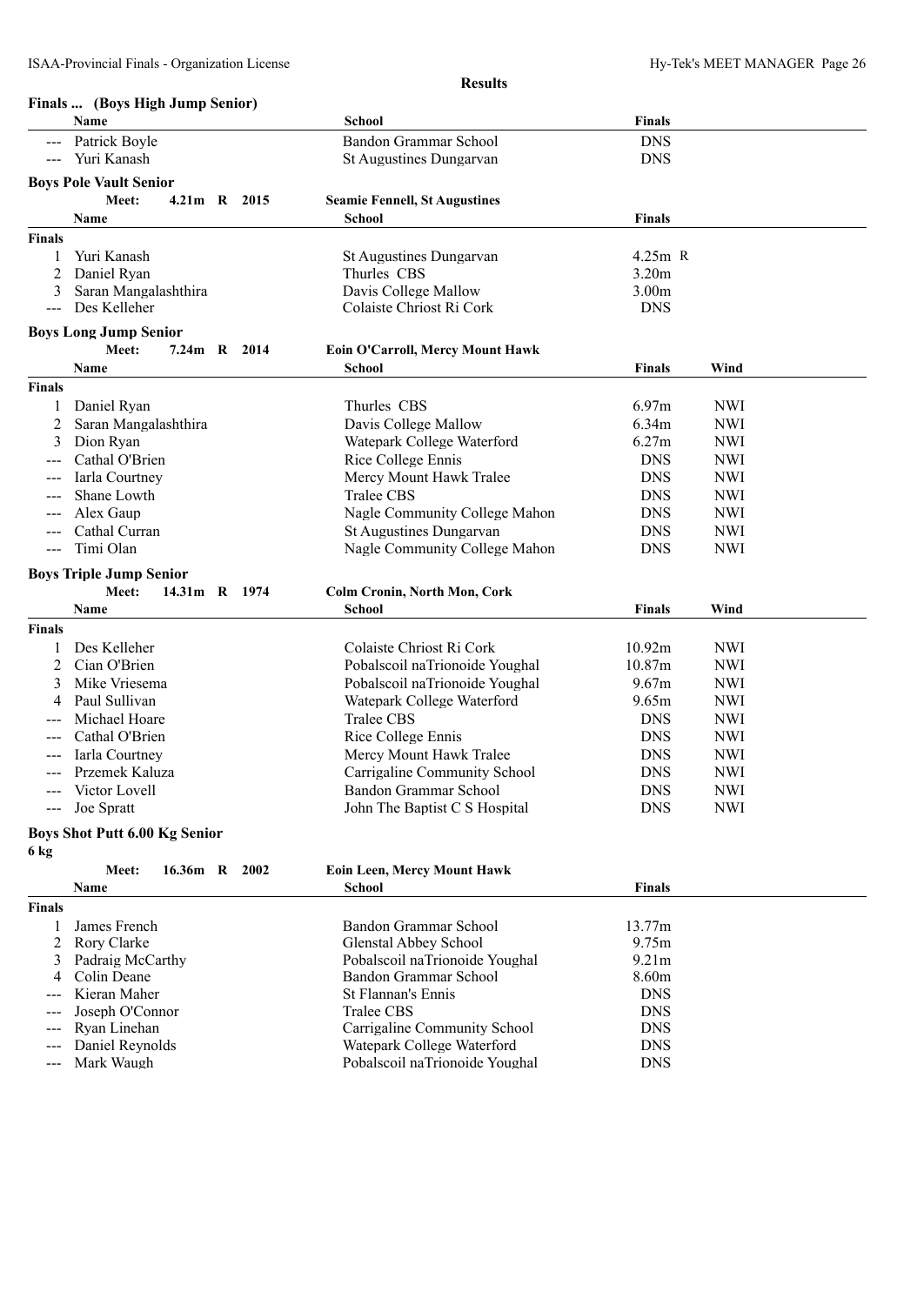|                     | <b>Boys Discus 1.75 Kg Senior</b>  |      |                                                           |               |  |
|---------------------|------------------------------------|------|-----------------------------------------------------------|---------------|--|
|                     | Meet:<br>51.75m R                  | 1980 | <b>Denis McSweeney, Tralee CBS</b>                        |               |  |
|                     | Name                               |      | <b>School</b>                                             | <b>Finals</b> |  |
| <b>Finals</b>       |                                    |      |                                                           |               |  |
| 1                   | Eoghan Flynn                       |      | Dungarvan CBS                                             | 40.61m        |  |
| 2                   | Josh Rockett                       |      | Col Chathail Naofa Dungarvan                              | 34.40m        |  |
| 3                   | Fiachra Harrington                 |      | St Brogans Bandon                                         | 29.91m        |  |
| 4                   | Travis Coomey                      |      | Bandon Grammar School                                     | 29.34m        |  |
| 5                   | Rory Clarke                        |      | Glenstal Abbey School                                     | 28.78m        |  |
|                     | Chael O'Brien                      |      | Hazelwood Col. Dromcollogher                              | <b>DNS</b>    |  |
|                     | Tomas O'Neill                      |      | Scoil Mhuire Kanturk                                      | <b>DNS</b>    |  |
| $---$               | Padraig McCarthy                   |      | Pobalscoil naTrionoide Youghal                            | <b>DNS</b>    |  |
|                     | <b>Boys Hammer 6.00 Kg Senior</b>  |      |                                                           |               |  |
|                     | 64.50m R 2015<br>Meet:             |      | Adam King, Col na Sceilige                                |               |  |
|                     | Name                               |      | School                                                    | <b>Finals</b> |  |
|                     |                                    |      |                                                           |               |  |
| <b>Finals</b>       |                                    |      |                                                           |               |  |
| 1                   | Tomas O'Neill                      |      | Scoil Mhuire Kanturk                                      | 48.88m        |  |
| 2                   | Andre Christie                     |      | Col. an Spioraid Naoimh Cork                              | 47.03m        |  |
| 3                   | Travis Coomey                      |      | Bandon Grammar School                                     | 41.94m        |  |
| 4                   | Josh Rockett                       |      | Col Chathail Naofa Dungarvan                              | 40.84m        |  |
|                     | Gary McCoy                         |      | <b>St Munchins Limerick</b>                               | <b>DNS</b>    |  |
|                     | Karl Mullane                       |      | <b>St Munchins Limerick</b>                               | <b>DNS</b>    |  |
|                     | Daniel Aleni                       |      | <b>UNA</b>                                                | <b>DNS</b>    |  |
| $---$               | Daniel Reynolds                    |      | Watepark College Waterford                                | <b>DNS</b>    |  |
|                     | <b>Boys Javelin 800g Senior</b>    |      |                                                           |               |  |
|                     | Meet:<br>54.66m R 1996             |      | <b>Declan Hayes, St. Augustines</b>                       |               |  |
|                     | Name                               |      | School                                                    | <b>Finals</b> |  |
| <b>Finals</b>       |                                    |      |                                                           |               |  |
| 1                   | Eoghan Flynn                       |      | Dungarvan CBS                                             | 50.50m        |  |
| 2                   | Stephen O'Callaghan                |      | Gaelcholaiste Mhuire AG Cork                              | 43.78m        |  |
| 3                   | George Kenny                       |      | <b>St Munchins Limerick</b>                               | 41.26m        |  |
| 4                   | Luke O'Brien                       |      | Gaelcholaiste Phortlairge                                 | 37.94m        |  |
| 5                   | Michael Linnane                    |      | Mercy Mount Hawk Tralee                                   | 32.38m        |  |
|                     | Carl Williams                      |      | Villiers Limerick                                         | <b>DNS</b>    |  |
|                     | Nathan Bryan                       |      | Pobalscoil naTrionoide Youghal                            | <b>DNS</b>    |  |
|                     | Sebastian Krysh                    |      | Davis College Mallow                                      | <b>DNS</b>    |  |
| $\qquad \qquad - -$ | Conor Robinson                     |      | <b>Bandon Grammar School</b>                              | <b>DNS</b>    |  |
|                     |                                    |      |                                                           |               |  |
|                     | <b>Boys 3000 Meter Walk Senior</b> |      |                                                           |               |  |
|                     | 12:39.0h R 1997<br><b>Meet:</b>    |      | <b>Robert Heffernan, North Monastery</b><br><b>School</b> |               |  |
|                     | Name                               |      |                                                           | <b>Finals</b> |  |
| <b>Finals</b>       |                                    |      |                                                           |               |  |
| $\mathbf{1}$        | Anthony Tobin                      |      | High School Clonmel                                       | 13:39.01      |  |
| $---$               | Sean St Ledger                     |      | Carrigaline Community School                              | <b>DNS</b>    |  |
| $---$               | Josh De-Nijs                       |      | Carrigaline Community School                              | <b>DNS</b>    |  |
|                     | <b>Boys 1 Mile Run Under 16</b>    |      |                                                           |               |  |
|                     | Name                               |      | School                                                    | <b>Finals</b> |  |
| <b>Finals</b>       |                                    |      |                                                           |               |  |
| 1                   | Darragh McElhinney                 |      | Colaiste Pobail Bantry                                    | 4:26.08       |  |
| 2                   | Jack O'Shea                        |      | Christain Brothers Col. Cork                              | 4:47.45       |  |
| 3                   | Conor Ryan                         |      | Our Ladys Templemore                                      | 4:47.52       |  |
| 4                   | Killian Nolan                      |      | Christain Brothers Col. Cork                              | 4:49.25       |  |
| 5                   | Jake McCarthy                      |      | Pobalscoil naTrionoide Youghal                            | 4:55.23       |  |
| 6                   | TJ Quigley                         |      | High School Clonmel                                       | 4:59.51       |  |
| 7                   | Callum Blake                       |      | St Caimin's Shannon                                       | 5:01.38       |  |
|                     |                                    |      |                                                           |               |  |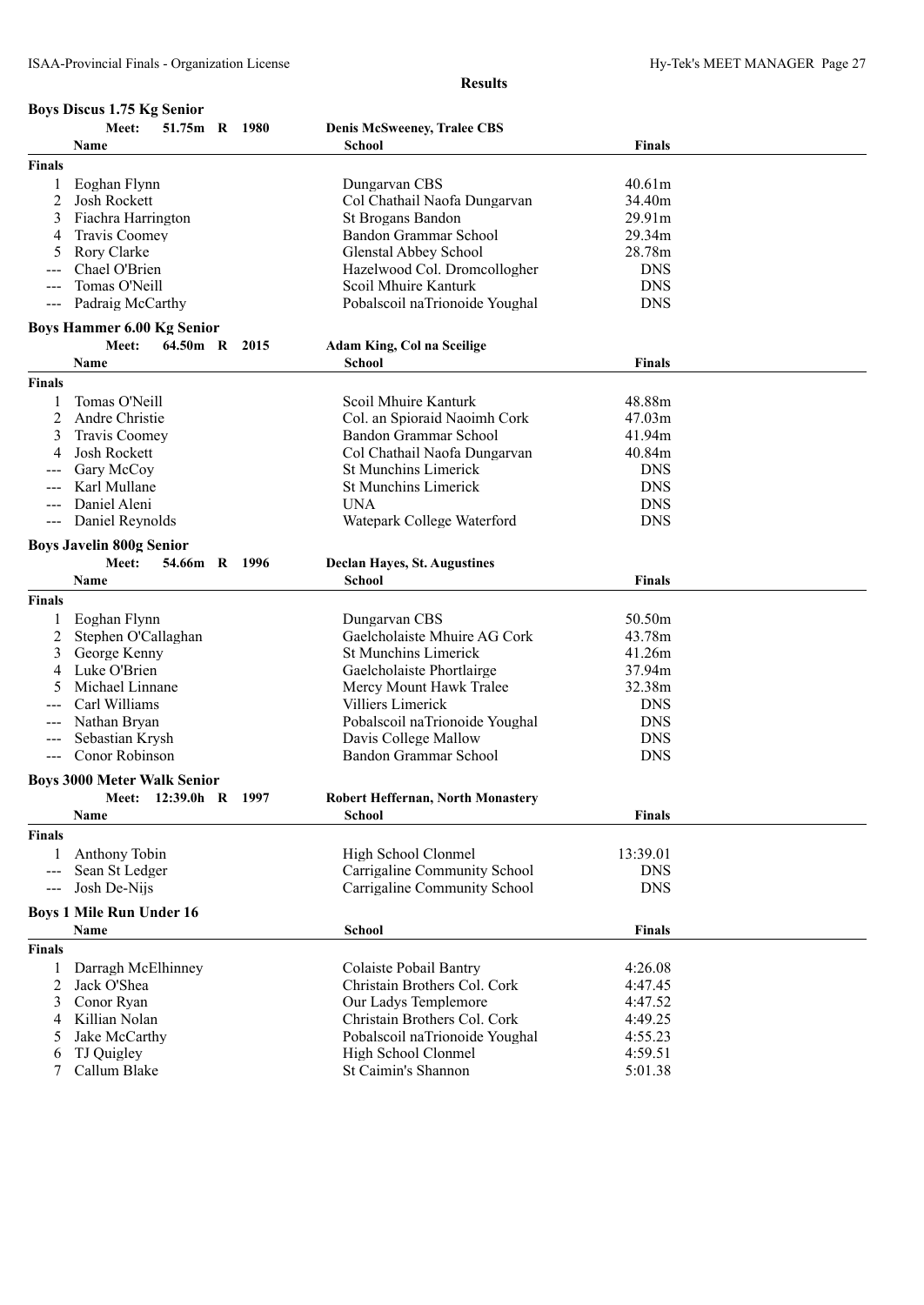|     | Finals  (Boys 1 Mile Run Under 16)<br>Name          | <b>School</b>                                           | <b>Finals</b>                                      |                         |
|-----|-----------------------------------------------------|---------------------------------------------------------|----------------------------------------------------|-------------------------|
| 8   | Colm McCarthy                                       | CTI Clonmel                                             | 5:01.66                                            |                         |
| 9   | Cian O'Riordan                                      | Dungarvan CBS                                           | 5:02.71                                            |                         |
| 10  | Jack O'Connor                                       | Colaiste Chriost Ri Cork                                | 5:09.36                                            |                         |
| --- | John Walsh                                          | Tralee CBS                                              | <b>DNS</b>                                         |                         |
|     | James McGuire                                       | St Flannan's Ennis                                      | <b>DNS</b>                                         |                         |
|     |                                                     | Women - Minor - Team Rankings - 6 Events Scored         |                                                    |                         |
|     | 1) St Flannan's Ennis                               | 9                                                       | 2) Coláiste Muire Ennis                            | 5                       |
|     | 3) Kinsale Community School                         | 4                                                       | 4) St Marys Midleton                               | 3                       |
|     | 4) Laurel Hill SS Limerick                          | 3                                                       | 6) Rice College Ennis                              | $\overline{c}$          |
|     | 6) Coláiste Chiarain Croom                          | 2                                                       | 6) Scoil Mhuire Carrick on Suir                    | 2                       |
|     | 6) Bandon Grammar School                            | $\overline{2}$                                          | 6) Ursuline Thurles                                | $\overline{c}$          |
|     | 11) Loreto Fermoy                                   | 1                                                       | 11) Davis College Mallow                           | 1                       |
|     |                                                     | Women - Junior - Team Rankings - 15 Events Scored       |                                                    |                         |
|     | 1) Loreto Clonmel                                   | 8                                                       | 2) Colaiste Treasa Kanturk                         | 7                       |
|     | 3) PS Inbhear Sceine Kenmare                        | 6                                                       | 3) St Augustines Dungarvan                         | 6                       |
|     | 3) Nagle Rice Doneraile                             | 6                                                       | 6) St Brigids Killarney                            | 5.5                     |
|     | 7) Hazelwood Col. Dromcollogher                     | 5                                                       | 7) SMI Newcastle West                              | 5                       |
|     | 9) Ursuline Waterford                               | 4                                                       | 9) St Marys Charleville                            | 4                       |
|     | 9) CTI Clonmel                                      | 4                                                       | 12) Ursuline Thurles                               | 3                       |
|     |                                                     |                                                         |                                                    |                         |
|     | 12) St Joseph's Spanish Point                       | 3                                                       | 12) Davis College Mallow                           | 3                       |
|     | 12) Crescent College Comp SJ                        | $\mathfrak{Z}$                                          | 12) Ard Scoil na nDeise                            | 3                       |
|     | 17) Coláiste Chiarain Croom                         | $\overline{c}$                                          | 17) Mount Mercy Cork                               | $\overline{c}$          |
|     | 17) St Angelas Cork                                 | $\overline{c}$                                          | 17) Pobalscoil naTrionoide Youghal                 | 2                       |
|     | 17) Colaiste na Toirbhirte Bandon                   | $\overline{c}$                                          | 22) St Declans Kilmacthomas                        | 1.5                     |
|     | 23) Scariff C C<br>23) Gaelcholaiste Mhuire AG Cork | 1<br>1                                                  | 23) Watepark College Waterford                     | 1                       |
|     |                                                     |                                                         |                                                    |                         |
|     |                                                     | Women - Intermediate - Team Rankings - 19 Events Scored |                                                    |                         |
|     | 1) Scoil Mhuire Carrick on Suir                     | 12                                                      | 2) Castletroy College                              | 10                      |
|     | 3) Bandon Grammar School                            | 8                                                       | 3) Davis College Mallow                            | 8                       |
|     | 5) Coláiste Muire Ennis                             | 7                                                       | 6) Watepark College Waterford                      | 6                       |
|     | 6) Rice College Ennis                               | 6                                                       | 6) SMI Newcastle West                              | 6                       |
|     | 6) Hazelwood Col. Dromcollogher                     | 6                                                       | 10) Ursuline Thurles                               | 5                       |
|     | 10) Mercy Mount Hawk Tralee                         | 5                                                       | 12) St Marys Nenagh                                | 4.5                     |
|     | 13) Abbey CC Waterford                              | 4                                                       | 14) Pobalscoil Sliabh Luachra                      | 3                       |
|     | 14) St Angelas Cork                                 | 3                                                       | 14) Borrioskane CC                                 | 3                       |
|     | 17) Colaiste Choilm Ballincollig                    | $\overline{c}$                                          | 17) Carrigaline Community School                   | $\overline{\mathbf{c}}$ |
|     | 17) Col Chroi Naomha Carrignavar                    | $\overline{c}$                                          | 17) St Flannan's Ennis                             | $\overline{c}$          |
|     | 17) Crescent College Comp SJ                        | $\overline{c}$                                          | 17) PS Inbhear Sceine Kenmare                      | $\overline{c}$          |
|     | 23) Presentation Thurles                            | 1                                                       | 23) Ursuline Waterford                             |                         |
|     | 23) Presentation Milltown                           | 1                                                       | 23) Villiers Limerick                              | 1                       |
|     | 23) St Marys Mallow                                 | 1                                                       | 28) Regina Mundi Cork                              | 0.5                     |
|     |                                                     | Women - Senior - Team Rankings - 19 Events Scored       |                                                    |                         |
|     | 1) Gaelcholáiste Luimnigh                           | 11                                                      | 2) Mercy Mount Hawk Tralee                         | 10                      |
| 3)  | St Mary's Newport                                   | 7                                                       | 4) Ursuline Waterford                              | 6                       |
| 5)  | Bandon Grammar School                               | 5                                                       | 5) Presentation Thurles                            | 5                       |
|     | <b>Ursuline Thurles</b>                             |                                                         |                                                    |                         |
| 7). |                                                     | 4                                                       | 7) Intermediate School Killorglin                  | 4                       |
| 7)  | Watepark College Waterford                          | 4                                                       | 7) Ard Scoil na Mara Tramore<br>12) Borrioskane CC | 4                       |
| 7)  | St Marys Charleville                                | 4                                                       |                                                    | 3                       |
|     |                                                     |                                                         |                                                    |                         |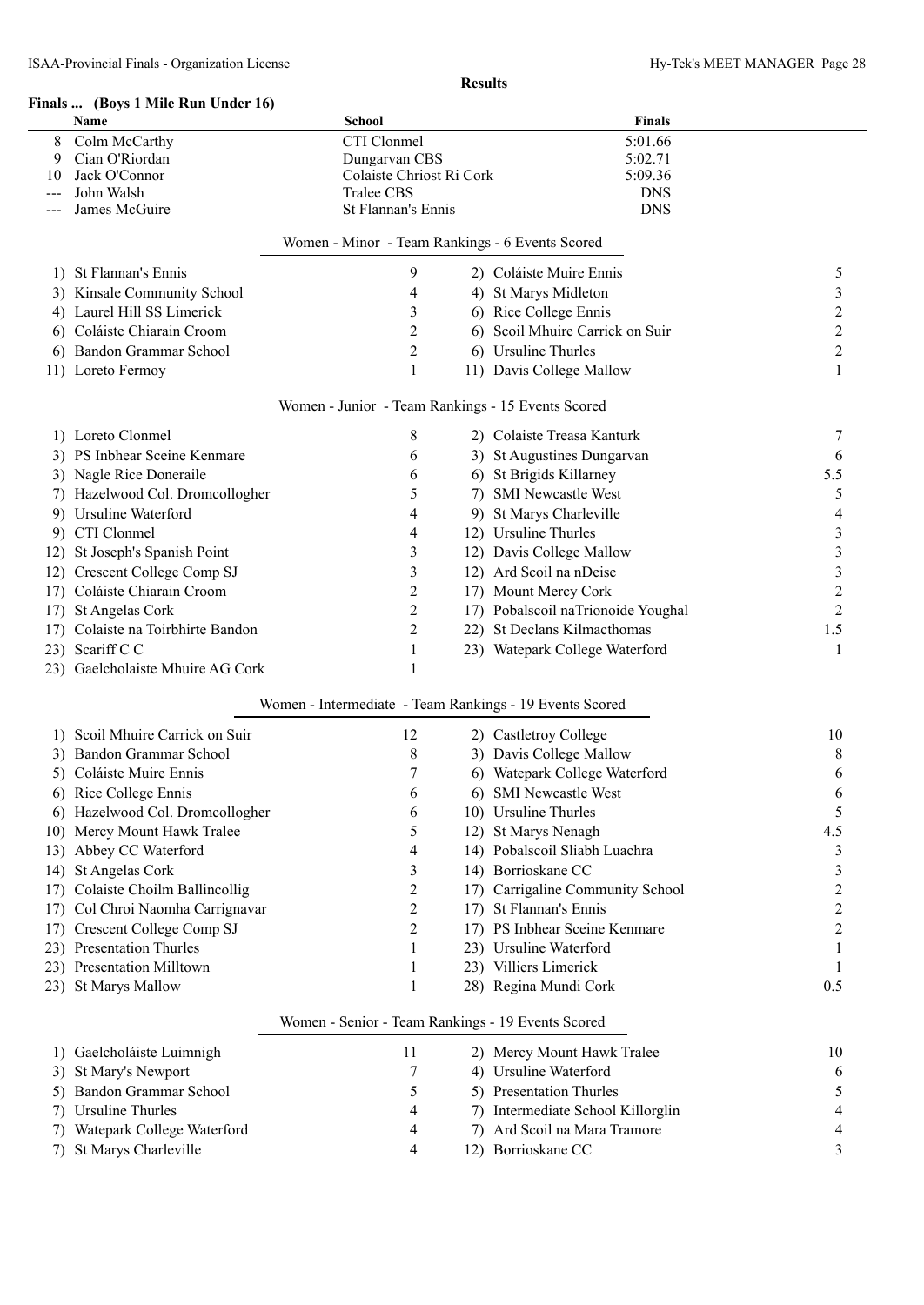#### ISAA-Provincial Finals - Organization License Hy-Tek's MEET MANAGER Page 29

|     |                                   |                                                       | <b>Results</b>                     |                         |
|-----|-----------------------------------|-------------------------------------------------------|------------------------------------|-------------------------|
|     | 12) Gael Colaiste Clonmel         | 3                                                     | 12) St Augustines Dungarvan        | 3                       |
|     | 12) Yeats College Waterford       | 3                                                     | 12) Scoil Mhuire Carrick on Suir   | 3                       |
|     | 12) Coláiste Muire Ennis          | 3                                                     | 12) Presentation SS Listowel       | $\mathfrak{Z}$          |
|     | 12) Beara Community School        | 3                                                     | 20) Colaiste Daibheid Cork         | 2.5                     |
|     | 20) Colaiste Choilm Ballincollig  | 2.5                                                   | 22) St Marys Midleton              | 2                       |
|     | 22) MICC Dunmanway                | 2                                                     | 22) Colaiste an Chraoibhin Fermoy  | $\overline{2}$          |
|     | 22) Colaiste na Toirbhirte Bandon | 2                                                     | 22) Hazelwood Col. Dromcollogher   | $\overline{2}$          |
|     | 22) Carrigaline Community School  | 2                                                     | 28) St Angelas Cork                | 1                       |
|     | 28) Loreto Fermoy                 | 1                                                     |                                    |                         |
|     |                                   | Men - Minor - Team Rankings - 6 Events Scored         |                                    |                         |
|     | 1) Mercy Mount Hawk Tralee        | 8                                                     | 2) Colaiste Chriost Ri Cork        | 4                       |
|     | 3) St Colmans Fermoy              | 3                                                     | 3) Colaiste anPhiarsaigh Glanmire  | 3                       |
|     | 3) Tralee CBS                     | 3                                                     | 3) St Anne's C C Killaloe          | 3                       |
|     | 3) John The Baptist C S Hospital  | 3                                                     | 8) Desmond College Newcastlewest   | $\overline{c}$          |
|     | 8) Thurles CBS                    | 2                                                     | 8) Pobalscoil naTrionoide Youghal  | $\overline{c}$          |
|     | 11) Charleville CBS               | 1                                                     | 11) Glenstal Abbey School          | 1                       |
|     | 11) Bandon Grammar School         | 1                                                     |                                    |                         |
|     |                                   | Men - Junior - Team Rankings - 15 Events Scored       |                                    |                         |
|     | 1) Thurles CBS                    | 9                                                     | 2) Mercy Mount Hawk Tralee         | 6                       |
|     | 2) Tralee CBS                     | 6                                                     | 4) St Mary's Newport               | 5                       |
|     | 4) Presentation Brothers Cork     | 5                                                     | 4) Colaiste Muire Cobh             | 5                       |
|     | 7) Ard Scoil na Mara Tramore      | 4                                                     | 7) St Augustines Dungarvan         | 4                       |
|     | 7) Col. an Spioraid Naoimh Cork   | 4                                                     | 10) St Declans Kilmacthomas        | 3                       |
|     | 10) North Monastery Cork          | 3                                                     | 10) Pobalscoil naTrionoide Youghal | 3                       |
|     | 10) St Flannan's Ennis            | 3                                                     | 10) St Patrick's C S Shannon       | $\overline{\mathbf{3}}$ |
|     | 10) St Colmans Fermoy             | 3                                                     | 10) Rockwell College               | 3                       |
|     | 10) Nenagh College                | 3                                                     | 18) Colaiste Choilm Ballincollig   | $\overline{\mathbf{c}}$ |
|     | 18) PS Inbhear Sceine Kenmare     | 2                                                     | 18) De La Salle Waterford          | $\overline{c}$          |
|     | 18) Dungarvan CBS                 | 2                                                     | 18) Douglas Community School       | $\overline{c}$          |
|     | 23) Watepark College Waterford    | 1                                                     | 23) Carrick-on-Suir CBS            | 1                       |
|     | 23) Colaiste Chriost Ri Cork      | 1                                                     | 23) Ennis C C & Gael Cholaiste     | 1                       |
|     | 23) Bandon Grammar School         | 1                                                     | 23) Col Chroi Naomha Carrignavar   | 1                       |
|     | 23) Davis College Mallow          | 1                                                     | 23) Christain Brothers Col. Cork   | 1                       |
|     |                                   | Men - Intermediate - Team Rankings - 19 Events Scored |                                    |                         |
| 1)  | Thurles CBS                       | 16                                                    | 2) St Flannan's Ennis              | 7                       |
| 3)  | Ard Scoil na Mara Tramore         | 6                                                     | 3) Rice College Ennis              | 6                       |
| 3)  | CBS Ennistymon                    | 6<br>6)                                               | John The Baptist C S Hospital      | 5.5                     |
| 7)  | Kilrush C S                       | 5                                                     | 7) Bandon Grammar School           | 5                       |
| 7)  | Col. an Spioraid Naoimh Cork      | 5<br>7)                                               | St Augustines Dungarvan            | 5                       |
| 7). | Colaiste Chriost Ri Cork          | 5                                                     | 12) St Anne's C C Killaloe         | 4                       |
|     | 13) Mercy Mount Hawk Tralee       | 3.5                                                   | 14) St Caimin's Shannon            | 3                       |
| 14) | MaryImmaculate SS Lisdoonvarna    | 3                                                     | 16) Presentation Brothers Cork     | 2.5                     |
| 17) | St Declans Kilmacthomas           | 2                                                     | 17) De La Salle Waterford          | 2                       |
| 17) | PS Inbhear Sceine Kenmare         | $\overline{c}$                                        | 17) St Colmans CC Midleton         | $\overline{\mathbf{c}}$ |
|     | 17) Comeragh Col Carrick on Suir  | 2                                                     | 17) High School Clonmel            | $\overline{2}$          |
| 17) | Abbey CC Waterford                | $\overline{c}$                                        | 17) Tralee CBS                     | $\overline{2}$          |
| 17) | Charleville CBS                   | 2                                                     | 26) Midleton College               | 1.5                     |
| 27) | St Joseph's Tulla                 | 1                                                     | 27) Nenagh CBS                     | 1                       |
| 27) | Nenagh College                    | 27)<br>1                                              | Our Ladys Templemore               | 1                       |
| 27) | Carrigaline Community School      | 1                                                     | 27) Hamilton High School Bandon    | 1                       |
|     | 27) St Brendans Killarney         | 1                                                     |                                    |                         |
|     |                                   |                                                       |                                    |                         |